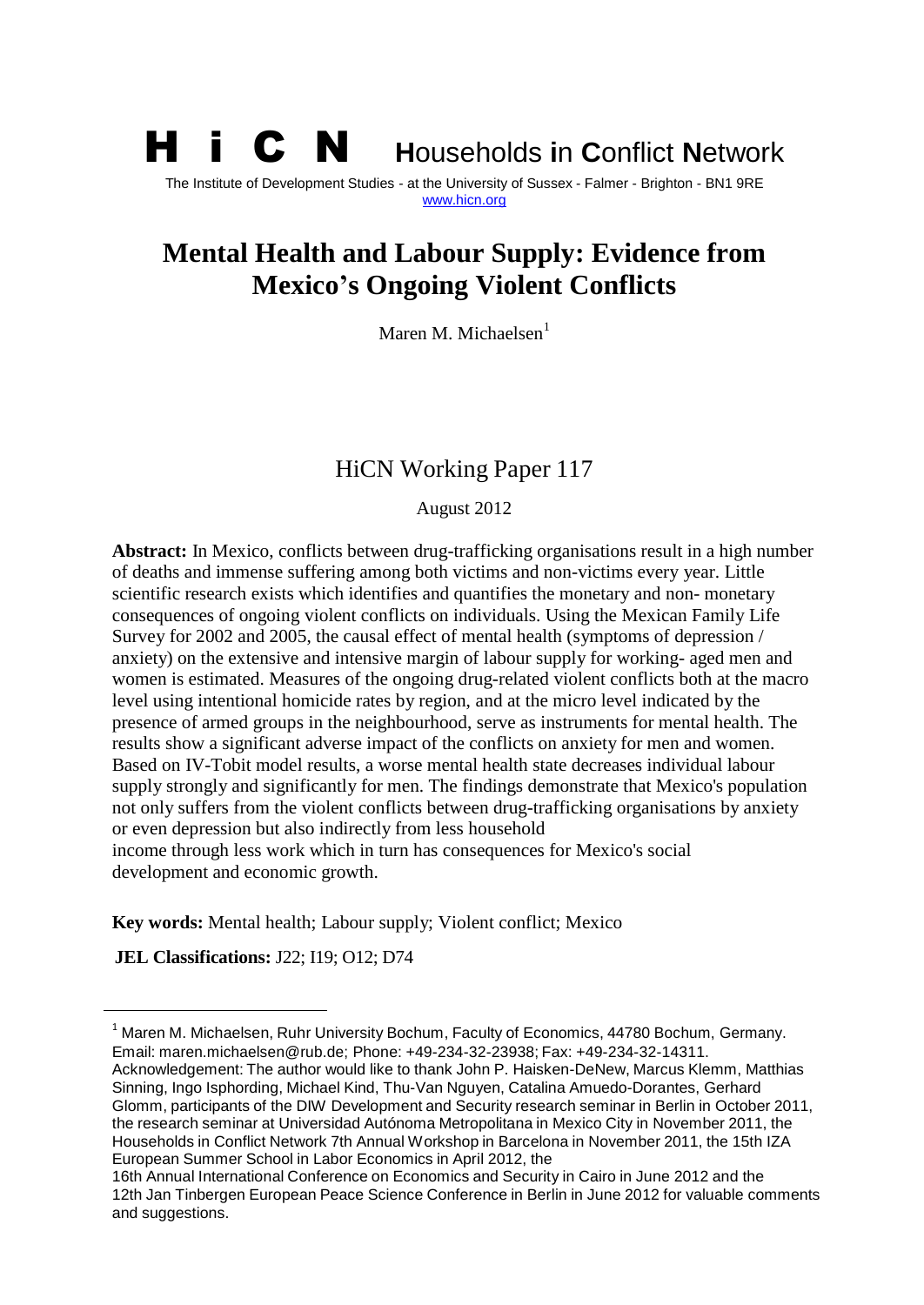## 1 Introduction

In the last two decades, the drug-related conflicts in Mexico where drug trafficking organisations (DTOs) fight over trafficking routes into the United States has increased dramatically. A high number of crimes, such as corruption, assaults, kidnappings, torture, rapes and homicides, are being committed regularly. The extent to which the lack of national security harms Mexico's social and economic development, and consequences of wars and conflicts on individuals in general, have received little attention in scientific research [\(Blattman and Miguel, 2010\)](#page-25-0). Only a few studies explicitly focus on the effects of violent conflict on labour market outcomes, such as [Abadie and Gardeazabal](#page-24-0) [\(2003\)](#page-24-0); [Calderón and Ibáñez](#page-25-1) [\(2009\)](#page-25-1); [Menon and van der Meulen Rodgers](#page-26-0) [\(2011\)](#page-26-0); [Miaari and](#page-26-1) [Sauer](#page-26-1) [\(2011\)](#page-26-1) and [Bozzoli et al.](#page-25-2) [\(2010\)](#page-25-2). For a better understanding of the monetary and non-monetary consequences of violent conflict on civil society, in this study the impact of Mexico's drug-related conflicts on mental health measured by symptoms of depression  $/$ anxiety  $(SDA)$  – a main determinant of mental health – is estimated. Further, it is investigated as to which extent deteriorated mental health affects the extensive and intensive margin of individual labour supply. While a reduction in individual labour supply has negative consequences on income, deterioration in mental health can also induce substantial non-monetary costs for example on the dependent children of the anxious / depressed adult (e.g., [Heckman, 2006;](#page-26-2) [Petterson and Albers, 2001;](#page-27-0) [Bratti and Mendola, 2011\)](#page-25-3).

Within the Mexican population, anxiety / depression is a serious health issue. [Belló](#page-25-4) [et al.](#page-25-4)  $(2005)$  estimate that  $4.5\%$  of the population aged 18 to 65 are affected by depression and an even higher rate has experienced a period of depression of more than 12 months in life. The effect of mental illnesses such as depression, anxiety or psychological distress on labour market participation and labour supply has been investigated in many studies for different countries. The main body of this literature uses instrumental variable (IV) approaches to control for the reverse causality between mental health and labour supply. Recent innovative approaches are, e.g., [Chatterji et al.](#page-25-5) [\(2007\)](#page-25-5) who use early onset psychological disorders and religious activities as instruments in a sample of Latin American and Asian immigrants in the U.S., [Ojeda et al.](#page-27-1) [\(2010\)](#page-27-1) who use measures of social support and [Frijters et al.](#page-26-3) [\(2010\)](#page-26-3) who use the incidence of the death of a close friend in the Household, Income and Labour Dynamics in Australia survey. All studies find a large negative effect of bad mental health on labour market participation or labour supply. For developing countries and countries hit by armed conflicts, the literature is almost non-existent with one exception: [Das et al.](#page-25-6) [\(2009\)](#page-25-6) use mental health surveys from five developing and transition countries (Bosnia and Herzegovina, Indonesia, Mexico, India and Tonga) and study correlations between mental health, socio-economic status and labour market participation.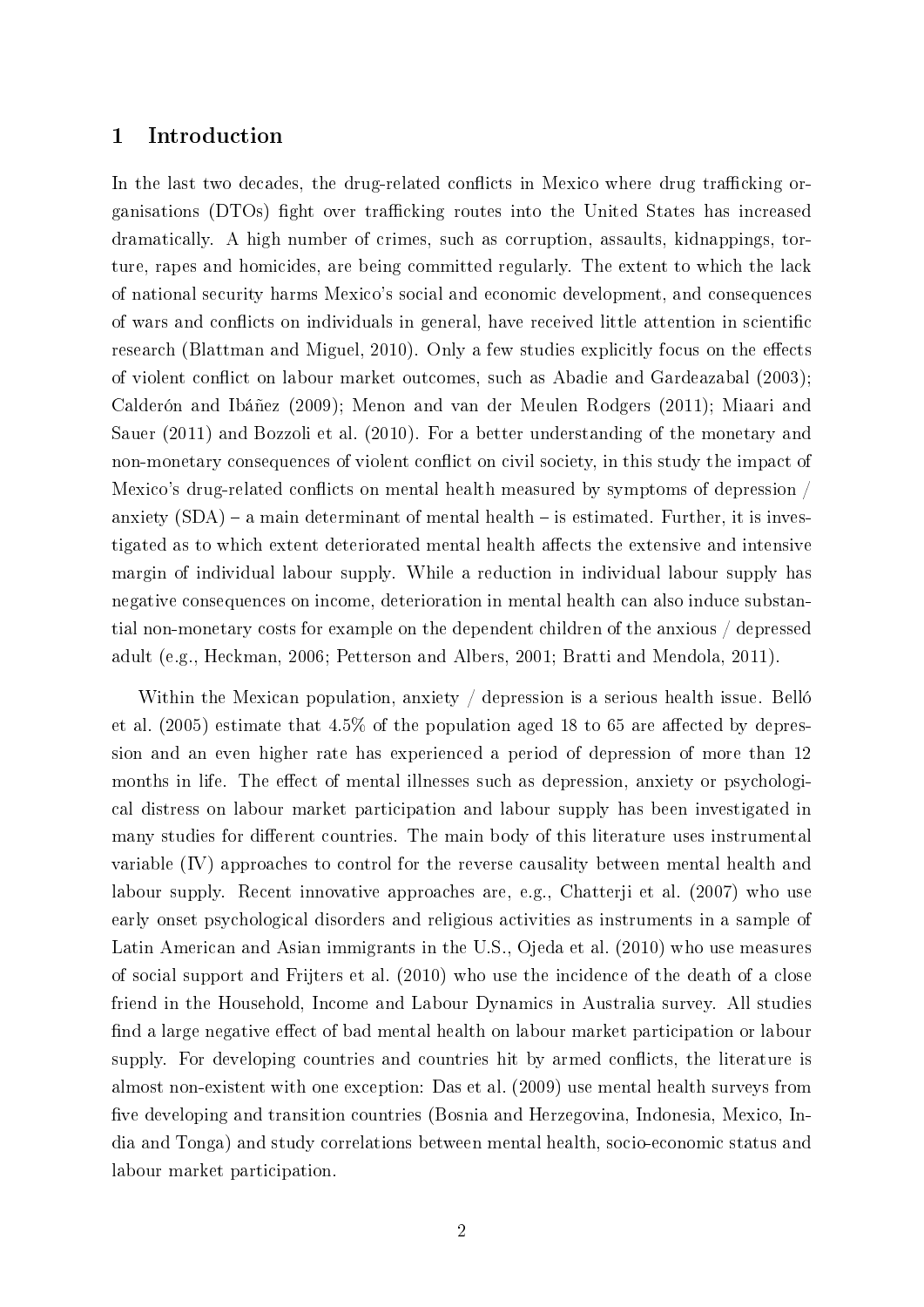This study is based on data from the Mexican Family Life Survey (MxFLS, or EN-NVIH in Spanish), a representative household survey, for the years  $2002$  and  $2005$  – years in which drug-related violence has been intense but not as severe as it became in 2008, when drug-related homicides have dramatically increased by approximately 600% from one year to another [\(Shirk, 2010\)](#page-27-2). Overall, drug-related homicide rates have accumulated to 20,000 in the last decade [\(Shirk, 2010\)](#page-27-2).

The MxFLS includes a battery of questions to determine a person's emotional wellbeing and a large number of other health, socio-economic and labour market variables. An individual's emotional well-being is measured via a 20-item questionnaire with four different answering possibilities. The latent variable from these 20 items is derived in this study using the partial-credit Rasch model, deduced from item response theory (IRT) [\(Masters, 1982\)](#page-26-4). Similar to the studies cited above, an IV approach is employed. Exploiting regional variation in violence data to instrument mental health allows identifying the causal effect of violent conflicts on anxiety  $\ell$  depression among the Mexican population and to which extent economic outcomes in terms of labour supply are indirectly affected by violent conflicts. It has been documented in a large number of studies by practitioners, health researchers and social scientists that exposure to armed conflicts and violence has severe impacts on mental health (e.g., [Kessler, 1997;](#page-26-5) [Kendler et al.,](#page-26-6) [1999;](#page-26-6) [Latkin and Curry, 2003;](#page-26-7) [Giacaman et al., 2007\)](#page-26-8). According to the data used deterioration of mental health may simply imply sleeping problems but also capture severe anxiety and depression symptoms measured by the SDA questionnaire. The main assumption in the present study is that exposure to violent conflicts as they happened in Mexico during the first half of the 2000s does not directly affect individual labour supply but only via deterioration of mental health. This implies that no demand shocks exist which are correlated with conflict intensity. Several arguments on the validity and anecdotal evidence by [CAMEXA](#page-25-7) [\(2010\)](#page-25-7), [Osorio](#page-27-3) [\(2011\)](#page-27-3) and [Ríos](#page-27-4) [\(2008\)](#page-27-4) to support this assumption are provided. Due to potential corner solution problems in the dependent variables, Tobit and IV-Tobit models are estimated.

The empirical findings reveal that exposure to violent conflicts has large and significant effects on anxiety and suggest that Mexico's society suffers severely from the ongoing violent conflicts. Furthermore, men who suffer from SDA possess a lower probability to be working and worked both fewer weeks in the last year and fewer hours in the previous week. For women, no effects on labour supply are found. The causal effects found for men show that the conflicts indirectly affect labour income through reduced work which in turn may have long-term impacts on Mexico's social development and economic growth. The analysis helps to understand the monetary and non-monetary consequences of low to medium level intensity of violent conflicts in general and in Mexico in particular. To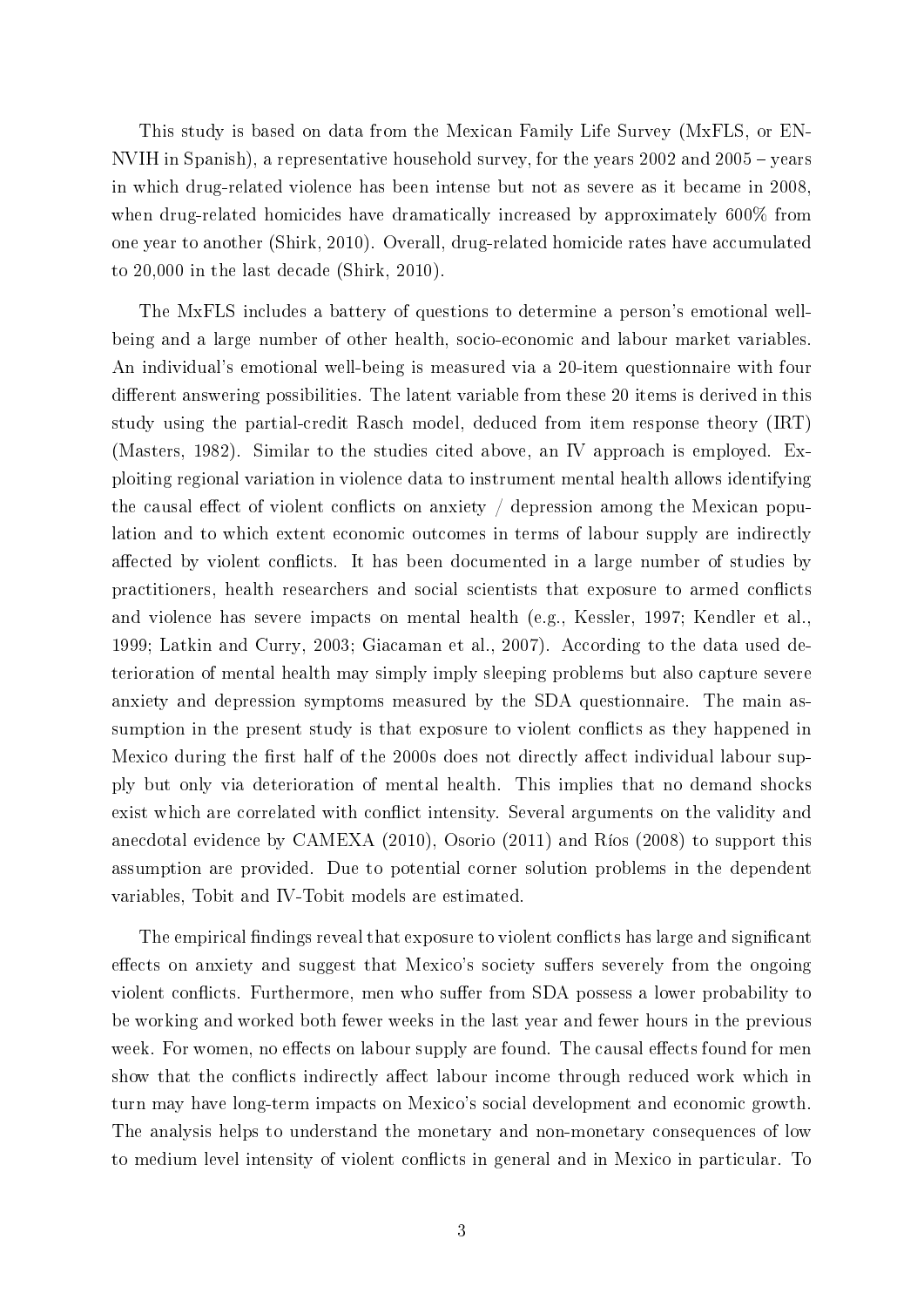the author's best knowledge, no study exists which identifies the causal effect of anxiety on labour supply in violent conflict settings. Furthermore, the analysis contributes to the literature on violence in Mexico which is small so far and only looks at the determinants of violence and violence intensity rather than the consequences.<sup>1</sup>

The outline of the study is as follows. The next section gives some background information on the drug-related conflicts in Mexico and summarises the literature on  $(1)$ the relationship between armed conflicts and mental health and  $(2)$  studies dealing with the impact of mental health on labour market participation and labour supply. Section 3 describes the methodological approach and the data. Subsequently, the results are being presented and discussed in Section 4, Section 5 provides checks of robustness and Section 6 concludes.

## 2 Background

Mexico's location has served as the transit for drug trafficking between Central America and the United States for decades. Drug trafficking has increased since the 1980 when Colombia's largest trafficking organisation co-operated with Mexican cartels to transport cocaine into the U.S. [\(Felbab-Brown, 2009\)](#page-26-9). While Mexico's DTOs focused mainly on the demand for drugs in the U.S. during the 1980s and 1990s, domestic demand has also gained importance in recent years [\(Pacheco, 2009\)](#page-27-5). As a result, the DTOs do not only fight over trafficking routes but have also started to fight over local domestic enduser markets in Mexico. Through the death or arrest of cartel leaders, fluctuations in size, number and power of DTOs occur. Violent conflicts exist between DTOs, within DTOs where hierarchical levels can be imposed through violence, and between DTOs and security forces. In a number of cases, former police and military employees established and/or rule DTOs. For example, the Guadalajara cartel, one that was most influential during the 1980s, was founded by a police officer [\(Mahadevan, 2011\)](#page-26-10). This provides an indication for the influential role of corruption and bribery in Mexican institutions which also occurs among its political leaders [\(Shirk, 2010\)](#page-27-2).

The competition between the DTOs over trafficking routes and markets has led to an increased number of fights and stronger violence. Among intentional homicide are kidnapping, assault, torture and battery common crimes which are being committed. In 2002 and 2005, the years of investigation of this study, homicide rates on the state level ranked between 1 and 40 per 100,000 inhabitants.<sup>2</sup> Figures [A1](#page-28-0) and [A2](#page-29-0) show the incidence

 $1$ One notable exception is [Dell](#page-26-11) [\(2011\)](#page-26-11) who looks at the effect of drug-related violence on formal and informal wages after 2008.

<sup>&</sup>lt;sup>2</sup>Instituto Ciudadano de Estudios sobre la Inseguridad (ICESI), 2011, "Estadísticas oficiales", retrieved: May 3rd, 2011, from http://www.icesi.org.mx/estadisticas/estadisticas\_oficiales.asp.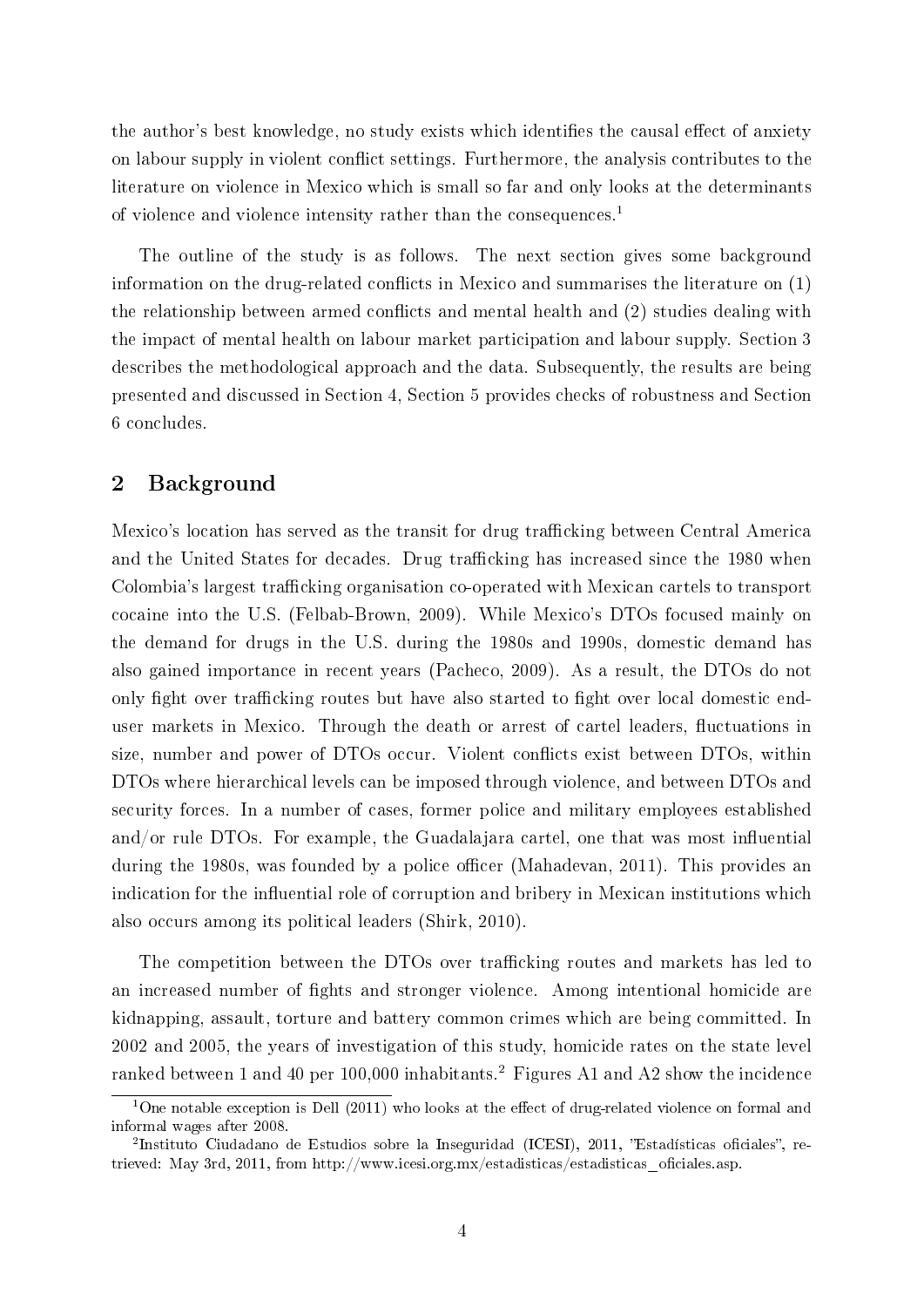of drug-related homicides for the years 2002 and 2005 based on data from ICESI. The rates suggest that drug-related violence is not only a problem at the border to the U.S. but also in other parts of the country, where trafficking routes exist.

The effect that conflict settings, civil wars and other stressful life events have on mental disorders and illnesses has well been documented by psychologists, health researchers and social scientists. There is no doubt that mental health is impaired by such events.<sup>3</sup> For instance, [Cornaglia and Leigh](#page-25-8) [\(2012\)](#page-25-8) investigate the impact of crime on mental health of non-victims, arguing that the cost of crime on non-victims' mental well-being may be even higher than the cost induced for direct victims. Variation in local crime rates is used to estimate the impact of crime on mental well-being of the population in the certain localities. They find that violent crime and newspaper coverage of criminal incidents have a large impact on emotional well-being. For a civilian in Mexico, the fights between DTOs are likely to harm everyday life by causing anxiety and fear or even depression symptoms, not only because of reports in the newspapers but also because of increased presence of police and security forces on the streets.

[De Jong et al.](#page-25-9) [\(2003\)](#page-25-9) use epidemiological surveys to look at post-war mental disorders. They find that post-traumatic stress disorders and anxiety disorders are the most common health issues in their samples and state that post-conflict health programmes should focus on a variety of mental health problems. [Murthy and Lakshminarayana](#page-27-6) [\(2006\)](#page-27-6) give an overview of the effects of war on the mental health states of civil society in Southeast Asian countries and the Middle East. They summarise that women and children are affected most severely and that social and psychological support is associated with better mental health.

Using data from the German Socioeconomic Panel, [Brück and Müller](#page-25-10) [\(2010\)](#page-25-10) show that both crime and terror lead to worries among both victims and non-victims. Based on a survey of Palestinian adolescents [,Giacaman et al.](#page-26-8) [\(2007\)](#page-26-8) investigate mental health states after collective and individual exposure, trauma and violence through the military. They find that collective exposure to conflict has a strong and similar effect as individual exposure on mental health.

The latter two studies show that not only direct victims of violence are affected by mental distress, but also that indirect or common exposure affects individual mental health. This justifies the use of drug-related homicides and the presence of armed groups in the neighbourhood as measures of exposure to violent conflicts in Mexico, rather than, for example, focusing on individuals who have directly been involved in a violent act or have lost a family member due to conflict. Apart from the fact that access to such data

<sup>3</sup>See [Kessler](#page-26-5) [\(1997\)](#page-26-5) for an overview on the literature.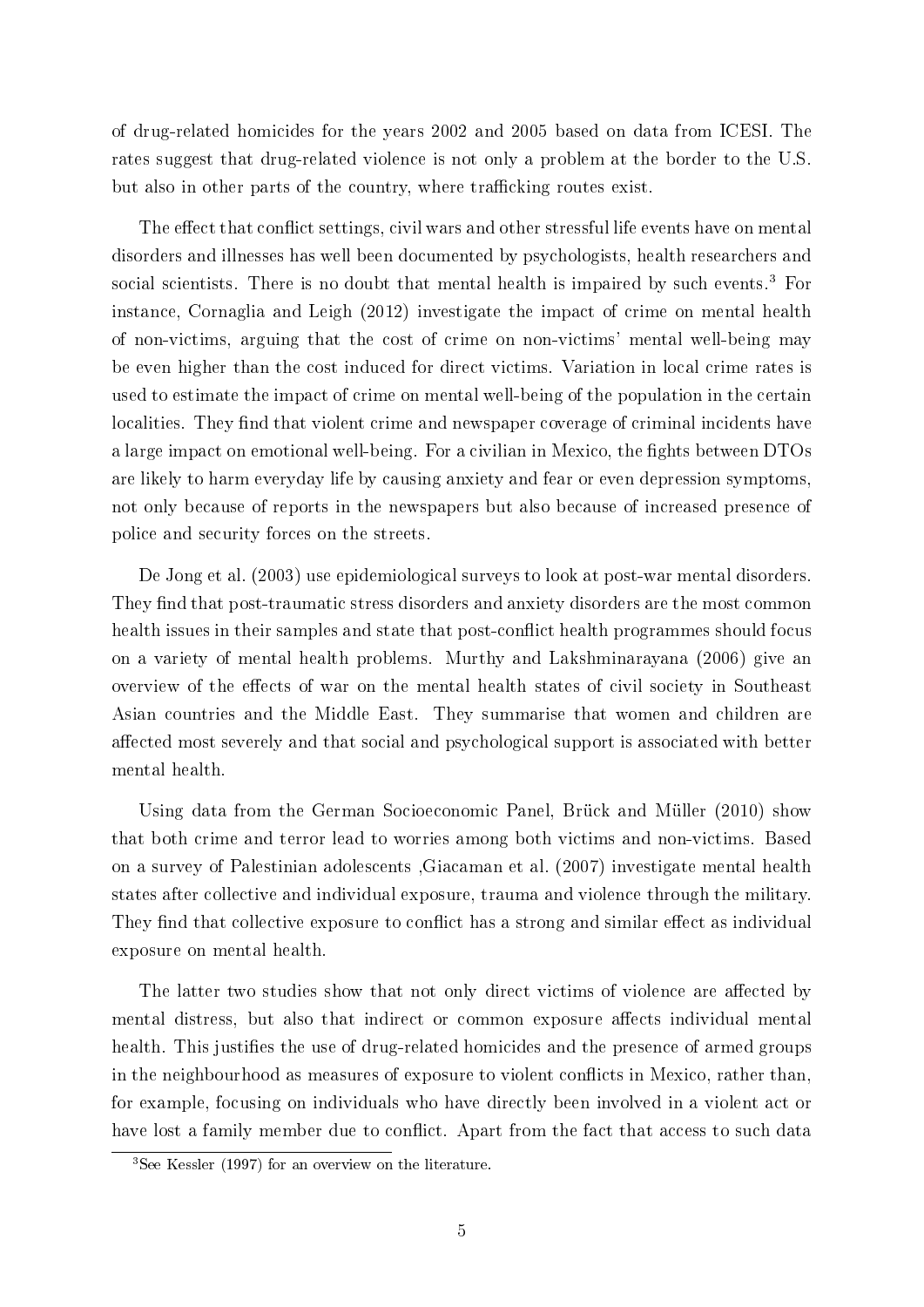is rare, the latter statistics cannot be used as instruments as they may directly affect individual labour supply through physical damage and lack in household income.

Instrumental variable approaches are commonly used in the context of mental health and labour supply due to the reverse causal relationship between the two phenomena, i.e. mental illness leads to lower labour supply; simultaneously, unemployment or working few hours or weeks affects mental well-being. One example is a study based on the Household, Income and Labour Dynamics in Australia survey in which the incidence of death of a close friend is used as an instrument for mental health to estimate the causal effect of mental health on labour market participation [\(Frijters et al., 2010\)](#page-26-3). Other instruments that have been used are early onset psychological disorders and religious activities [\(Chat](#page-25-5)[terji et al., 2007\)](#page-25-5), measures of social support [\(Ojeda et al., 2010\)](#page-27-1), and information on mental health history and mental health of the respondent's partner [\(Ettner et al., 1997\)](#page-26-12). The studies commonly find negative effects of mental illness on labour market outcomes, with differences by socio-economic groups. So far, no study on this relationship exists which focuses on countries which have been or are currently affected by violent conflicts.

An important fact that has been highlighted in some studies is that diagnostic data is only seldom available [\(Ettner et al., 1997;](#page-26-12) [Chatterji et al., 2007\)](#page-25-5). In many surveys, mental health is self-assessed which may lead to a substantial attenuation bias in the estimated effect of mental health on labour market outcomes. The MxFLS also allows the use of diagnostic data, exhibiting a strong advantage to other household surveys.

The findings of this study reveal the impact of the violent conflicts in 2002 and 2005. It appears likely that the consequences of violent conflicts have become even more severe with the escalation in 2008, just little more than one year after the start of Felipe Calderón's presidency. In 2006, he declared 'war' against the drug cartels, and military troops entered the streets of civil society [\(Shirk, 2010\)](#page-27-2). The `drug war' accelerated in 2008, counting more than 6000 drug-related homicides in that year committed by cartel members, policemen, the military and other security personnel.<sup>4</sup>

## 3 Methodology and Data

#### 3.1 Methodology

#### Reverse causality

 $4\text{Shirk}$  (2010) uses the number of killings reported in Mexican newspapers, which differ among each other and from government statistics. As it is difficult to judge if governmental statistics or newspaper counts are more reliable, this statistic is used here to give some intuition of how intensive the conflict has become.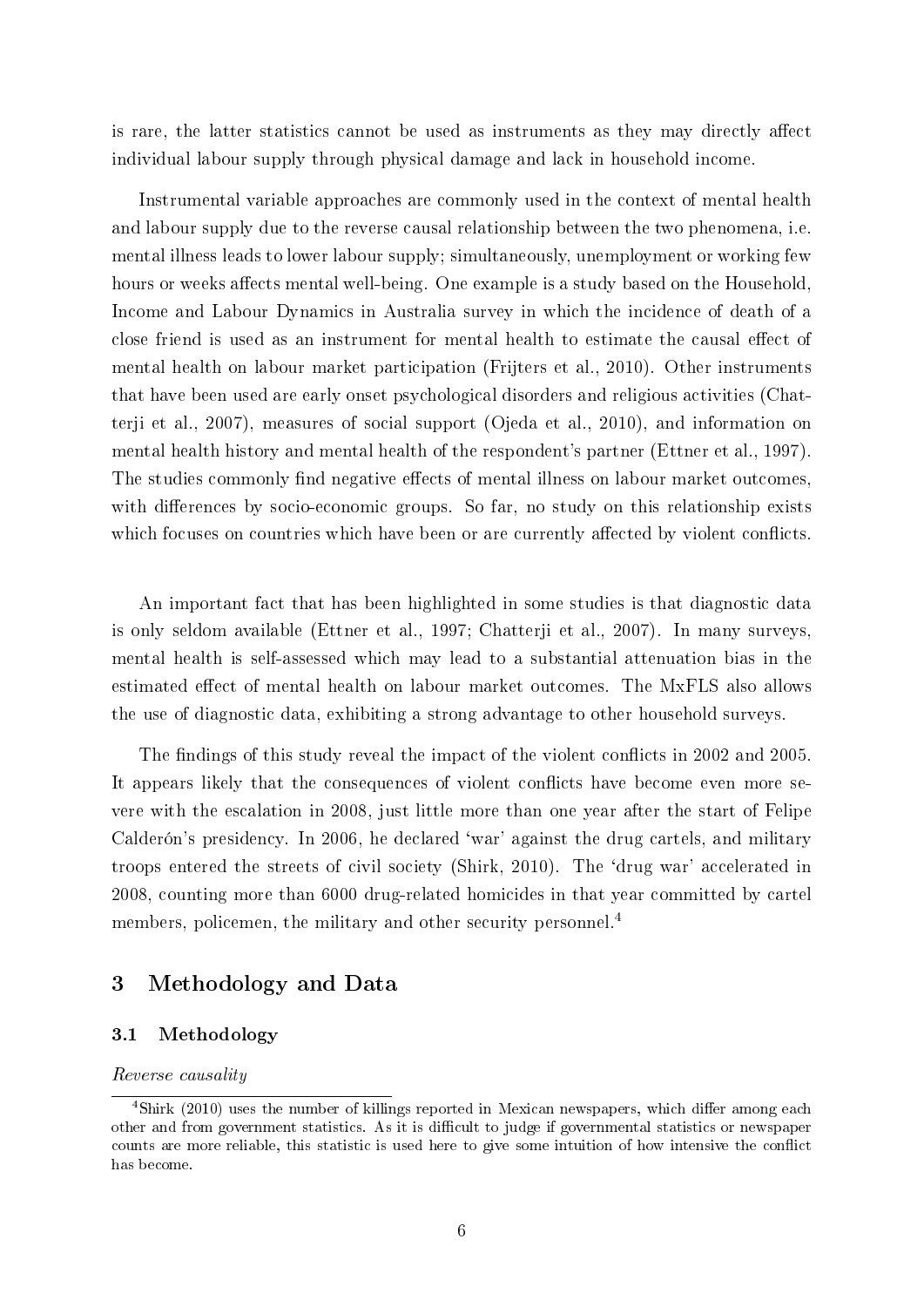The estimation of a causal effect of SDA on labour supply is hampered by the reverse causal relationship between these two variables. On the one hand, a depressed person may work less, i.e. have lower labour supply, because there are hours or days in which the person feels unable to leave the house and work. Even at lower levels of SDA, a person may work less because he or she changes routes to go to work to avoid walking or driving alone through insecure areas, or may not work in the evening hours because he or she is too anxious to walk in the dark. Labour migrants may not want to travel long distances anymore leading to lower labour supply and so on. On the other hand, having no job or not being able to work as much as preferred may lead to SDA [\(Clark](#page-25-11) [and Oswald, 1994;](#page-25-11) [Theodossiou, 1998\)](#page-28-1). Hence, in a simple ordinary least squares (OLS) regression, a causal effect of mental health on labour supply cannot be identified and the OLS estimator is inconsistent. Instead, a partial correlation between the two variables is identified by the coefficient of the mental health variable. To identify a causal effect of symptoms of anxiety / depression, an Instrumental Variable (IV) approach is employed.

The main, structural equation of interest, the effect of SDA (mental health  $m$ ) on the intensive margin of labour supply  $(y, y > 0)$ , i.e. the number of weeks or hours worked, can be written as:

$$
y_{it} = \alpha_1 + \beta m_{it} + \gamma_1 X_{it} + \epsilon_1,\tag{1}
$$

where i is an index for the individual and t is a time index,  $X$  is a vector of controls and  $\epsilon$  is the error term. In this model,  $m_{it}$  is an endogenous variable which is regressed on all variables  $X_{it}$  and the instrument(s) c in the first stage. The reduced-form model can be written as:

$$
m_{it} = \alpha_2 + \gamma_2 X_{it} + \delta c_{it} + \epsilon_2. \tag{2}
$$

Given that the variable c is a valid instrument, i.e.  $E(\epsilon_1|c) = 0$  and m and c are partially correlated, the IV estimator is consistent and can be interpreted as a causal effect. In a following subchapter it is discussed in detail why the instruments used are valid conditionally on the exogenous regressors. The identified causal effect in the case of a binary instrument (armed groups in the neighbourhood) is a local average treatment effect  $(LATE)$ , or average treatment effect for a subpopulation of compliers, i.e. those individuals whose mental health outcome deteriorates due to a change in the instrument [\(Angrist](#page-24-1) [and Imbens, 1995\)](#page-24-1). In the case of the continuous instrumental variable (intentional homi*cide rates*), the identified effect is the causal marginal treatment effect (MTE) [\(Heckman](#page-26-13) and Vytlacil,  $2007$ ). Given that the endogenous regressor SDA is continuous, the effects are weighted by the compliers, where the weights are determined by how the compliers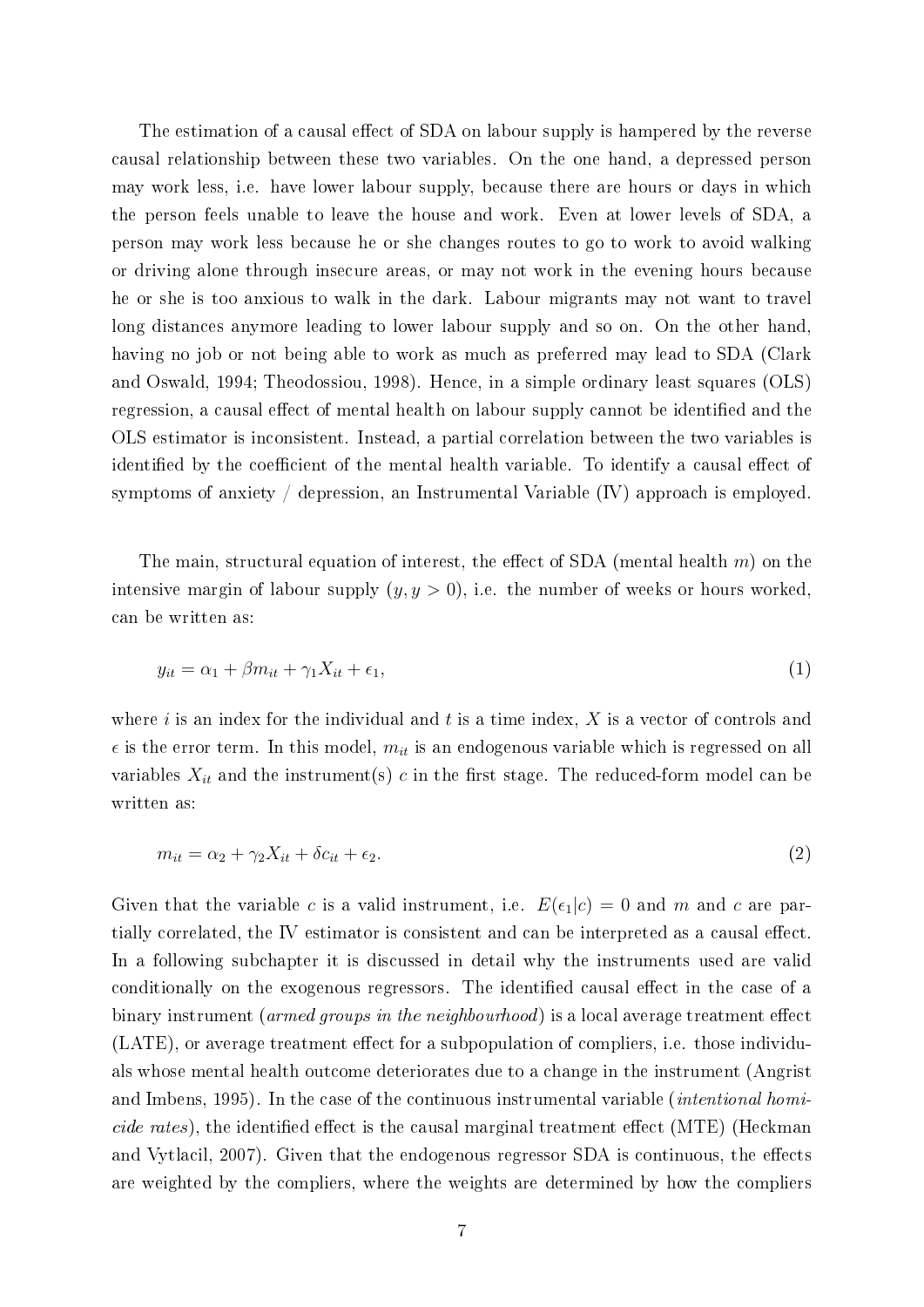are distributed over the range of the endogenous variable  $m$ . Hence, the estimated effects have to be interpreted within the scope of the particular subpopulation of compliers and cannot be interpreted as the average effect of the whole sample population. It has to be kept in mind that in the binary instrument armed groups in the neighbourhood, only  $10\%$  of the population are affected. To increase the number of compliers, the models are estimated including both instruments jointly. When using two instruments, the estimated effect is the weighted average of the causal effects for the two instrument specific compliant subpopulations [\(Imbens, 2010\)](#page-26-14).

Instrumental Variable Probit (IV-Probit) models are estimated to identify the effect of SDA on the probability to be working, i.e. the extensive margin of labour supply. In the results tables, marginal effects are displayed. Since the data are an unbalanced panel, observations for each individual are not independent and thus standard errors are clustered on the individual level. In the linear models, standard errors are twoway clustered on both the individual and household level.<sup>5</sup> Standard errors are then also robust to arbitrary within-panel autocorrelation. As, for example, [Moulton](#page-27-7) [\(1990\)](#page-27-7) shows, standard errors are likely to be downward biased in models where aggregate variables are matched to individual level analyses, it would be preferable to cluster standard errors at the state level (homicide data is at the state level). However, too few clusters would be constructed using this approach such that the estimated covariance matrix of moment conditions is not of full rank. Hence, it has to be kept in mind that in the IV models, standard errors may be downward biased. In the IV-Tobit models, standard errors are bootstrapped, bypassing the problem of clusters.

It will be tested for overidentification based on Hansen's J statistic in the models where two instruments are used. Hansen's J statistic is reported rather than the Sargan-Hansen test because of clustered standard errors (e.g. [Baum et al., 2007\)](#page-24-2). Furthermore, tests for weak instruments are conducted. First, the [Stock and Yogo](#page-27-8) [\(2005\)](#page-27-8) test statistic is reported. Following this test, the instrument is weak if the minimum Eigenvalue statistic of the first stage exceeds the critical values.<sup>6</sup> It will be indicated in the result tables whether the Eigenvalue statistics is less than the Stock-Yogo 25% critical value test or not.

Finally, it has to be noted that estimating Fixed Effects-IV models may also be an adequate alternative approach. However, with the data at hand, a Fixed Effects model is not feasible for the following reasons: (1) Only two waves are available for the study

 $5$ To estimate the models in Stata the command *ivreg2* by [Baum et al.](#page-24-3) [\(2002\)](#page-24-3) is used. The multi-way clustered standard error procedure for non-nested samples is explained in [Cameron et al.](#page-25-12) [\(2011\)](#page-25-12).

 $6$ The minimum Eigenvalue statistic is identical to the Angrist-Pischke first-stage F [\(Angrist and](#page-24-4) [Pischke, 2009\)](#page-24-4) in the case of two instruments, and the Kleinbergen-Paap rk Walf-F in the case of one instrument.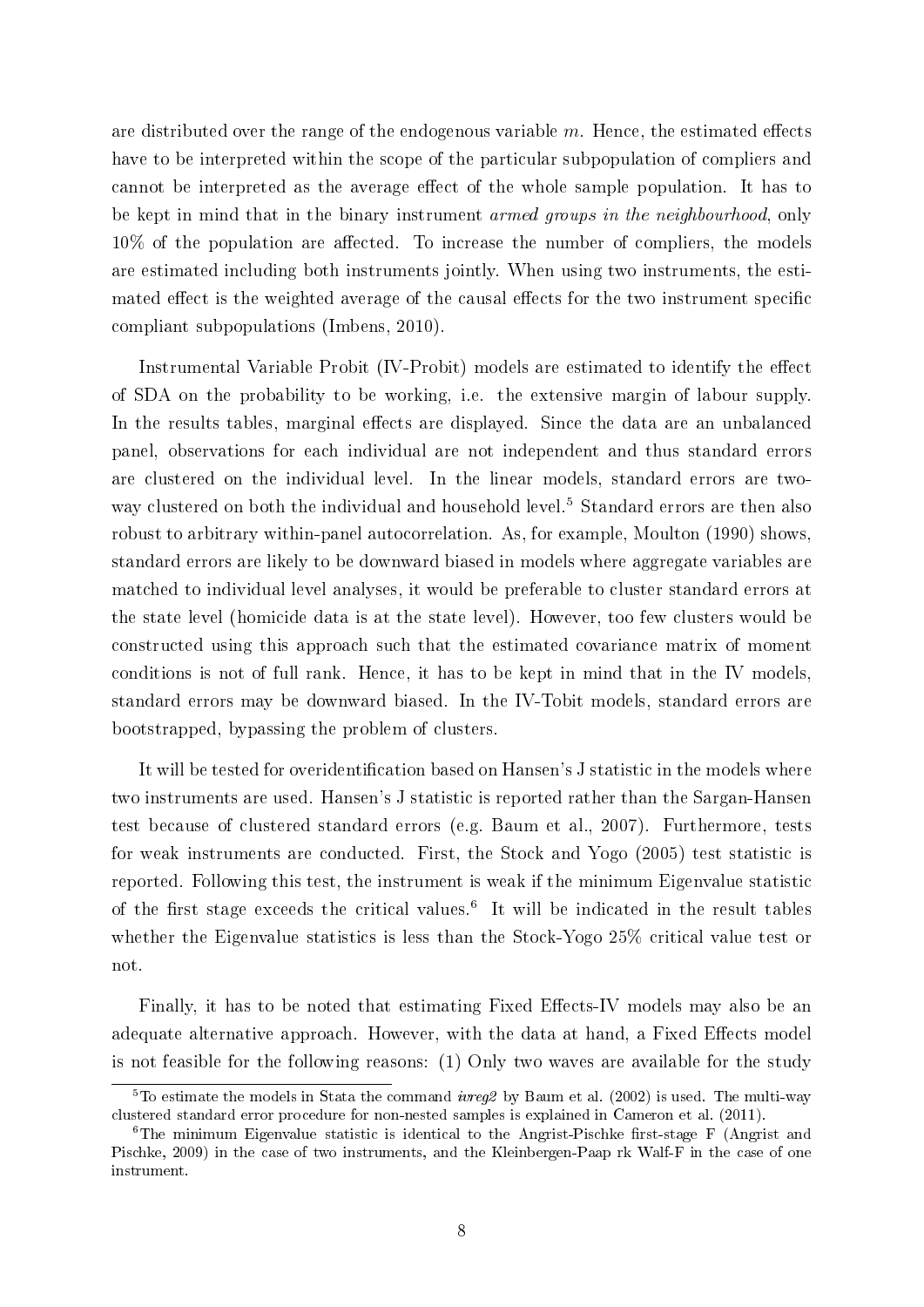in which only 50% of the interviewed individuals are part of both waves; (2) for the  $50\%$ of individuals little time-variation exists in the measure of SDA.

#### Corner solution

Using the IV approaches as explained above the causal effect of SDA on the intensive and extensive margin of labour supply is estimated separately without controlling for the effect of a change in the extensive margin due to a change in SDA when measuring the effect of a change in SDA on the intensive margin of labour supply. In fact, only  $92\%$  of men and 36% of women of the sample have positive values for weeks and hours worked and the remaining individuals do not earn income through work. For some individuals the optimal outcome of the dependent variable may be the corner solution  $y = 0$ . Not controlling for this corner solution may lead to potential bias in the estimated coefficients of the intensive margin of labour supply. This is likely to be the case in the coefficient on mental health because a depressed person may have lost his or her job due to SDA. Then, labour supply is not just lower than that of mentally healthy individuals but equals zero, while the independent variables are fully observed. To account for the corner solution in the dependent variable, a Type-I-Tobit model is applied. Furthermore, to account for reverse causality, an IV-Tobit model is estimated. Since interest is in the causal effect of mental health on labour supply for those individuals who have positive hours of work (the latent variable), marginal effects for the positive values, i.e.  $E(y|x, y > 0)$ , are presented in the regression tables. All models are estimated for men and women separately.

### Validity of the Instruments

Two variables are used to instrument mental health. These variables measure the intensity of violent conflicts at macro and micro levels, respectively. The intuition of using the two variables related to violent conflicts is that due to the conflicts in Mexico, civil society may have developed a level of anxiety and / or depression symptoms which is higher in regions where conflicts are more intense.

The micro level indicator of violent conflict is the presence of armed groups in the neighbourhood. This information is taken from the household crime and victimisation questionnaire of the Mexican Family Life Survey which provides the individual level data for this study. This variable is a dummy variable taking the value one if an individual reports that armed groups are present in his or her neighbourhood and zero if they are not present. The macro level indicator is the number of intentional homicides per 100,000 inhabitants per state provided by ICESI.

To be valid instruments the presence of armed groups and intentional homicide rates must not directly affect labour supply but only via deterioration in mental health  $-$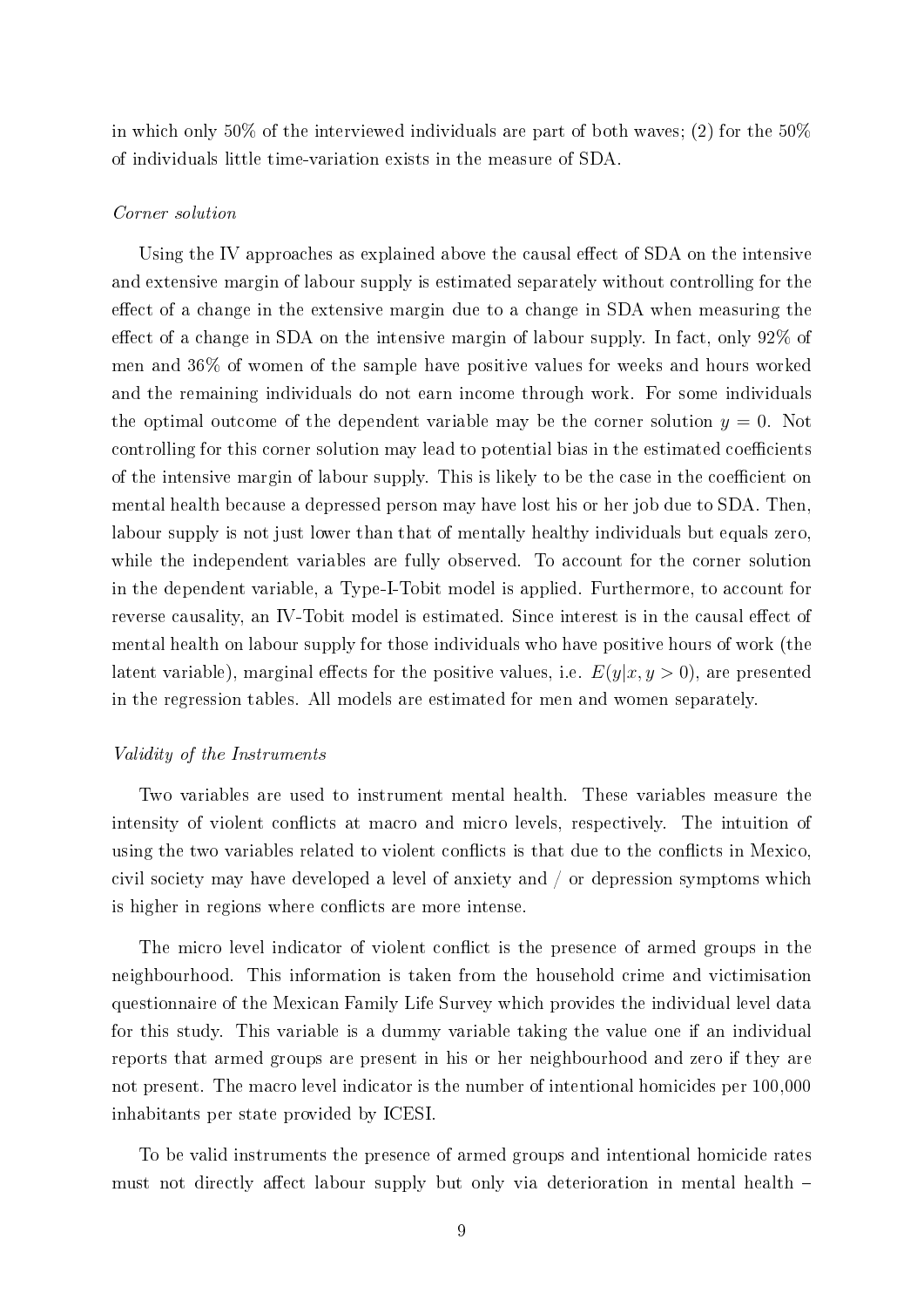conditionally on the included covariates. It has been shown for other countries that regional violent conflicts are associated with the development of the regional economy and hence, job opportunities. [Deininger](#page-25-13) [\(2003\)](#page-25-13) provide an overview, and rare examples of studies on direct links between conflicts and labour supply are [Miaari and Sauer](#page-26-1) [\(2011\)](#page-26-1) and [Mansour](#page-26-15) [\(2010\)](#page-26-15). While a direct relationship is also likely to be the case after the escalation of conflict intensity in Mexico in 2008 (although no study exists so far), this is unlikely for the years 1998 to 2007 during which little time variation in intentional homicide rates existed and conflict intensity was relatively low.

As a proxy for labour demand, unemployment rates are displayed together with inten-tional homicide rates in Figure [A4](#page-38-0) for the years 1998 to 2010 for all fifteen states which are part of the Mexican Family Life Survey. It can be seen that before 2008, unemployment rates and intentional homicide rates do not follow the same pattern. Also, it can be seen that no shocks in conflict intensity have happened during this period. Rather, a steady intensity can be observed. At the same time, large fluctuations in unemployment rates can be observed. Anecdotal evidence for the independence between conflict intensity and labour demand is provided by [CAMEXA](#page-25-7) [\(2010\)](#page-25-7) who show that German direct investment in Mexico is not responsive to crime rates. Since no shocks in conflict intensity can be observed, it can be ruled out that labour demand shocks are directly linked to the relatively low conflict intensity during the investigated time span.

To ensure that intentional homicide rates and the presence of armed groups in the neighbourhood are also not indirectly correlated with local labour demand shocks, economic and social development indicators are included in the regressions. At the municipality level, human development indices (HDI) on health standards, educational levels and income levels are obtained from UNDP<sup>7</sup> for the years 2000 and 2005. Unfortunately, HDI data on municipality level are not available for 2002, hence the UNDP data for  $2000$  is matched to the  $2002$  wave of the MxFLS data $^8$  and the  $2005$  data is matched to the 2005 wave. Additionally, state level emigration rates,<sup>9</sup> GDP (at 2005 prices)<sup>10</sup> and registered and unregistered unemployment rates<sup>11</sup> are included. Table [1](#page-11-0) shows that in-

<sup>&</sup>lt;sup>7</sup>United Nations Development Programme (UNDP), "Índice de Desarrollo Humano Municipal en México 2000-2005", retrieved July 15th, 2011, from http://www.undp.org.mx/spip.php?article893.

 $8$ Although the data is from different years, matching the 2000 HDI data with MxFLS data from 2002 seems to be a better approach than not controlling for municipality characteristics at all.

 $9$ Emigration rates are gender-age-state-specific differences in population size between 1990 and 2000 corrected for mortality. The calculation is based on Census data for 1990 and 2000 retrieved from IPUMS (https://international.ipums.org/international/) and mortality data available from INEGI (http://sc.inegi.org.mx/sistemas/cobdem/creararbolfiltroservlet).

<sup>10</sup>Data retrieved from Sistema Estatal y Municipal de Bases de Datos (SIM-BAD) from Instituto Nacional de Estadística, Geografía e Informática (INEGI) at http://sc.inegi.org.mx/sistemas/cobdem/creararbolfiltroservlet.

<sup>&</sup>lt;sup>11</sup>INEGI "Encuesta Nacional de Ocupación y Empleo (ENOE)", retrieved May 5th, 2011 at http://www.inegi.org.mx/est/contenidos/espanol/sistemas/enoe/infoenoe/default.aspx?s=est&c= 14042.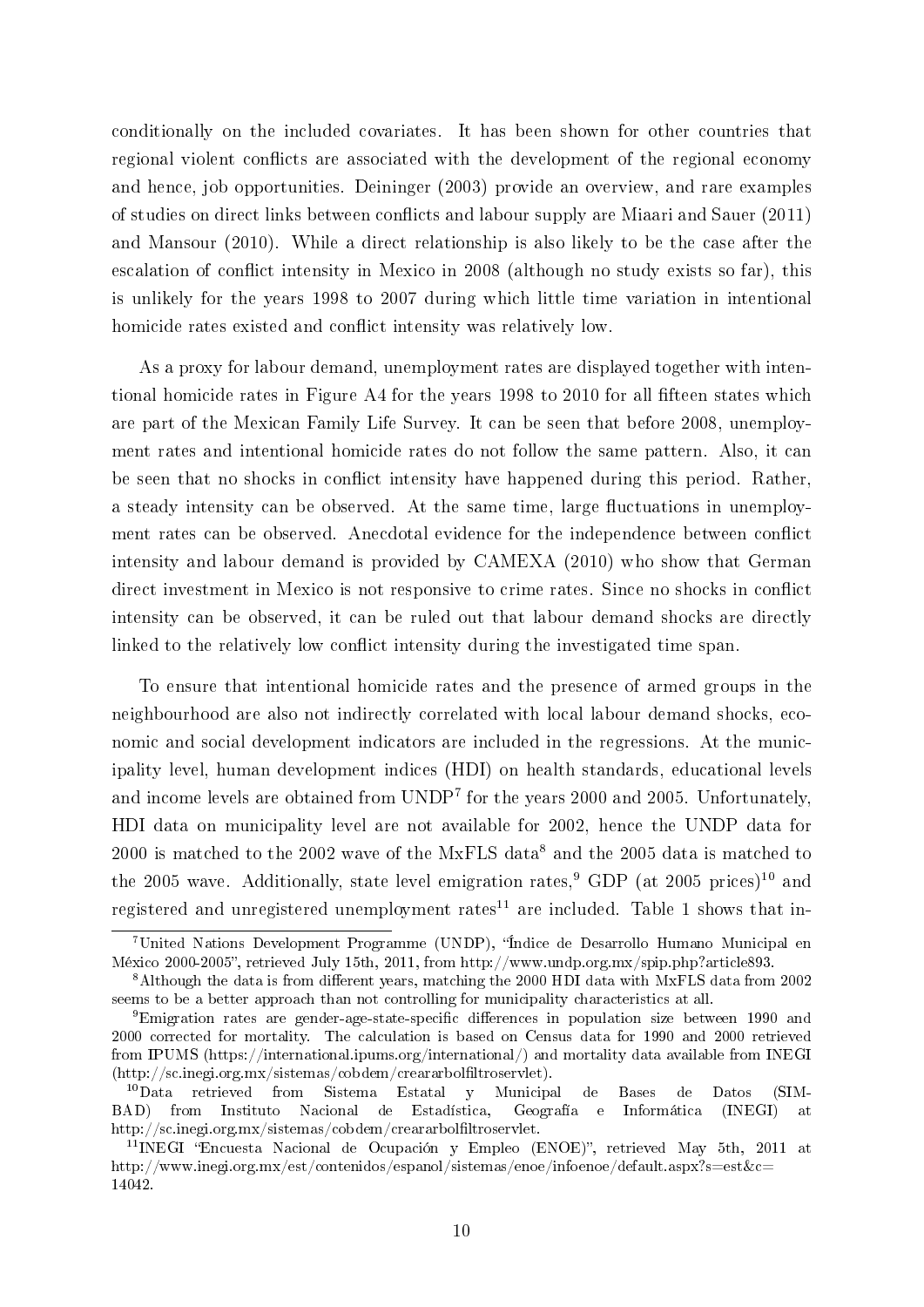tentional homicide rates and the presence of armed groups are only marginally correlated with emigration rates, unemployment, GDP, or health, education and income indices. Moreover, studies by [Osorio](#page-27-3) [\(2011\)](#page-27-3) and [Ríos](#page-27-4) [\(2008\)](#page-27-4) on Mexican conflicts show, on the verge of their studies, that poverty  $\ell$  GDP is not linked to conflict intensity.

Including these aggregate measures in the regression ensures that intentional homicide rates are a measure of exposure to the conflict  $-$  not the regional labour market  $$ and hence are likely to influence mental health by triggering anxiety or even depression symptoms. Finally, the only drawback of this measure is that it is prone to measurement error. Homicide rates in Mexico are unlikely to be exact, especially in those areas where the conflicts are very intense. [Shirk](#page-27-2)  $(2010)$  provides a discussion of this problem. It is reasonable to assume that this measurement error is uncorrelated with the other regressors and does not cause any problems in the regressions.

Instead of using intentional homicide rates at the state level it would be desirable to include measures at a more disaggregated level to benefit from more variation and precision. However, counts of intentional homicides at a more disaggregated (municipality) level for the years 2002 and 2005 were only available for urban areas.<sup>12</sup> When merging this data with the MxFLS, more than two thirds of the observations would be lost, since only half of the Mexican states are covered by each data set and they only coincide partly. Hence, instead of municipality level statistics, the state level homicide rates are used. Using the number of direct victims, such as the number of lost household members due to conflicts, would not be a valid instrument as a direct relationship between being a member of such a household with a lost household member and the supply of labour is likely. Instead, being exposed to violent conflict but not being a direct victim is likely to be measured by a higher aggregation of intentional homicide rates (while controlling for direct victimisation). As mentioned earlier, solely the reading of newspaper articles about criminal incidents reduces people's mental health [\(Cornaglia and Leigh, 2012\)](#page-25-8).

## 3.2 Individual-level Data

The data used is the Mexican Family Life Survey, a large household panel collected in 2002, 2005 and 2008. The first two waves, which are available at present, are exploited in this study. The MxFLS contains data on about 8,400 households, is representative on the national level and covers rural and urban households [\(Rubalcava and Teruel, 2006\)](#page-27-9). A variety of topics is covered by the questionnaires, ranging from education, employment and crime to health status, and many more. After deleting observations with missing or implausible information, almost 25,000 person-year-observations remain for male and

<sup>&</sup>lt;sup>12</sup>Centro de Investigación y Docencia Económicas (CIDE) "Geocrimen - Análisis Espacial y Series de Tiempo", http://geocrimen.cide.edu/.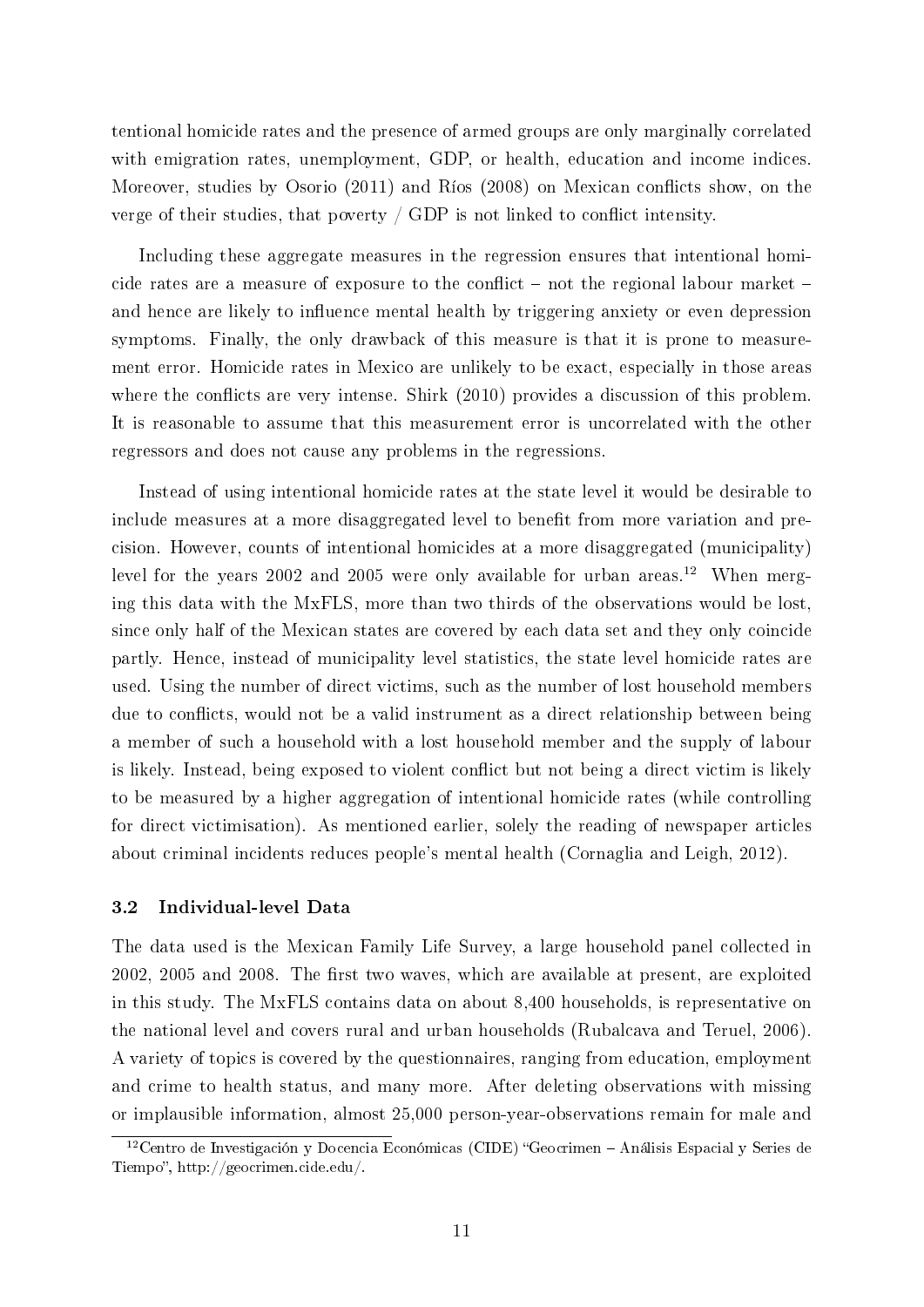<span id="page-11-0"></span>

| rrelation between Economic Development and Armed Conflict<br>Table 1: Co |                                                                                                                                                                                                                                                                   |                                                                                                                                                                                                                                                                                     |                                                                                                                                                                                                                                                                                               |                                                                                                                                                                                                                                                                                                                       |                                                                                                                                                                                                                                                                                                     |                                                                                                                     |                                                                                          |                                                                     |         |
|--------------------------------------------------------------------------|-------------------------------------------------------------------------------------------------------------------------------------------------------------------------------------------------------------------------------------------------------------------|-------------------------------------------------------------------------------------------------------------------------------------------------------------------------------------------------------------------------------------------------------------------------------------|-----------------------------------------------------------------------------------------------------------------------------------------------------------------------------------------------------------------------------------------------------------------------------------------------|-----------------------------------------------------------------------------------------------------------------------------------------------------------------------------------------------------------------------------------------------------------------------------------------------------------------------|-----------------------------------------------------------------------------------------------------------------------------------------------------------------------------------------------------------------------------------------------------------------------------------------------------|---------------------------------------------------------------------------------------------------------------------|------------------------------------------------------------------------------------------|---------------------------------------------------------------------|---------|
| Variables                                                                | $\ominus$                                                                                                                                                                                                                                                         | $\widehat{\mathfrak{D}}$                                                                                                                                                                                                                                                            | $\widehat{\mathcal{C}}$                                                                                                                                                                                                                                                                       | $\widehat{\mathcal{A}}$                                                                                                                                                                                                                                                                                               | قعَ                                                                                                                                                                                                                                                                                                 | $\widehat{\mathbf{e}}$                                                                                              | E                                                                                        | $\circledast$                                                       | ම       |
| inhabitants<br>$(1)$ Homicides/100,000                                   | 1.000                                                                                                                                                                                                                                                             |                                                                                                                                                                                                                                                                                     |                                                                                                                                                                                                                                                                                               |                                                                                                                                                                                                                                                                                                                       |                                                                                                                                                                                                                                                                                                     |                                                                                                                     |                                                                                          |                                                                     |         |
| $(2)$ Armed groups in neighbourhood                                      |                                                                                                                                                                                                                                                                   | $1.000\,$                                                                                                                                                                                                                                                                           |                                                                                                                                                                                                                                                                                               |                                                                                                                                                                                                                                                                                                                       |                                                                                                                                                                                                                                                                                                     |                                                                                                                     |                                                                                          |                                                                     |         |
| (3) Emigration rate                                                      |                                                                                                                                                                                                                                                                   |                                                                                                                                                                                                                                                                                     | $1.000\,$                                                                                                                                                                                                                                                                                     |                                                                                                                                                                                                                                                                                                                       |                                                                                                                                                                                                                                                                                                     |                                                                                                                     |                                                                                          |                                                                     |         |
| registred<br>$(4)$ Unemployment rate,                                    | $\begin{array}{l} 0.035\\ 0.0000\\ 0.0000\\ 0.0000\\ 0.0000\\ 0.0000\\ 0.0000\\ 0.0000\\ 0.0000\\ 0.0000\\ 0.0000\\ 0.0000\\ 0.0000\\ 0.0000\\ 0.0000\\ 0.0000\\ 0.0000\\ 0.0000\\ 0.0000\\ 0.0000\\ 0.0000\\ 0.0000\\ 0.0000\\ 0.0000\\ 0.0000\\ 0.0000\\ 0.000$ | $\begin{array}{l} 0.0000\\ -0.00000\\ 0.00000\\ -0.00000\\ 0.00000\\ -0.00000\\ -0.00000\\ -0.00000\\ -0.00000\\ -0.00000\\ -0.00000\\ -0.00000\\ -0.00000\\ -0.00000\\ -0.00000\\ -0.00000\\ -0.00000\\ -0.00000\\ -0.00000\\ -0.00000\\ -0.00000\\ -0.00000\\ -0.00000\\ -0.0000$ | $\begin{array}{l} 1111 \\ 71000 \\ 0.0000 \\ 0.0000 \\ 0.0000 \\ 0.0000 \\ 0.0000 \\ 0.0000 \\ 0.0000 \\ 0.0000 \\ 0.0000 \\ 0.0000 \\ 0.0000 \\ 0.0000 \\ 0.0000 \\ 0.0000 \\ 0.0000 \\ 0.0000 \\ 0.0000 \\ 0.0000 \\ 0.0000 \\ 0.0000 \\ 0.0000 \\ 0.0000 \\ 0.0000 \\ 0.0000 \\ 0.0000 \\$ | $1.000\,$                                                                                                                                                                                                                                                                                                             |                                                                                                                                                                                                                                                                                                     |                                                                                                                     |                                                                                          |                                                                     |         |
| unregistered<br>(5) Unemployment rate,                                   |                                                                                                                                                                                                                                                                   |                                                                                                                                                                                                                                                                                     |                                                                                                                                                                                                                                                                                               | $\begin{array}{l} 0.078 \\ -0.0000 \\ -0.1900 \\ -0.1900 \\ -0.0000 \\ -0.0000 \\ -0.0000 \\ -0.0000 \\ -0.0000 \\ -0.0000 \\ -0.0000 \\ -0.0000 \\ -0.0000 \\ -0.0000 \\ -0.0000 \\ -0.0000 \\ -0.0000 \\ -0.0000 \\ -0.0000 \\ -0.0000 \\ -0.0000 \\ -0.0000 \\ -0.0000 \\ -0.0000 \\ -0.0000 \\ -0.0000 \\ -0.000$ | $1.000\,$                                                                                                                                                                                                                                                                                           |                                                                                                                     |                                                                                          |                                                                     |         |
| (6) Emigration rate                                                      |                                                                                                                                                                                                                                                                   |                                                                                                                                                                                                                                                                                     |                                                                                                                                                                                                                                                                                               |                                                                                                                                                                                                                                                                                                                       |                                                                                                                                                                                                                                                                                                     | 1.000                                                                                                               |                                                                                          |                                                                     |         |
| $(7)$ HDI health                                                         |                                                                                                                                                                                                                                                                   |                                                                                                                                                                                                                                                                                     |                                                                                                                                                                                                                                                                                               |                                                                                                                                                                                                                                                                                                                       | $\begin{array}{l} 0.223 \\ 0.000 \\ 0.042 \\ 0.042 \\ 0.061 \\ 0.000 \\ 0.001 \\ 0.000 \\ 0.001 \\ 0.000 \\ 0.000 \\ 0.000 \\ 0.000 \\ 0.000 \\ 0.000 \\ 0.000 \\ 0.000 \\ 0.000 \\ 0.000 \\ 0.000 \\ 0.000 \\ 0.000 \\ 0.000 \\ 0.000 \\ 0.000 \\ 0.000 \\ 0.000 \\ 0.000 \\ 0.000 \\ 0.000 \\ 0.$ |                                                                                                                     | $1.000\,$                                                                                |                                                                     |         |
|                                                                          |                                                                                                                                                                                                                                                                   |                                                                                                                                                                                                                                                                                     |                                                                                                                                                                                                                                                                                               |                                                                                                                                                                                                                                                                                                                       |                                                                                                                                                                                                                                                                                                     | $\begin{array}{l} 0.045 \\ 0.000) \\ 0.099 \\ 0.000) \\ 0.000) \\ 0.000) \\ 0.067 \\ 0.000 \\ 0.000 \\ \end{array}$ |                                                                                          |                                                                     |         |
| (8) HDI education                                                        |                                                                                                                                                                                                                                                                   |                                                                                                                                                                                                                                                                                     |                                                                                                                                                                                                                                                                                               |                                                                                                                                                                                                                                                                                                                       |                                                                                                                                                                                                                                                                                                     |                                                                                                                     |                                                                                          | $1.000\,$                                                           |         |
|                                                                          |                                                                                                                                                                                                                                                                   |                                                                                                                                                                                                                                                                                     |                                                                                                                                                                                                                                                                                               |                                                                                                                                                                                                                                                                                                                       |                                                                                                                                                                                                                                                                                                     |                                                                                                                     | $\begin{array}{c} 0.745 \\ (0.000) \\ 0.831 \\ (0.000) \\ (0.102 \\ (0.000) \end{array}$ |                                                                     |         |
| $(9)$ HDI income                                                         |                                                                                                                                                                                                                                                                   |                                                                                                                                                                                                                                                                                     |                                                                                                                                                                                                                                                                                               |                                                                                                                                                                                                                                                                                                                       |                                                                                                                                                                                                                                                                                                     |                                                                                                                     |                                                                                          |                                                                     | $1.000$ |
|                                                                          |                                                                                                                                                                                                                                                                   |                                                                                                                                                                                                                                                                                     |                                                                                                                                                                                                                                                                                               |                                                                                                                                                                                                                                                                                                                       |                                                                                                                                                                                                                                                                                                     |                                                                                                                     |                                                                                          | $\begin{array}{c} 0.825 \\ (0.000) \\ 0.133 \\ (0.000) \end{array}$ |         |
| (10) Deprived neighbourhood                                              |                                                                                                                                                                                                                                                                   |                                                                                                                                                                                                                                                                                     |                                                                                                                                                                                                                                                                                               |                                                                                                                                                                                                                                                                                                                       |                                                                                                                                                                                                                                                                                                     |                                                                                                                     |                                                                                          |                                                                     |         |
|                                                                          |                                                                                                                                                                                                                                                                   |                                                                                                                                                                                                                                                                                     |                                                                                                                                                                                                                                                                                               |                                                                                                                                                                                                                                                                                                                       |                                                                                                                                                                                                                                                                                                     |                                                                                                                     |                                                                                          |                                                                     | (0.122) |

 $\zeta$ l, Ā  $\mathbf{r}$  $\vec{\zeta}$  $T_{\rm e}$ k $\sim 1$ .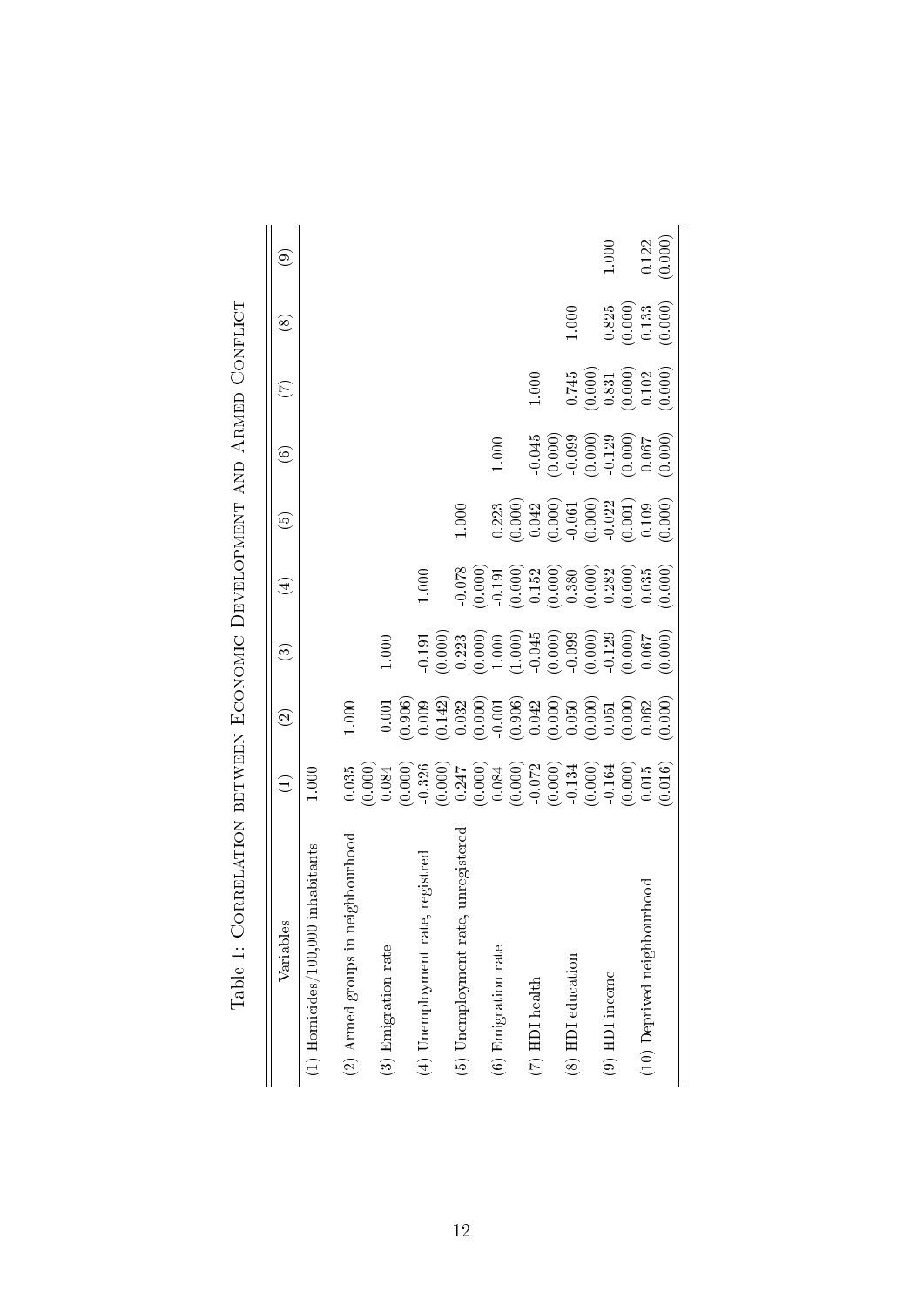female individuals aged 20 to 65. Excluded from the sample are individuals who retired, students, and those unable to work due to disabilities and prolonged sickness. Figure [A3](#page-29-1) indicates in which municipalities interviews have been conducted. Comparing Figures [A1](#page-28-0) and [A2](#page-29-0) reveals that interviews have taken place in regions of all levels of conflict intensity.

The individuals' mental health status can be interpreted from the responses to a mental health questionnaire which was adapted by researchers of the Mexican Institute of Psychiatry [\(Calderon, 1997\)](#page-25-14) on the basis of the depression scale of the Center for Epidemiologic Studies (CES) (see Radloff, 1977).<sup>13</sup> Its purpose is the quantitative diagnosis of depression / anxiety symptoms using a battery of 20 questions, such as "In the last four weeks, have you had a hard time sleeping at night?" and "In the last 4 weeks, have you wished you would die?". Each question can be answered with four response categories indicating the intensity. Each answer is given points from 1 (no) to 4 (yes, always). The scale consists of the sum of the responses with equal weights, consequently ranging from 20 to 80 [\(Calderon, 1997\)](#page-25-14). Figure [2](#page-13-0) displays its highly right-skewed distribution. Accord-ing to [Calderon](#page-25-14) [\(1997\)](#page-25-14), individuals can be classified into four categories: normal persons (89.6%), persons with a certain level of anxiety (8.5%), persons with an average depression (1.7%) and persons with severe depression (0.2%). The numbers do not necessarily coincide with estimates by, e.g., [Belló et al.](#page-25-4)  $(2005)$  due to different diagnostic methods used. Based on these questions, an increase in the scale does not necessarily imply the diagnosis of anxiety or even depression. Rather, an increase can be due to, for instance, light sleeping problems or it can indicate whether someone felt sad or angry during the last four weeks. The fact that somebody is tired, angry or anxious is likely to influence his or her taste for work or ability to work.

A person's mental health state is actually not observable and is being tried to capture via the 20 items of the CES questionnaire. Item response theory offers statistical models to measure the latent variable. A partial-credit Rasch model is the appropriate model for measuring SDA based on the 20 items with 4 response categories. The mathematical background and rationale is explained in [Masters](#page-26-4) [\(1982\)](#page-26-4), it has previously been used in, e.g., [Cole et al.](#page-25-15) [\(2004\)](#page-25-15), [Covic et al.](#page-25-16) [\(2007\)](#page-25-16) and [Ryan and Sinning](#page-27-11) [\(2009\)](#page-27-11) and is implemented in Stata as explained in [Zheng and Rabe-Hesketh](#page-28-2) [\(2007\)](#page-28-2). Figure [1](#page-13-1) displays the category probability curves. The resulting variable SDA (pcm) is standardised with mean zero and standard deviation 1. Its distribution is displayed in Figure [2](#page-13-0) and exhibits a highly, but less than in the linear case, right-skewed shape.

The dependent variables are (a) *working* which is a dummy variable equal to 1 if

<sup>&</sup>lt;sup>13</sup>The scale of the Center for Epidemiologic Studies has widely been used and its properties are highlighted in, e.g., [Radlo](#page-27-10)ff [\(1977\)](#page-28-3), [Roberts](#page-27-12) [\(1980\)](#page-27-12) and [Weissman et al.](#page-28-3) (1977).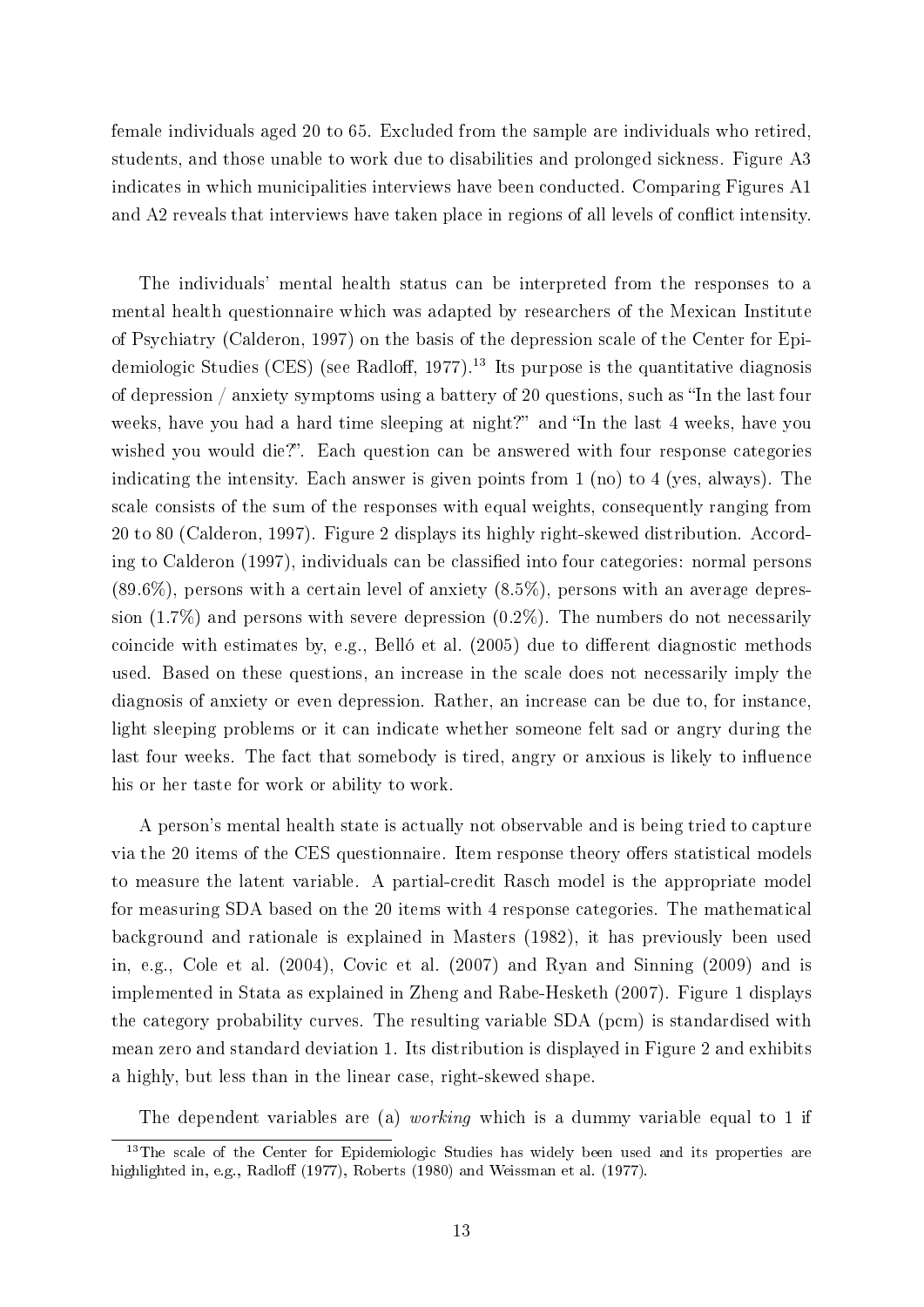<span id="page-13-1"></span>

Figure 1: CATEGORY PROBABILITY CURVES

Source: Authors' calculations based on MxFLS.

Figure 2: DISTRIBUTIONS OF SYMPTOMS OF DEPRESSION / ANXIETY (SDA) SCALE

<span id="page-13-0"></span>

Source: Authors' calculations based on MxFLS.

individual labour supply possesses positive values and zero otherwise, measuring the extensive margin of labour supply, (b) number of weeks worked during the last 12 months and (c) number of *hours worked* in the previous week to the interview, both measuring the intensive margin of labour supply. The variable *working* is not identical to "labour market" participation" as usually analysed in the literature because here, registered unemployed individuals are not considered as being working. Registered unemployment is very low in Mexico (approx. 3.3%, Table [A1](#page-30-0) in the appendix). About 92% of the male sample and 36% of the female sample have been working during the 12 months before the interview. The number of weeks worked in the last 12 months is on average 46 weeks for men and women. Men work on average 45 hours per week and women 36 hours per week (Table [A1\)](#page-30-0).

A large number of controls on the individual, household, municipality and state level are included in the regressions. Individual and household level controls are age, living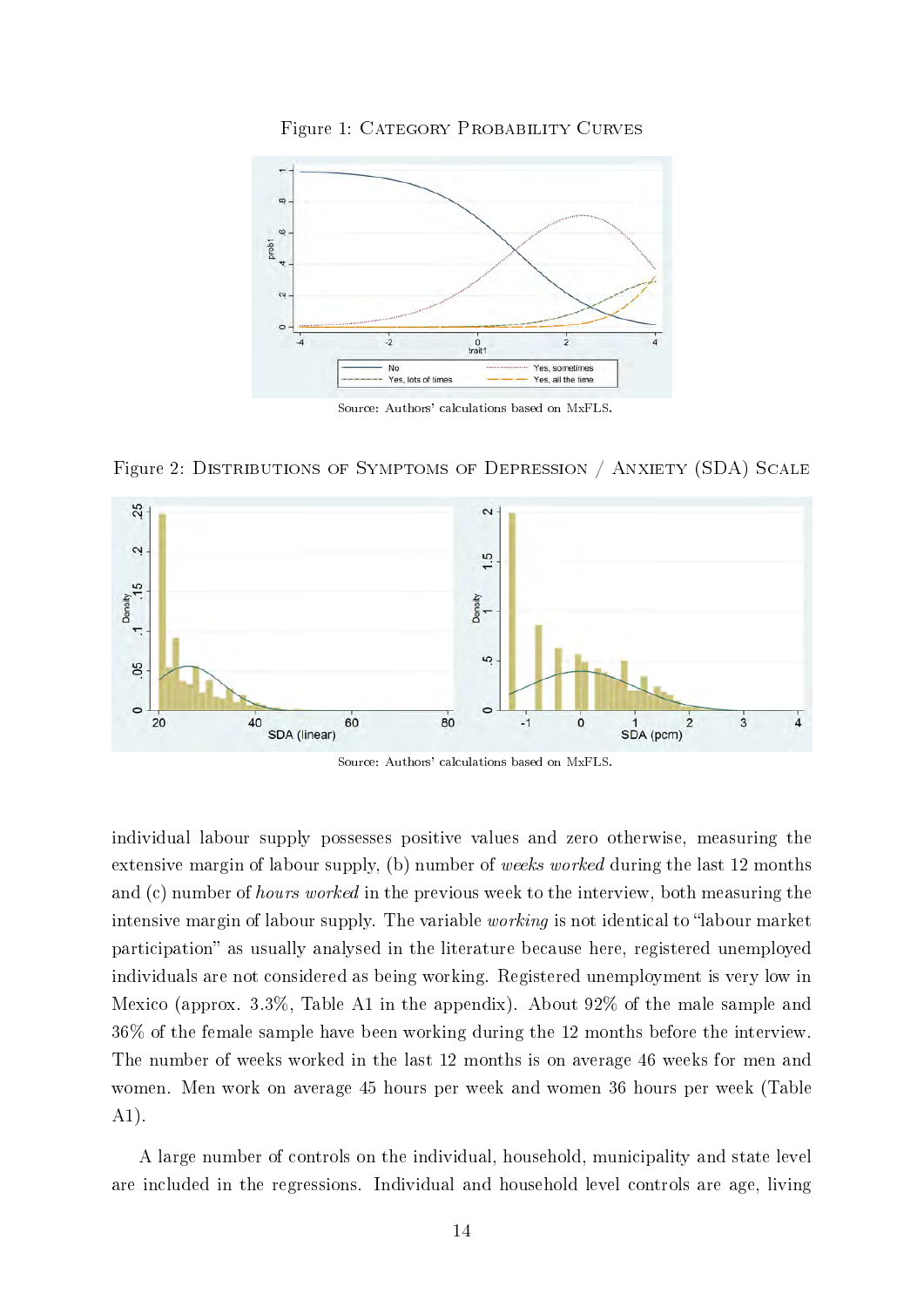in a rural area (less than 2,500 inhabitants) as compared to an urban area, belonging to an indigenous group, the educational level (primary education, secondary education, or more than secondary education), household size, household wealth proxied by house ownership and whether or not the family has savings, whether or not the individual has ever changed residence (migrant), and whether or not the respondent has been a victim of a criminal incident in the past, the region in which the respondent lives and whether or not the neighbourhood can be considered deprived, meaning that abandoned buildings are present. One concern could be that in regions with high conflict rates informal employment shares are also high and informal employment is associated with lower labour supply. Descriptive analysis with respect to this relationship does not provide evidence for this, so it is not necessary to control for it. Furthermore, to account for the fact that the death of a household member potentially increases the probability of onset of depression symptoms, a variable is included which is equal to 1 if the respondent has lost a household member due to death in the last 5 years and zero otherwise.

Interviews were conducted from mid to end 2002 and late 2005 to mid 2006. Although these years do not cover a calendar year, homicide rates from the respective calendar years are used. This is not unreasonable because of the fact that mental health is measured via questions which refer to the last 4 weeks before the interview. In studies on determinants of mental well-being it has been shown that the time interval to which the questions on mental well-being refer does not signicantly matter (e.g., [Oswald and Powdthavee, 2007;](#page-27-13) [Oswald and Wu, 2011\)](#page-27-14). Hence, although the questions on mental health in the MxFLS refer to the last 4 weeks before interview, they can reasonably be matched to data on homicides that cover a longer time span.

## 4 Results

#### 4.1 Violent Conflicts and Symptoms of Depression and Anxiety

A simple unconditional correlation between SDA and the presence of armed groups in the neighbourhood reveals that those respondents who gave a positive answer (about 10% of the sample) have a statistically signicantly higher mean score in the depression variable; it is 26.9 compared to 25.9 for those who do not live in a neighbourhood where armed groups are present.

Table [2](#page-15-0) shows the regression results of the effect of intentional homicide rates and the presence of armed groups in the neighbourhood on symptoms of depression / anxiety, controlling for state, municipal, household and individual characteristics. All coefficients have the expected sign and are statistically significant at the  $1\%$  level. For men, the results indicate that an increase in intentional homicides by 1 per 100,000 inhabitants is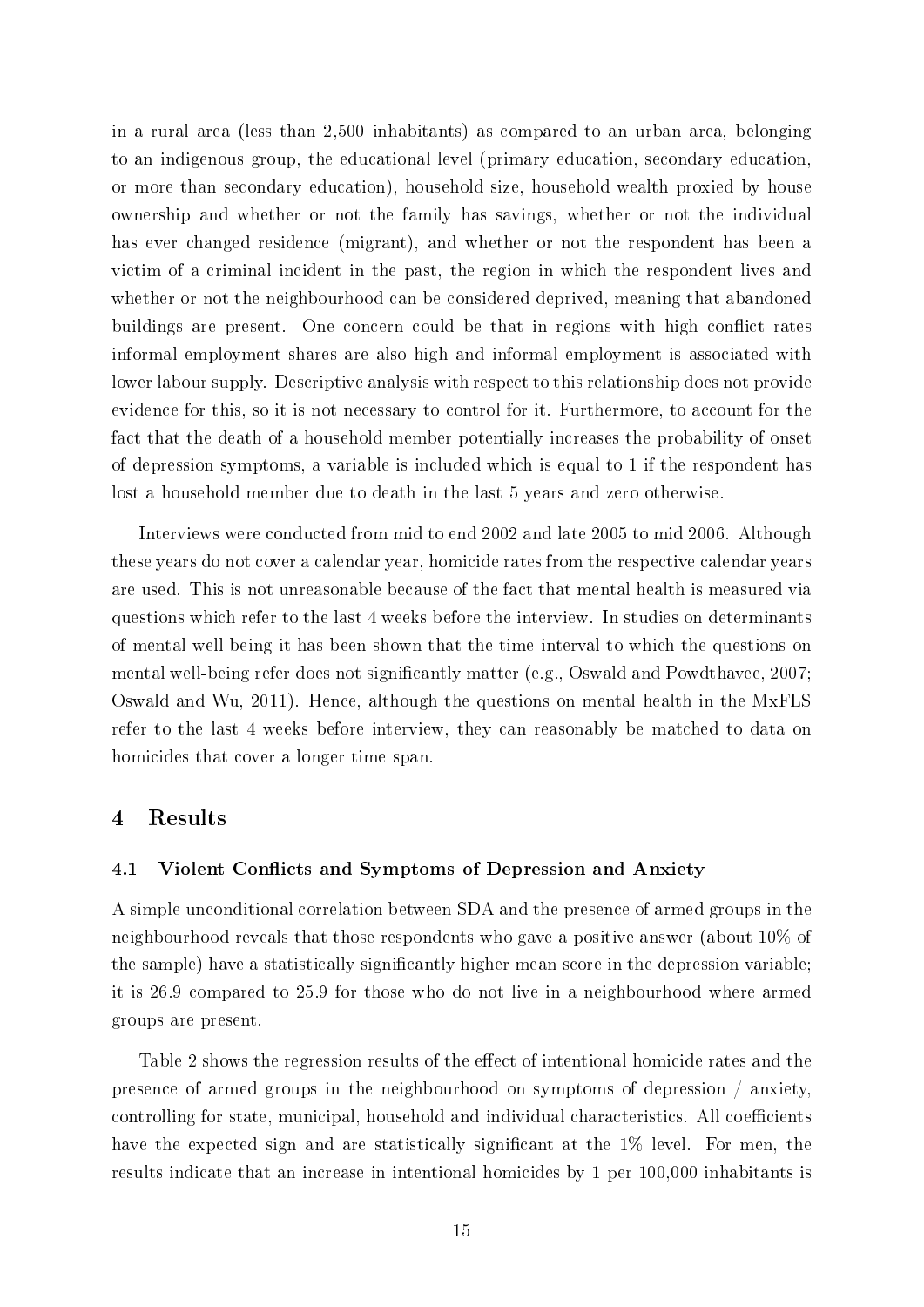<span id="page-15-0"></span>

|                                                                     |                                                   | Dependent variable: SDA (pcm) |                                          |
|---------------------------------------------------------------------|---------------------------------------------------|-------------------------------|------------------------------------------|
|                                                                     | (1)                                               | (2)                           | (3)                                      |
| MEN                                                                 |                                                   |                               |                                          |
| Homicides/100,000 inhabitants<br>Armed groups neighbourhood         | $0.005***$<br>(0.002)<br>$\overline{\phantom{0}}$ | $0.117***$                    | $0.005^{***}\;$<br>(0.002)<br>$0.116***$ |
|                                                                     |                                                   | (0.039)                       | (0.039)                                  |
| N<br>$\mathbf{R}^2$<br>$\mathbf F$<br>p                             | 10227<br>0.055<br>20<br>0.000                     | 10227<br>0.055<br>20<br>0.000 | 10227<br>0.056<br>20<br>0.000            |
| $Test\ of\ joint\ significance$<br>$\chi^2$ (2)<br>$\boldsymbol{p}$ |                                                   |                               | 16.88<br>0.000                           |
| WOMEN                                                               |                                                   |                               |                                          |
| Homicides/100,000 inhabitants                                       | $0.005***$<br>(0.001)                             |                               | $0.005***$<br>(0.001)                    |
| Armed groups neighbourhood                                          |                                                   | $0.094***$<br>(0.032)         | $0.091***$<br>(0.032)                    |
| ${\bf N}$<br>$\mathbf{R}^2$                                         | 14733<br>0.062                                    | 14733<br>0.061                | 14733<br>0.063                           |
| $\mathbf F$                                                         | 33                                                | 33                            | 32                                       |
| p<br>Test of joint significance                                     | 0.000                                             | 0.000                         | 0.000                                    |
| $\chi^2$<br>(2)                                                     |                                                   |                               | 23.63                                    |
| $\boldsymbol{p}$                                                    |                                                   |                               | 0.000                                    |

#### Table 2: EFFECT OF VIOLENT CONFLICTS ON SDA

.<br>Note: OLS regressions. Standard errors are two-way clustered on individuals and households. Standard errors in parentheses. \*,\*<br>\*\*\* denote significance level of 10%, 5% and 1%, respectively. The other coefficients can be ∗∗ and

associated with an increase in 0.005 standard deviations in SDA, i.e. approximately (5.78  $\times$  0.005 = 0.03 points on the linear SDA scale. Stating that armed groups are present in the neighbourhood is associated with 0.117 standard deviations higher level of SDA, i.e. approximately 0.7 points on the linear SDA scale. Including both measures of violent conflicts in the regressions simultaneously does not change the coefficients significantly. For women, the effects are similar to those for men: An increase in intentional homicide rates by 1 per 100,000 inhabitants leads to an increase in symptoms of anxiety / depression by 0.005 and the presence of armed groups is associated with 0.094 standard deviations higher SDA. The result tables including the coefficients of the control variables can be found in the appendix, Tables [A2](#page-31-0) and [A3.](#page-32-0)

The magnitude of the effects does not seem to by particularly high. However, when comparing the size of the effect of the presence of armed groups in the neighbourhood to the coefficient of having been a victim of violence or robbery within the last five years the magnitude of the effect does not appear marginal. In fact, for men, these effects are similarly strong. Furthermore, having lost a household member within the last five years increases SDA by 0.09 standard deviations. This effect is even smaller than the presence of armed groups in the neighbourhood, although this difference is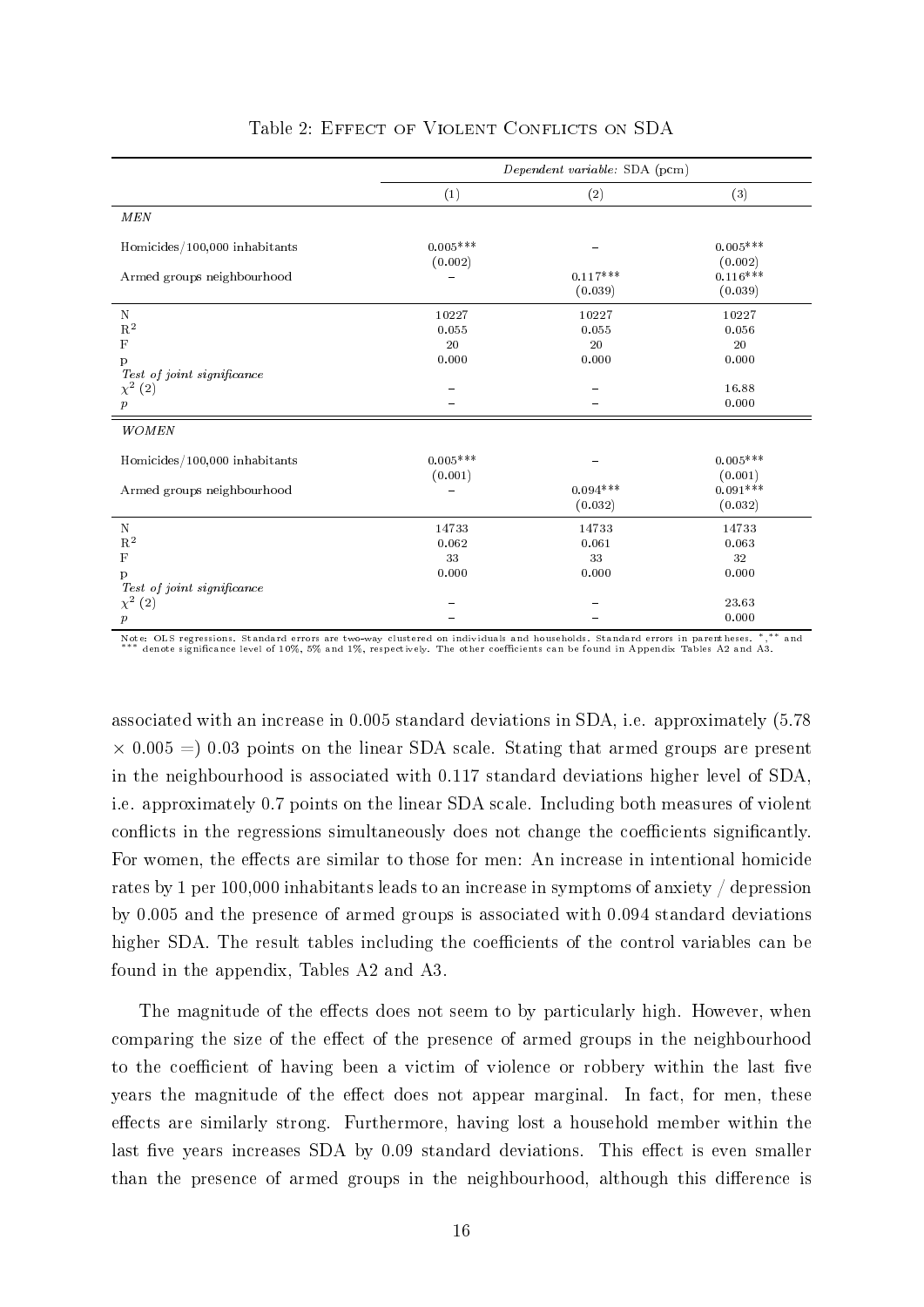not statistically different. The results further show that being indigenous is associated with higher values on the SDA scale, while having obtained a high school or college degree leads to lower levels of SDA. Household size and financial wealth, as indicated by owning a house or having savings, are not associated with SDA on average, however the effects are likely being captured by higher levels of education which is correlated with financial wealth and household size. For women, the effects of having been a victim and having lost a household member within the last five years are also comparable to the presence of armed groups in the neighbourhood. Some other regressors are considerably different though. While indigenous women compared to non-indigenous women do not have different average values on the SDA scale, next to a high school or college degree, owning a house and having savings strongly reduces the average value on the SDA scale.

All in all, these results suggest that both men and women in adult age suffered from the conflicts in 2002 and 2005. Taking into account that only few severely insecure regions are part of the MxFLS, the overall effects are probably even larger than the effects found here for individuals living in areas with low to medium levels of conflict. However, it implies that just the news about another casualty or even the detection of a mass grave is likely to spread anxiety among the Mexican population even when they are not directly affected. [Cornaglia and Leigh](#page-25-8)  $(2012)$  also found that solely newspaper covering of criminal events affect adult mental health.

As noted before, homicide statistics are probably underestimated, hence the here estimated effects are lower bounds. Considering that homicide rates have increased dramatically since the beginning of 2008, the impact of homicide rates on SDA does not seem to be so negligible any more. It takes on average 30 killings per 100,000 inhabitants to increase the SDA scale by one point. As an extreme example, in Chihuahua, the state which is home to Ciudad Juárez, one of the world's most dangerous cities directly at the border to the U.S. counted 49.1 intentional homicides per 100,000 inhabitants in 2008 [\(Shirk, 2010\)](#page-27-2). Assuming all other controls did not change between 2002/2005 and 2008, inhabitants of Ciudad Juárez have on average approximately 1.4 points more on the SDA scale (or approximately 0.25 standard deviations) than individuals in a place with zero killings.

Finally, while these results only demonstrate psychological costs of conflict, looking at the subsequent negative effects of SDA on labour supply will provide insights into the economic consequences of these violent conflicts.

### 4.2 Mental Health and Labour Supply

Participation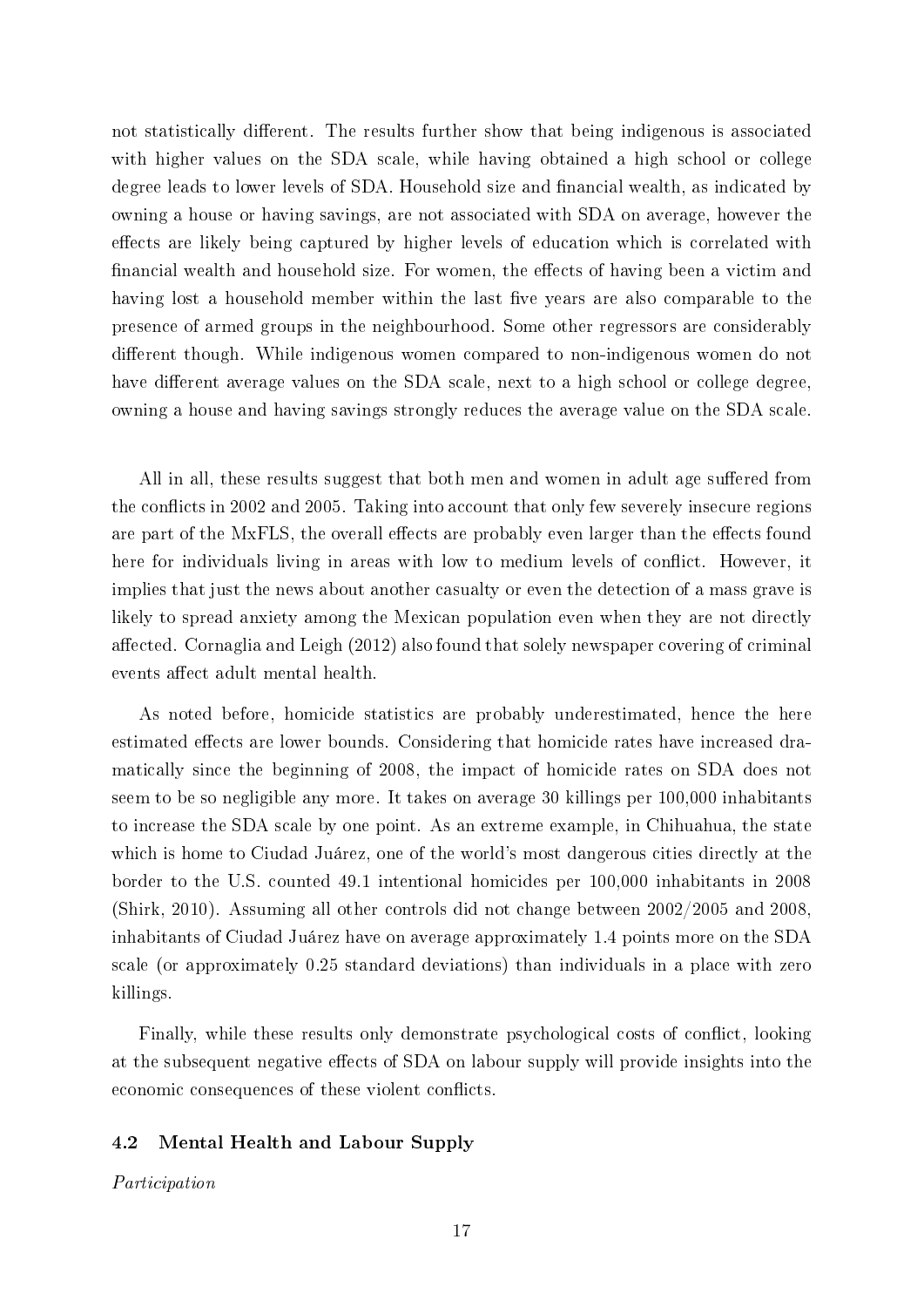In Table [3,](#page-18-0) the effect of SDA on labour market status  $-$  working vs. not working  $-$  for men is presented. The complete regression tables can be found in the appendix (Table [A4\)](#page-33-0). All the coefficients are marginal effects and are obtained from different regressions. Column 1 shows the estimates from simple Probit models. A negative correlation between SDA and the probability to be working is found and is statistically significant. This effect is very small. It indicates that an increase on the SDA scale by 1 standard deviation is associated with a reduction of the probability to work by 1 percentage point. In columns IV (1) and IV (2) mental health is instrumented with intentional homicide rates and the indicator for armed groups in the neighbourhood, respectively, and with both variables in the last column.

The coefficients are only significant when using homicide rates as an instrument and when using two instruments. An overidentification test based on the Amemiya-Lee-Newey minimum 2-statistic (obtained from the two-step rather than the MLE method)<sup>14</sup> indicates that the instruments are valid. For men, the causal effects are much larger than the conditional correlation estimated in the Probit model. Based on the findings with two instruments, an increase in SDA by 1 standard deviation lowers the probability to be working by 26 percentage points. In other words, an increase in the linear scale (which takes the values 20 to 80) by 5.78 points, or 30 percentage points, leads to a lower probability to be working by 26 percentage points. This effect seems very large but it is not when considering that an increase by 1 homicide per 100,000 inhabitants increases SDA by 0.03 points. Hence, an increase by 1 homicide per 100,000 inhabitants leads via an increase in SDA by 0.03 points to a decrease in the probability to be working by (26 /  $5.78 = 14.5$  percentage points. Furthermore, it has to be kept in mind that this effect is the weighted average treatment effect for the subpopulation of compliers. The impression is that few individuals are very responsive in their mental health to conflict intensity and become completely unable to work.

For women, neither a correlation nor a causal effect of mental health on participation is found (see Table [A6\)](#page-35-0). The latter finding is not surprising as women often do not actively participate in the labour market for other reasons than health issues, such as the number and age of their children. Since the effect for men is large and men are usually the main contributors to household income in Mexico, the findings are also economically relevant and indicate the severe effect that the conflict indirectly has on labour market participation.

#### Labour Supply

<sup>14</sup>Unfortunately, there is currently no test implemented in Stata for the MLE model. In the next section it will also be shown that the instruments are strong for men, while they are not for women, at least not in the linear case. A weak instrument test for non-linear models could not be found.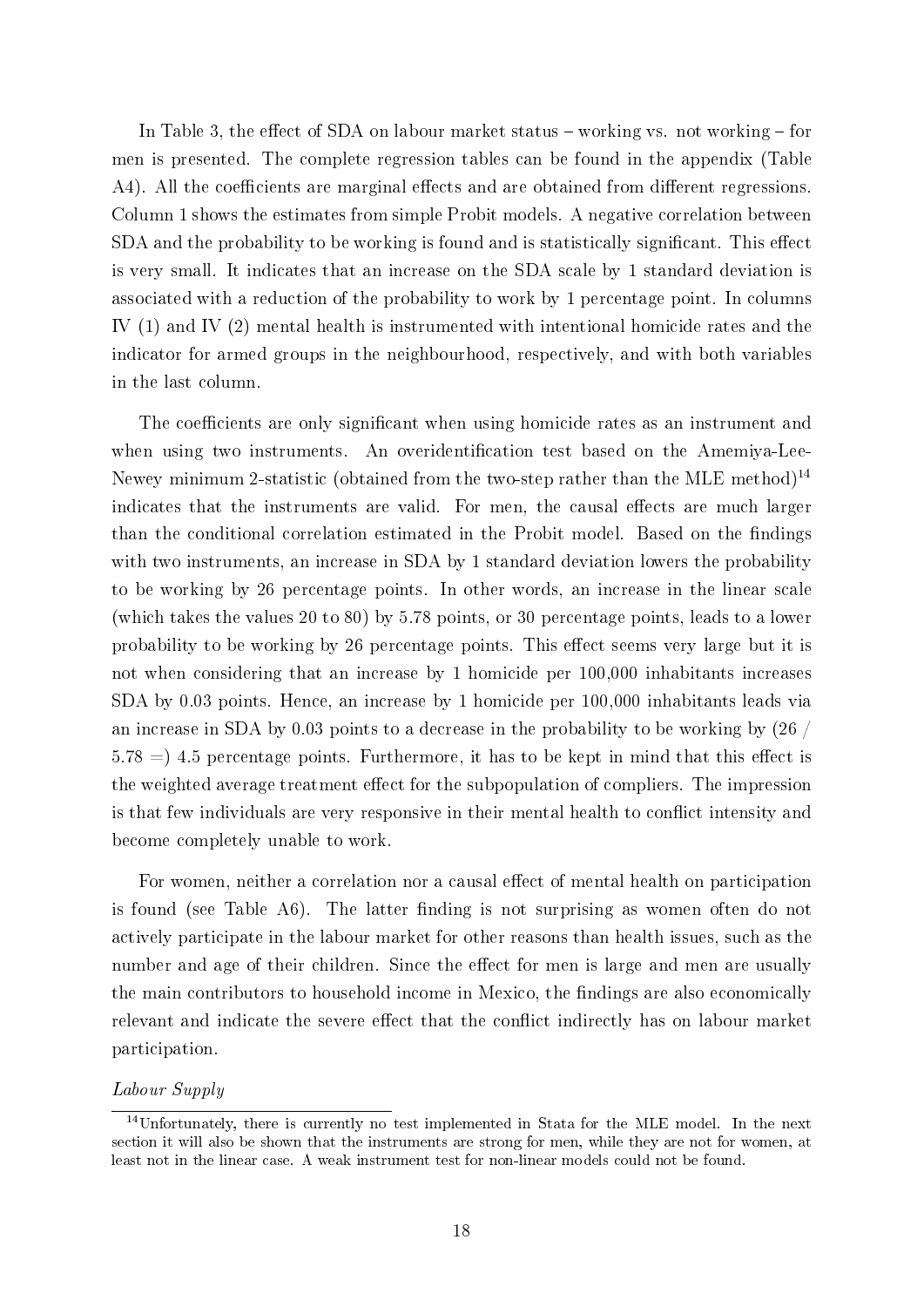<span id="page-18-0"></span>

|           | Probit                         |                        | IV-Probit           |                                     |  |  |
|-----------|--------------------------------|------------------------|---------------------|-------------------------------------|--|--|
|           | $\qquad \qquad \longleftarrow$ | IV $(1)$               | IV $(2)$            | IV $(1+2)$                          |  |  |
| SDA (pcm) | $-0.010***$<br>(0.003)         | $-0.311***$<br>(0.066) | $-0.173$<br>(0.108) | $-0.260***$ <sup>A</sup><br>(0.068) |  |  |
| N         |                                | 10227                  |                     |                                     |  |  |

Table 3: EFFECT OF SDA ON PARTICIPATION - MEN

Note: SDA: Symptoms of depression/anxiety. Each coefficient is obtained from a different regression. The numbers are marginal effects. Standard errors are clustered on the individual level. Standard errors in parentheses. \*,\*\* and \*\*\* denote significance level of 10%, 5%<br>and 1%, respectively. IV (1) = intentional homicide rates on state level, IV (2) = ar are included, a test for overidentification is pursued. The test statistic is the Amemiya-Lee-Newey minimum  $\chi^2$ -statistic (obtained from the two-step rather than the MLE method) and  $\overline{A}$  indicates that  $p > 0.1$ , i.e. instruments are valid.

As shown in the previous section, mental illness restrains some men from working and hence from actively contributing to household income. The measure of mental health does not only measure whether a person is severely depressed but also whether a person is anxious or 'just' unhappy. An increase in the level of SDA may not lead to the complete drop out of the labour market, but can lead to periods in which the affected person is not able to work. These periods could have the length of several weeks or only a day, or just one or two hours in the morning, when the person feels, for instance, unable to get out of bed. When a person feels too anxious to walk home from work when it is dark, this could also reduce the number of hours worked per day. Furthermore, seasonal labour migrants may decide that it is too dangerous to travel to a remote workplace, reducing the number of job opportunities, and hence the number of weeks worked. Several other circumstances can be imagined.

<span id="page-18-1"></span>

| Linear Regression        |                          |                         |                         |                          |  |  |  |  |
|--------------------------|--------------------------|-------------------------|-------------------------|--------------------------|--|--|--|--|
|                          | <b>OLS</b>               |                         | IV                      |                          |  |  |  |  |
|                          | $\overline{\phantom{0}}$ | IV $(1)$                | IV $(2)$                | IV $(1+2)$               |  |  |  |  |
| SDA (pcm)                | $-0.820***$<br>(0.136)   | $-16.240**$<br>(7.364)  | $-9.579*$<br>(5.282)    | $-12.676***A$<br>(4.341) |  |  |  |  |
| A-P First stage $\chi^2$ | $\equiv$                 | $7.300+$                | $7.827+$                | $7.225+$                 |  |  |  |  |
| N                        |                          | 9444                    |                         |                          |  |  |  |  |
| Tobit Regression         |                          |                         |                         |                          |  |  |  |  |
|                          | Tobit                    |                         | IV-Tobit                |                          |  |  |  |  |
|                          | $\overline{\phantom{0}}$ | IV $(1)$                | IV $(2)$                | IV $(1+2)$               |  |  |  |  |
| $SDA$ (pcm)              | $-1.306***$<br>(0.198)   | $-28.397***$<br>(5.468) | $-16.616***$<br>(5.473) | $-22.130***$<br>(3.954)  |  |  |  |  |
| N                        |                          |                         | 10227                   |                          |  |  |  |  |

Table 4: EFFECT OF SDA ON WEEKS WORKED - MEN

Note: Each coefficient is obtained from a different regression. In Tobit and IV-Tobit results marginal effects are presented. Standard errors are clustered on individuals in the OLS and Tobit models and bootstrapped with 400 replications in the IV and IV-Tobit models.<br>Standard errors in parentheses. \*,\*\* and \*\*\* denote significance level of 10%, 5% and 1% When two instruments are included, the Hansen's J test for overidentification is pursued. <sup>A</sup> indicates that the critical value  $p > 0.1$ , i.e. instruments are valid.  $^+$  denotes strong instruments (not tested in Tobit models):  $\chi^2$ > Stock/Yogo's (2005) critical value (25% maximal IV size).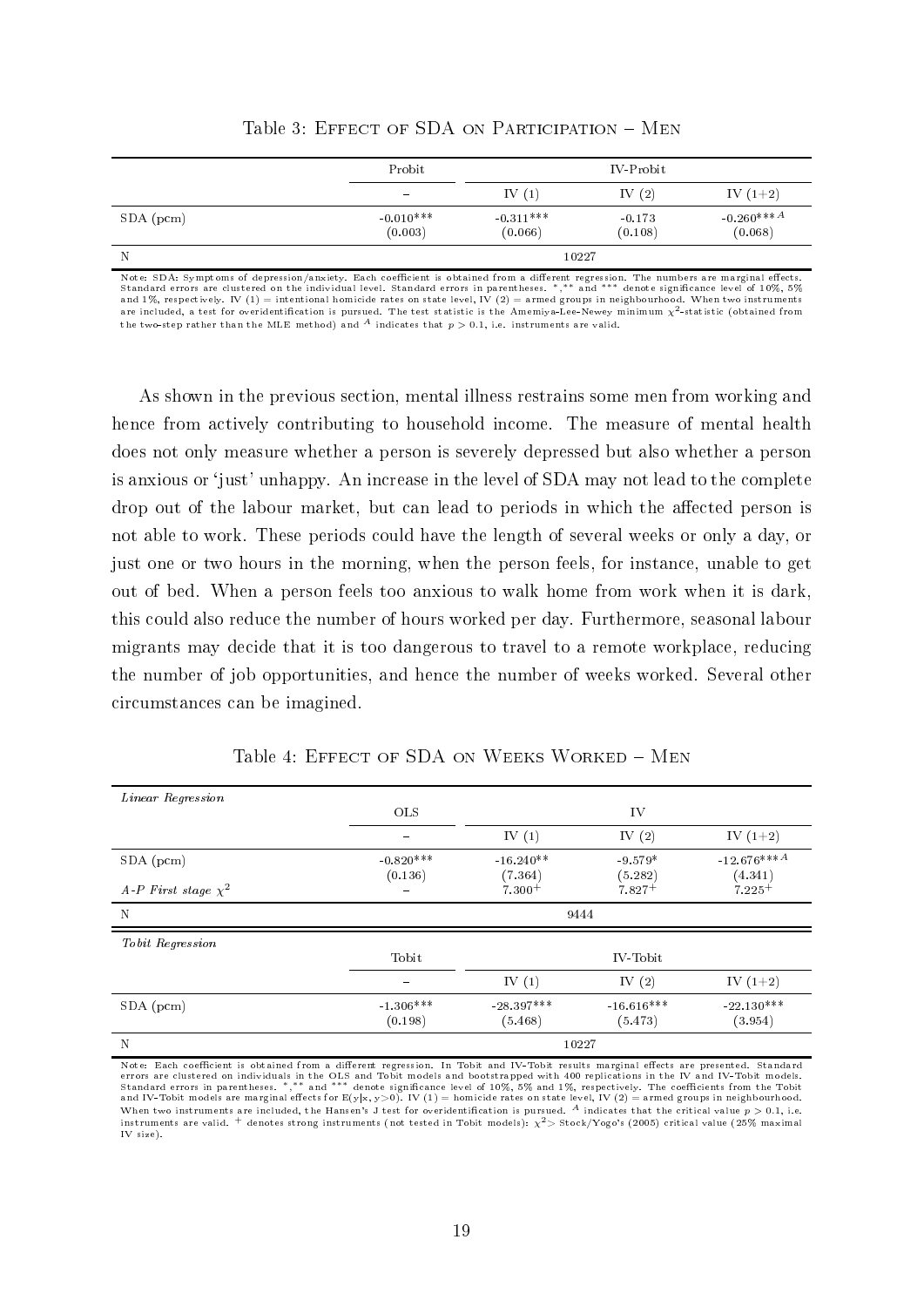The regression results for men are shown in Table [4](#page-18-1) for the dependent variable weeks worked. The results of the first row can also be found in the Appendix in Table [A5,](#page-34-0) which additionally displays the coefficients of the control variables and more regression statistics. The OLS coefficients provide evidence for a negative correlation between SDA and the number of weeks worked. Specifically, a 1 standard deviation increase on the scale is associated with 0.820 fewer weeks per year worked.

Columns 2 to 4 display the results from the IV models which allow a causal interpretation of the SDA coefficient. Using intentional homicide rates  $(V 1)$  to instrument SDA, the coefficient is much larger than in the OLS regression. An increase in the SDA scale by 1 standard deviation leads to 16.24 fewer weeks worked. As explained in the methodology section, this effect is the marginal treatment effect for the compliers, i.e. it is the average effect for individuals who respond to conflict with higher SDA. Hence, the effect cannot be interpreted as the impact of deterioration in mental health on the average labour supply in the (sample) population but only for a subpopulation of compliers. The existence of a subpopulation for which the conflict indirectly reduces labour supply via deterioration in mental health is an important finding, even though it is not externally valid for the entire population.

Using the presence of armed groups in the neighbourhood as an instrument, the coefficient measures the LATE: An increase by 1 standard deviation in SDA leads to 9.6 fewer weeks worked for the compliers. Although in both models with just one instrument the instrument is strong and the coefficient is statistically significant, it is worth to estimate the effect of SDA on labour supply using both instruments jointly. This increases the number of compliers and leads to more reliable estimates, given the overidentifying restrictions are valid which is indicated by  $^A$  in Table [4.](#page-18-1) The model with two instruments provides the best model statistics, i.e. the overidentifying restrictions are valid and the instruments are strong and, as shown above, jointly statistically significant in the first stage. Based on this model, an increase by 1 standard deviation in SDA scale leads to 12.7 fewer weeks worked. In other words, this means that an increase in the linear SDA scale by one point (for which it takes on average 30 per 100,000 additional intentional homicides) reduces the number of weeks worked by approximately  $(12.676 \div 5.78 = 2.19$ .

The coefficients from the Tobit and IV-Tobit models have the same sign and are all statistically significant at the 1% level. They are more than 50% larger in size than the linear IV estimates. The causal effect of an increase of 1 standard deviation in SDA leads to a decrease in the number of weeks worked by 22.13 when using both instruments. These coefficients measure the effect of deterioration in mental health induced by the presence of armed groups in the neighbourhood or an increase in homicide rates for those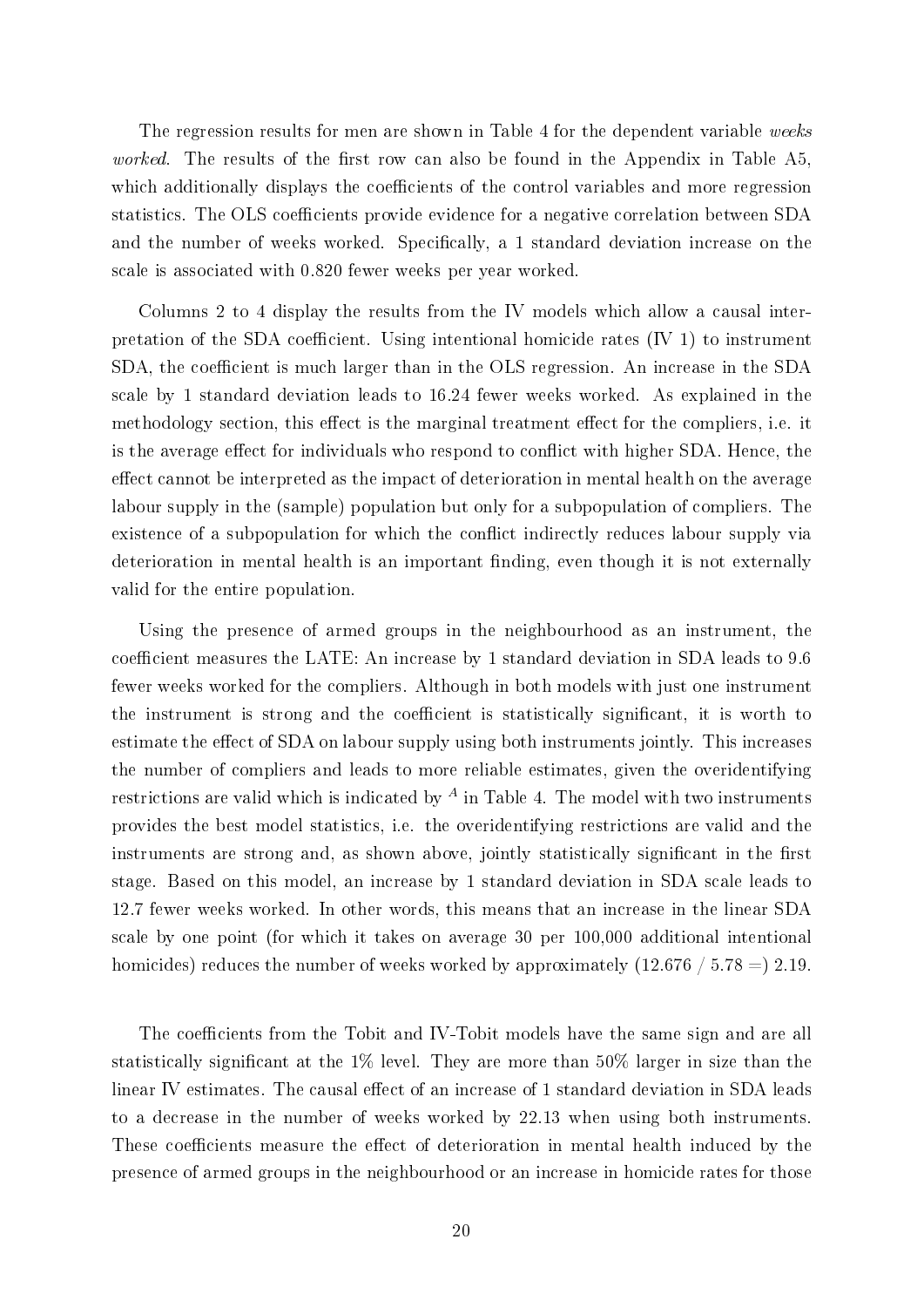persons who react to either or both of these instruments with higher SDA. In comparable numbers, according to the IV-Tobit model an increase in the linear SDA scale by 1 point reduces the number of weeks worked by 3.83.

For women, the conditional correlation obtained from OLS regression is negative but a causal effect cannot be identified. The coefficients are insignificant in the IV and Tobit models and have surprisingly a positive sign in the IV-Tobit models (see Table [A7](#page-35-1) in the Appendix). However, the model statistics show that the instruments are weak in all models and the overidentifying restrictions are not valid. Hence, no conclusion can be made about the impact of mental illness on women's labour supply using the instruments chosen. The instruments may not be relevant for women because (1) the number of observations is too small and/or (2) women's mental health is more reactive to other external and internal influences than men's (Rosenfield, 1989; [Piccinelli and Wilkinson,](#page-27-16) [2000;](#page-27-16) [Sandanger et al., 2004\)](#page-27-17) and the measures of conflict do not lead to more variation in the measurement of SDA in women. As men are more likely to be victims of drug-related conflict the effects may also be more likely to be present in men.

While large labour supply reduction effects can be found with respect to the weeks worked, an increase in SDA is also likely to reduce the number of hours worked. For men, qualitatively similar effects are found when using *hours worked* as the dependent variable. Each instrument is strong and when both instruments are used, the overidentifying restrictions are valid. While the instrument intentional homicide rates leads to a high and statistically significant coefficient of -23.5 as a response to an increase in SDA by 1 standard deviation, including the other instrument leads to a smaller, still negative but statistically insignificant coefficient. Again, the results from the model with two instruments provide the best model statistics and are used for interpretation. The IV regression results reveal that an increase in SDA by 1 standard deviation leads to an average of 14.6 fewer hours worked in the previous week for compliers. The results from IV-Tobit models are  $-$  as with weeks worked  $-$  about 50% larger than with linear IV regressions. When controlling for the fact that some individuals do not supply labour due to symptoms of depression / anxiety or other reasons, i.e. the extensive margin, for those individuals who supplied at least one hour of labour in the previous week, an increase in SDA leads to 22.4 fewer hours in the previous week for the subpopulation of compliers. Hence, an increase by 30 per 100,000 homicides leads to a reduction in hours worked by 3.88 via an increase in the linear SDA scale by one point. This is approximately 10% of the average number of hours worked in Mexico in 2002 and 2005.<sup>15</sup> For women, causal effects cannot be identified using *hours worked* for reasons similar to those associated with weeks

<sup>&</sup>lt;sup>15</sup>According to OECD statistics (http://stats.oecd.org/Index.aspx?DataSetCode=ANHRS), average annual hours worked per person were 1,888 in 2002 and 1,909 in 2005, which is about 36-37 hours per week.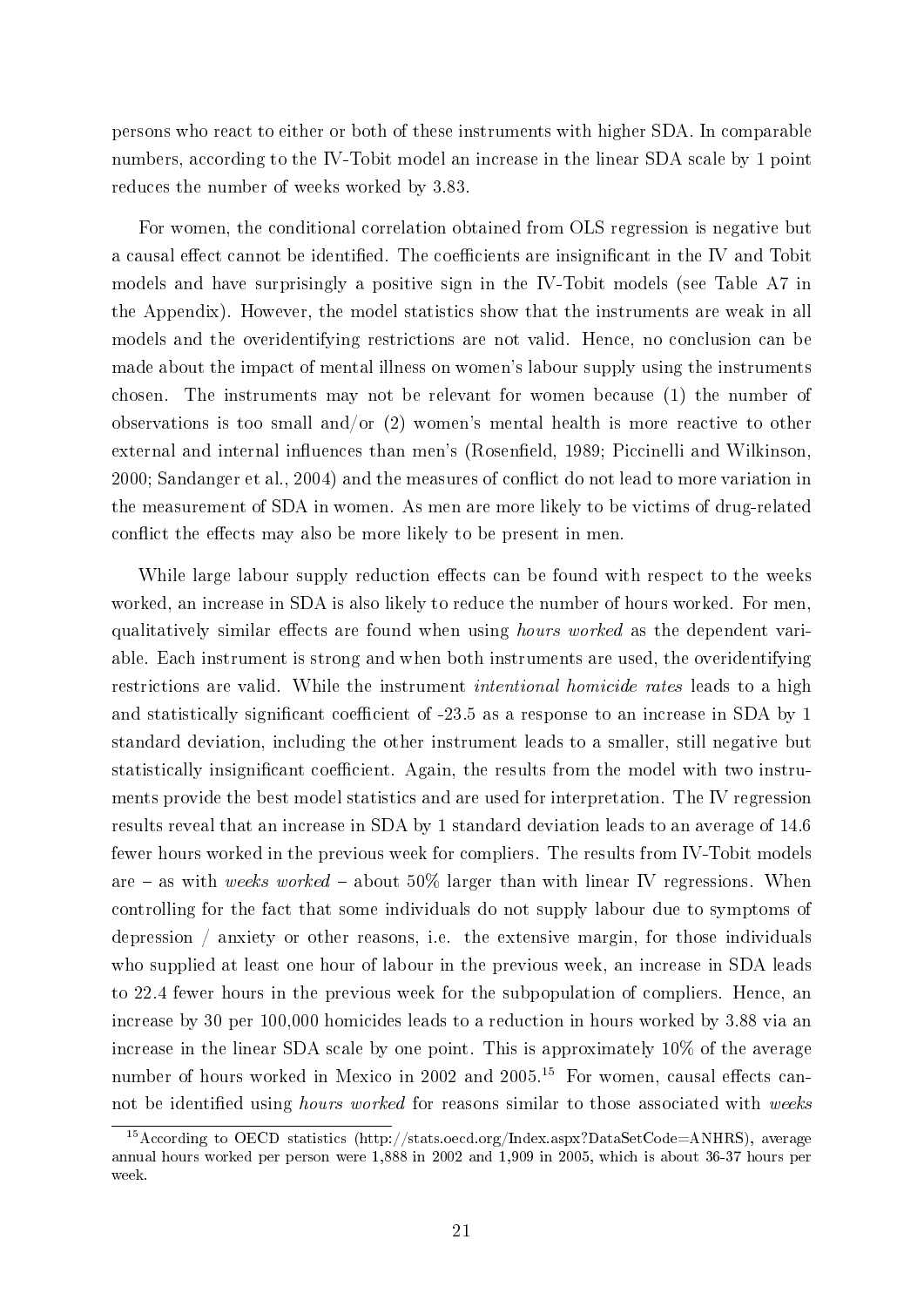#### worked.

| Linear Regression        |                        |              |            |              |  |  |
|--------------------------|------------------------|--------------|------------|--------------|--|--|
|                          | <b>OLS</b>             |              | IV         |              |  |  |
|                          |                        | IV $(1)$     | IV $(2)$   | IV $(1+2)$   |  |  |
| SDA (pcm)                | $-0.645***$            | $-23.539**$  | $-5.278$   | $-14.625**A$ |  |  |
|                          | (0.188)                | (11.672)     | (7.509)    | (6.616)      |  |  |
| A-P First stage $\chi^2$ |                        | $6.265+$     | $5.822+$   | $5.753+$     |  |  |
| $\mathbf N$              | 9288                   |              |            |              |  |  |
| Tobit Regression         |                        |              |            |              |  |  |
|                          | Tobit                  |              | IV-Tobit   |              |  |  |
|                          | $\qquad \qquad \qquad$ | IV $(1)$     | IV $(2)$   | IV $(1+2)$   |  |  |
| $SDA$ (pcm)              | $-1.204***$            | $-35.833***$ | $-10.309*$ | $-22.243***$ |  |  |
|                          | (0.221)                | (6.715)      | (6.079)    | (4.469)      |  |  |
| N                        |                        | 10279        |            |              |  |  |

#### Table 5: EFFECT OF SDA ON HOURS WORKED - MEN

Note: Each coefficient is obtained from a different regression. In Tobit and IV Tobit results marginal effects are presented. Standard errors are clustered on individuals in the OLS and Tobit models and bootstrapped with 400 replications in the IV and IV-Tobit models.<br>Standard errors in parentheses. \*,\*\* and \*\*\* denote significance level of 10%, 5% and 1%  $^A$  indicates that the critical value  $p>0.1$ , i.e. instruments are valid.  $^+$  denotes strong instruments (not tested in Tobit models):  $\chi^2$ > Stock/Yogo's (2005) critical value (25% maximal IV size).

The effects found for men are large and imply a considerable impact of SDA on the intensive margin of labour supply and thus labour income. Since men are usually the household head and the main household income contributors, an increase in the level of anxiety consequently has negative impacts on household expenditure. Given that poverty is still very high in Mexico, reduced household income induced by mental illness can have considerable consequences for poor families.

## 5 Robustness Checks

Several robustness checks have been conducted. First, in the model where the presence of armed groups in the neighbourhood serves as an instrument, state dummies are included in the model to account for state fixed effects which could potentially affect labour supply through labour demand patterns which may be related to violent conflicts and are not captured by the macro variables already included. The results do not signicantly change by including state dummies.

All models are estimated using homicide statistics on the municipality level (from INEGI). As explained earlier, these data cover only urban areas and only overlap partly with the MxFLS. While this imposes more variation in the conflicts measure, a loss of more than half of the observations hinders the detection of statistically signicant results. In fact, in some cases the effect of SDA on labour supply is rendered insignificant.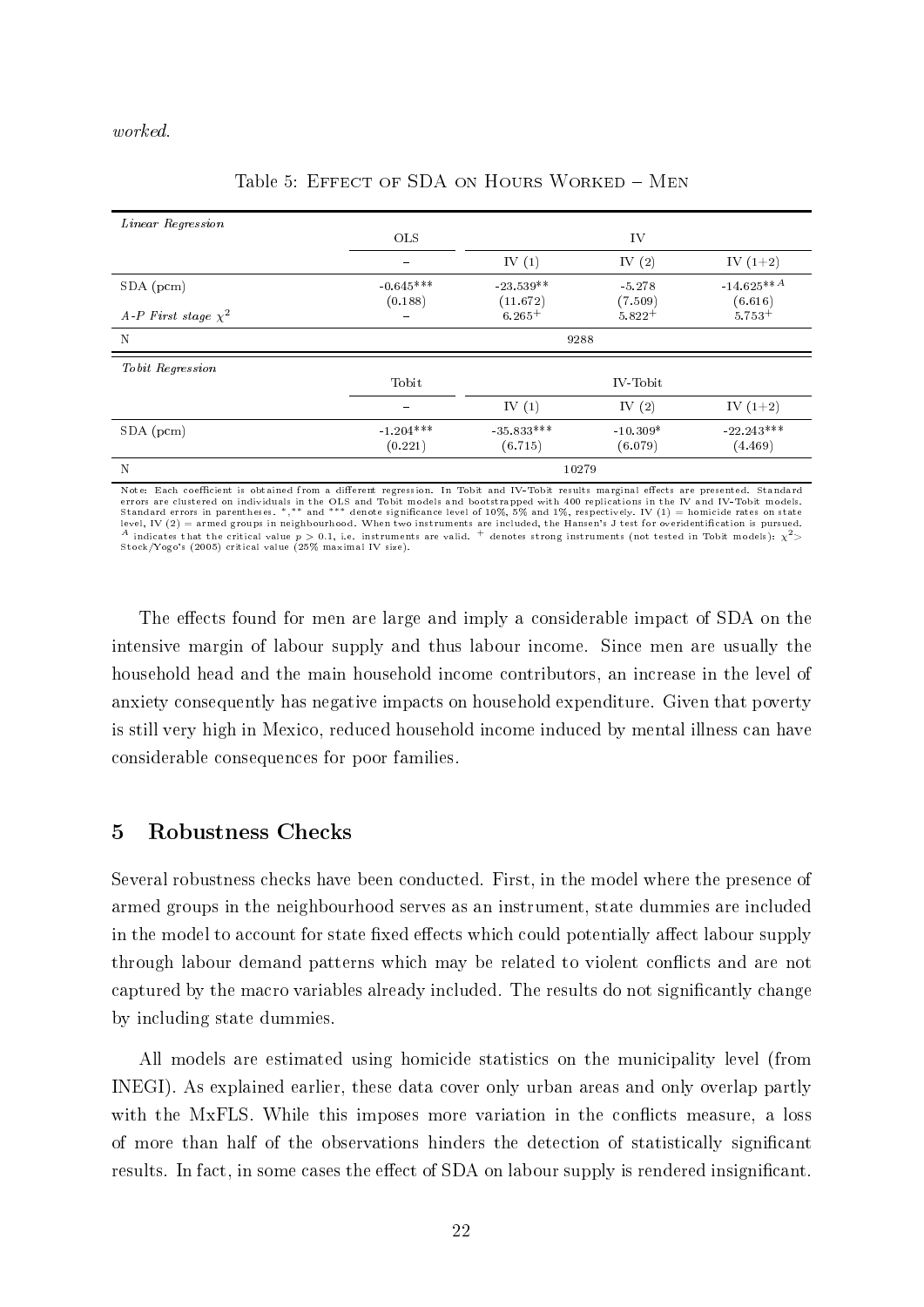However, the overall picture still suggests a strong impact of deterioration in mental health on labour supply induced by an increase in homicide rates.

For robustness and different interpretation purposes, different versions of the SDA scale are calculated and used to estimate the effect of violent conflicts on SDA and the subsequent effect of SDA on individual labour supply. The three versions of the SDA scale are: (1) the linear additive (linear), ranging from 20 to 80 with equal weights,  $(2)$ the linear version divided into percentiles (perc) and (3) a principal-component factor (pcf) obtained from factor analysis. All results are almost identical to those obtained from the partial-credit Rasch model version of the SDA scale (pcm) and can be obtained from the author on request.

## 6 Conclusion

Active participation in the labour market and labour supply are usually the main determinants of household income. Whether an individual can participate and how much an individual can work is affected by his or her mental health status. In this study the effect of symptoms of depression / anxiety  $(SDA)$  – a main determinant of mental health – on participation and labour supply, i.e. the extensive and intensive margin of labour supply, is estimated using the Mexican Family Life Survey for the years 2002 and 2005.

The estimation of a causal effect of mental health on labour supply is hampered by reverse causality: Better mental health does not only increase the probability to work or the number of weeks per year or hours per week; higher levels of mental health are also affected by actively participating in the labour market, since a job is usually associated with social interaction, structured time schedules and labour income. To overcome the problem of reverse causality, mental health is instrumented by two new instruments which refer to the ongoing violent conflicts in Mexico. Drug-trafficking organisations are fighting over trafficking routes into the U.S. and increasingly over domestic markets. With the local and federal police, and recently also the military, being involved in the 'fight against drugs', various crimes are being committed in Mexico which directly and indirectly affect civil population.

The instruments which measure exposure to violent conflicts are  $(1)$  intentional homicide rates which are measured on the state level (macro indicator, continuous variable) and (2) the presence of armed groups in the neighbourhood (micro indicator, binary variable). Most of the interviewed individuals are unlikely to have lost a household member or experienced injury due to the violent conflicts directly (which would directly affect labour supply). Rather, cases of homicides are read and heard about in the news, and the presence of armed groups in the neighbourhood spreads anxiety and may even lead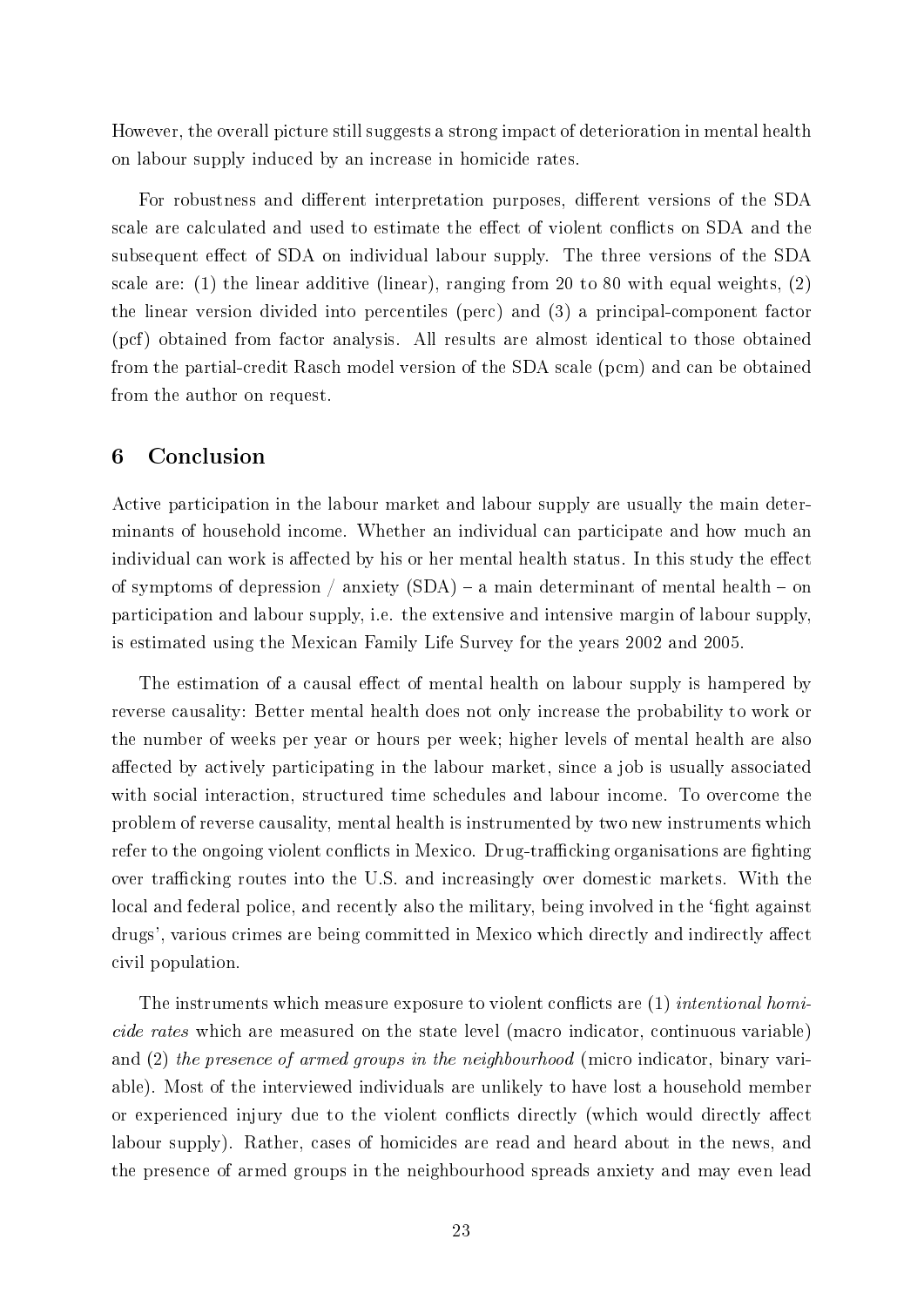to depression symptoms. To control for the fact that these measures could directly affect labour supply, various regional economic indicators are included in the regressions, additionally to personal and household characteristics and whether individuals were directly affected. The validity of the instruments is also given due to the fact that labour demand shocks are uncorrelated with conflict intensity during the investigated time span. This is demonstrated in several ways.

The findings are based on IV-Probit and IV-Tobit models which are estimated for the dependent variables labour market participation, the number of weeks worked in the previous year and the number of hours worked in the previous weeks. The results provide strong evidence for a negative effect of violent conflicts on mental health for both men and women. For men, an increase in SDA by 1 standard deviation is associated with a significantly lower probability of 23 percentage points to be active in the labour market. In other words, an increase by 1 homicide per 100,000 inhabitants in a state increases symptoms of anxiety / depression by 0.03 points (on a scale from 20 to 80) which in turn reduces the probability to be working by 4.5 percentage points. Furthermore, an increase on the linear SDA scale by 1 point leads to 3.83 fewer weeks worked in the previous year and 3.88 fewer hours worked in the last week. The effects are large and statistically significant. The causal effects identified are valid for a subpopulation of compliers, i.e. those men who respond to changes in the conflict measures with higher SDA. Hence, the identified average treatment effects are not the average effects for the whole (sample) population, but they demonstrate that for a part of the population, the conflict directly affects mental health and consequently has detrimental impacts on labour market participation and labour supply. For women, a causal effect of SDA on labour supply cannot be identified, which may be due to weak instruments and the fact that women's mental health responds to other influences than conflict intensity more strongly than men's. It is also not surprising that men are more responsive to the ongoing violent conflict because they are more likely to be victims.

Mexico's violent conflicts cause collective harm to the country's population. With many families in Mexico still being poor, a reduction in labour supply may have considerable consequences for household income. Since men are usually the main contributors to household income, a decrease in labour supply reduces household expenditure which subsequently affects Mexico's economic growth. An increase in SDA and a reduction in labour supply also affect social development in the long run since children of mentally ill parents are likely to suffer not only from reduced income but also from hampered personal interaction. Hence, deterioration in mental health does not only incur monetary costs in terms of reduced labour income through a reduction in individual labour supply but also non-monetary costs on dependent children and other family members in the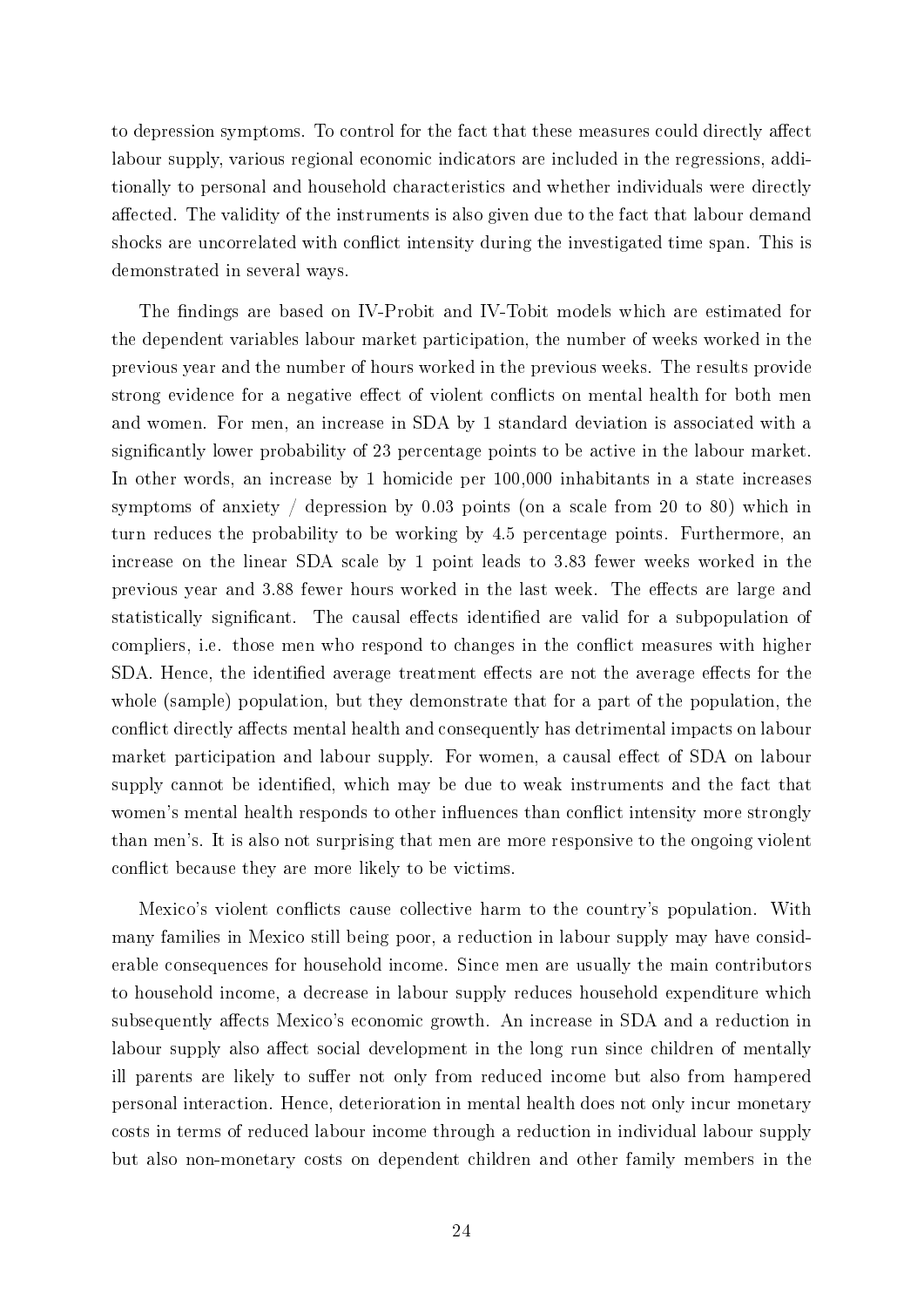environment of the mentally ill person. From a policy perspective, apart from addressing drug-related crime more effectively, the provision of psychological counselling services for those suffering from anxiety or even depression seems to be an essential tool to counteract symptoms of anxiety and depression. Whether that is also a tool against reduced labour supply or whether reduced street insecurity is the only way to counteract the adverse productivity effects, unfortunately, exceeds the scope of this study. However, financial support should be provided for those families whose income is sufficiently low due to the problems associated with mental ill-health.

The data only represent the years  $2002$  and  $2005$  – years in which organised crime and death rates have been considerably high. However, with the start of Felipe Calderon's presidency in 2006, the military entered the streets to "fight the war on drugs". Since the beginning of 2008, homicides have increased dramatically. Furthermore, violence has reached other dimensions – children were involved recently in an event to spread terror by parties involved in the "drug war" [\(The New York Times, 2011\)](#page-28-4). The increasing number and severity of the events is likely to increase the onset of symptoms of depression / anxiety even more  $-$  with consequences for labour supply  $-$  among others.

Finally, it has to be noted that the author does not claim that the instruments are universally applicable in the analysis of relationships between conflict and labour markets and that the results are externally valid. At times of higher conflict intensity labour supply could directly be linked to the conflict. Furthermore, as the situation in some parts of Mexico has escalated since 2008, imposing higher levels of national insecurity, worse effects on mental health and labour supply than shown in this study may be found.

## References

- <span id="page-24-0"></span>Abadie, A. and J. Gardeazabal (2003). The Economic Costs of Conflict: A Case Study of the Basque Country. The American Economic Review  $93(1)$ , pp. 113–132.
- <span id="page-24-1"></span>Angrist, J. D. and G. W. Imbens (1995). Identification and Estimation of Local Average Treatment Effects. NBER Technical Working Papers 0118, National Bureau of Economic Research, Inc.
- <span id="page-24-4"></span>Angrist, J. D. and J.-S. Pischke (2009). Mostly Harmless Ecnometrics: An Empiricist's Companion. Princeton: Princeton University Press.
- <span id="page-24-3"></span>Baum, C. F., M. E. Schaffer, and S. Stillman (2002). IVREG2: Stata module for extended instrumental variables/2SLS and GMM estimation. Statistical Software Components, Boston College Department of Economics.
- <span id="page-24-2"></span>Baum, C. F., M. E. Schaffer, and S. Stillman (2007). Enhanced routines for instrumental variables/GMM estimation and testing. Boston College Working Papers in Economics 667, Boston College Department of Economics.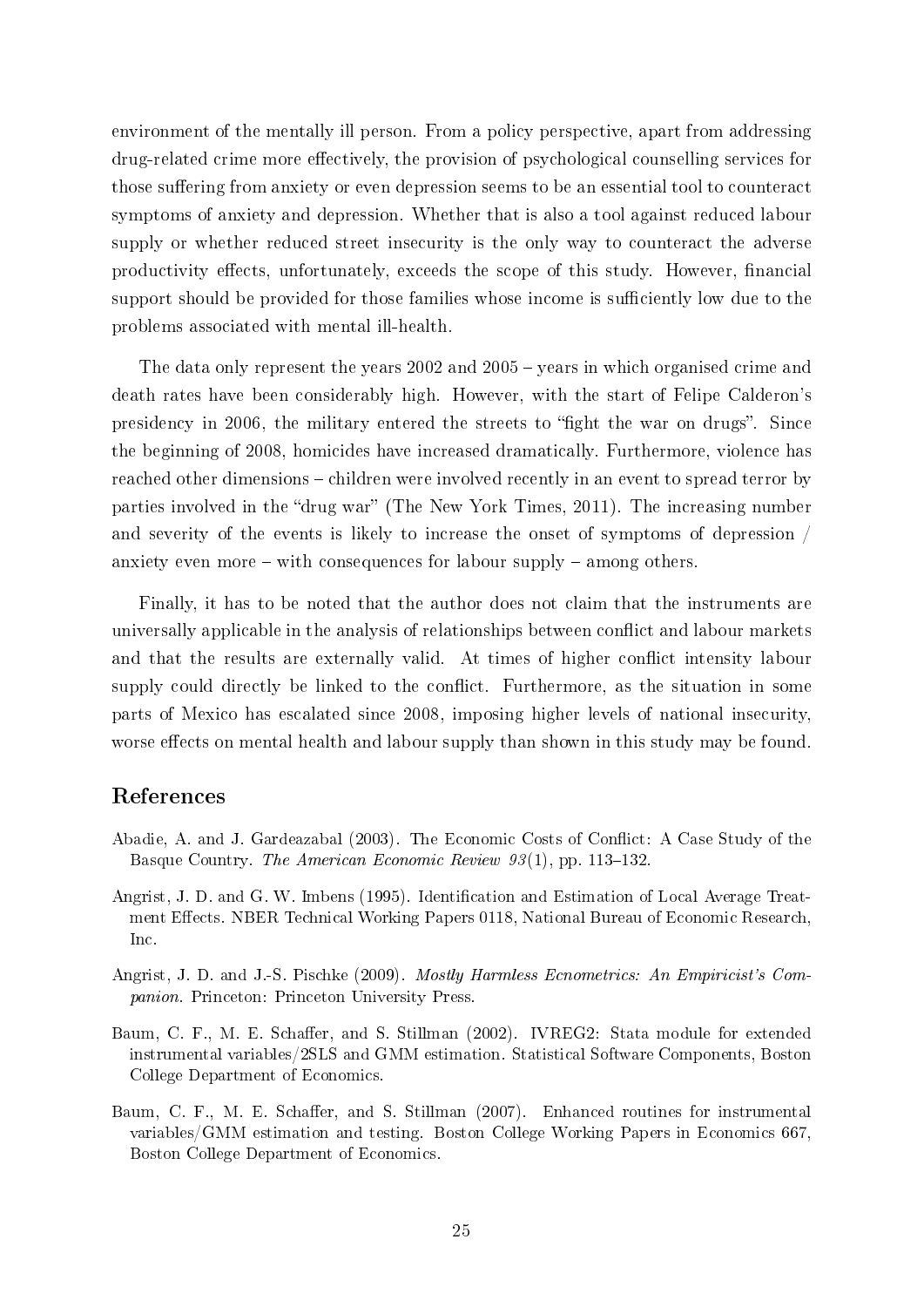<span id="page-25-4"></span>Belló, M., E. Puentes-Rosas, M. E. Medina-Mora, and R. Lozano (2005). Prevalencia y diagnóstico de depresión en población adulta en México. Salud Pública de México  $47, 4-11$ .

<span id="page-25-0"></span>Blattman, C. and E. Miguel (2010). Civil War. Journal of Economic Literature  $\frac{18(1)}{3}$  -57.

- <span id="page-25-2"></span>Bozzoli, C., T. Brück, and N. Wald (2010, September). Self-Employment and Conflict in Colombia. HiCN Working Papers 82, Households in Conflict Network.
- <span id="page-25-3"></span>Bratti, M. and M. Mendola (2011). Parental health and child schooling. Discussion paper series 5870, IZA - Forschungsinstitut zur Zukunft der Arbeit, Bonn.
- <span id="page-25-10"></span>Brück, T. and C. Müller (2010). Comparing the Determinants of Concern about Terrorism and Crime. Global Crime  $11(1)$ , 1–15.
- <span id="page-25-1"></span>Calderón, V. and A. M. Ibáñez (2009). Labor Market Effects of Migration-Related Supply Shocks: Evidence from Internally Displaced Populations in Colombia. HiCN Working Papers 69, Households in Conflict Network.
- <span id="page-25-14"></span>Calderon, G. (1997). Un Cuestionario para Simplicar el Diagnóstico del Síndrome Depresivo.  $Revista de Neuro-Psiquiatria 60, 127-135.$
- <span id="page-25-12"></span>Cameron, A. C., J. B. Gelbach, and D. L. Miller (2011). Robust Inference With Multiway Clustering. Journal of Business and Economic Statistics  $29(2)$ ,  $238-249$ .
- <span id="page-25-7"></span>CAMEXA (2010). Deutsch-Mexikanische Industrie- und Handelskammer - Investitionsstandort Mexiko bleibt für deutsche Firmen attraktiv - Sicherheitslage stoppt den Investitionsfluss bisher nicht. Technical report, Press release, by Email 20th of November 2011.
- <span id="page-25-5"></span>Chatterji, P., M. Alegría, M. Lu, and D. Takeuchi (2007). Psychiatric Disorders and Labor Market Outcomes: Evidence from the National Latino and Asian American Study. Health Economics  $16(10)$ ,  $1069-1090$ .
- <span id="page-25-11"></span>Clark, A. E. and A. J. Oswald (1994). Unhappiness and Unemployment. The Economic Journal  $104(424)$ , pp. 648-659.
- <span id="page-25-15"></span>Cole, J. C., A. S. Rabin, T. L. Smith, and A. S. Kaufman (2004). Development and Validation of a Rasch-Derived CES-D Short Form. Psychological Assessment  $16(4)$ , 360–372.
- <span id="page-25-8"></span>Cornaglia, F. and A. Leigh (2012). Crime and Mental Wellbeing. CentrePiece - The Magazine for Economic Performance 357, Centre for Economic Performance, LSE.
- <span id="page-25-16"></span>Covic, T., J. Pallant, P. Conaghan, and A. Tennant (2007). A longitudinal evaluation of the Center for Epidemiologic Studies-Depression scale (CES-D) in a Rheumatoid Arthritis Population using Rasch Analysis. Health and Quality of Life Outcomes  $5(1)$ , 41.
- <span id="page-25-6"></span>Das, J., Q.-T. Do, J. Friedman, and D. McKenzie (2009). Mental Health Patterns and Consequences: Results from Survey Data in Five Developing Countries. The World Bank Economic  $Review 23(1), 31-55.$
- <span id="page-25-9"></span>De Jong, J. T. V. M., I. H. Komproe, and M. V. Ommeren (2003). Common Mental Disorders in Postconflict Settings. The Lancet  $361$ ,  $2128-2130$ .
- <span id="page-25-13"></span>Deininger, K. (2003). Causes and Consequences of Civil Strife – Micro-level Evidence from Uganda. Oxford Economic Papers  $55(4)$ , 579-606.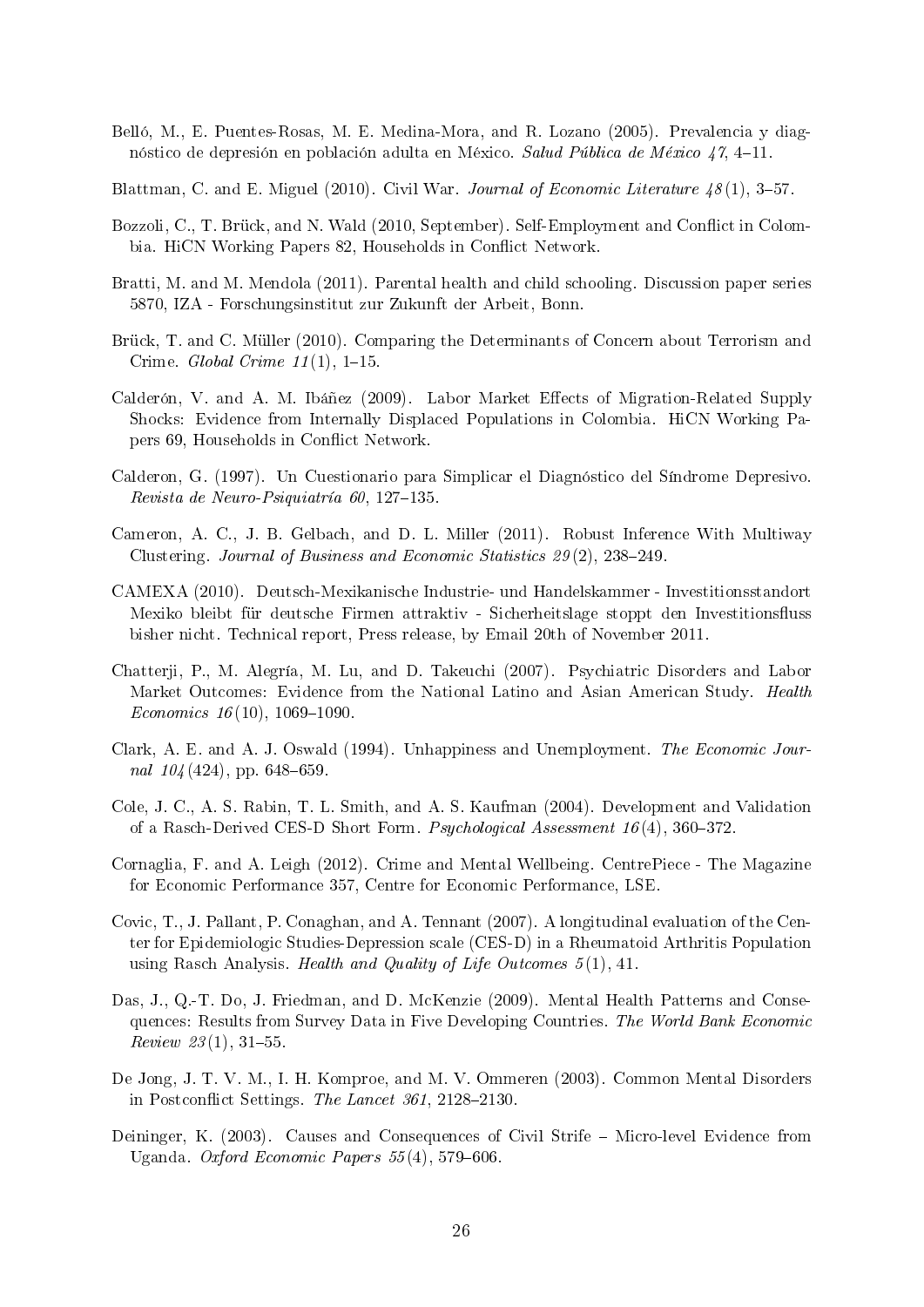- <span id="page-26-11"></span>Dell, M. (2011). Traffcking Networks and the Mexican Drug War (Job Market Paper). Technical report, MIT.
- <span id="page-26-12"></span>Ettner, S. L., R. G. Frank, and R. C. Kessler (1997). The Impact of Psychiatric Disorders on Labor Market Outcomes. NBER Working Papers 5989, National Bureau of Economic Research, Inc.
- <span id="page-26-9"></span>Felbab-Brown, V. (2009). The Violent Drug Market in Mexico and Lessons from Colombia. Technical report, Foreign Policy Paper Number 12, Brookings Institute.
- <span id="page-26-3"></span>Frijters, P., D. W. Johnston, and M. A. Shields (2010). Mental Health and Labour Market Participation: Evidence from IV Panel Data Models. IZA Discussion Papers 4883, Institute for the Study of Labor (IZA).
- <span id="page-26-8"></span>Giacaman, R., H. S. Shannon, H. Saab, N. Arya, and W. Boyce (2007). Individual and Collective Exposure to Political Violence: Palestinian Adolescents Coping with Conflict. The European Journal of Public Health  $17(4)$ , 361-368.
- <span id="page-26-2"></span>Heckman, J. J. (2006). Skill Formation and the Economics of Investing in Disadvantaged Children. Science  $312(5782)$ , 1900-1902.
- <span id="page-26-13"></span>Heckman, J. J. and E. J. Vytlacil (2007). Chapter 71 Econometric Evaluation of Social Programs, Part II: Using the Marginal Treatment Effect to Organize Alternative Econometric Estimators to Evaluate Social Programs, and to Forecast their Effects in New Environments. Volume 6. Part B of Handbook of Econometrics, pp.  $4875 - 5143$ . Elsevier.
- <span id="page-26-14"></span>Imbens, G. (2010). Methods for Estimating Treatment Effects IV: Instrumental Variables and Local Average Treatment Effects. Technical report, Lecture Notes 2, Local Average Treatment Effects, Impact Evaluation Network, Miami.
- <span id="page-26-6"></span>Kendler, K. S., L. M. Karkowski, and C. A. Prescott (1999). Causal Relationship Between Stressful Life Events and the Onset of Major Depression. American Journal of Psychiatry  $156(6)$ . 837-841.
- <span id="page-26-5"></span>Kessler, R. C. (1997). The Effects of Stressful Life Events on Depression. Annual Review of  $Psychology \, 48(1), \, 191-214.$
- <span id="page-26-7"></span>Latkin, C. A. and A. D. Curry (2003). Stressful Neighborhoods and Depression: A Prospective Study of the Impact of Neighborhood Disorder. Journal of Health and Social Behavior 44 (1), pp. 34–44.
- <span id="page-26-10"></span>Mahadevan, P. (2011). A War without 'Principles': Narco-Violence in Mexico. Technical report, RIEAS Research Paper No. 150.
- <span id="page-26-15"></span>Mansour, H. (2010). The Effect of Labor Supply Shocks on Labor Market Outcomes: Evidence from the Israeli-Palestinian Conflict. Labour Economics  $17(6)$ , 930–939.
- <span id="page-26-4"></span>Masters, G. (1982). A Rasch Model for Partial Credit Scoring. *Psychometrika*  $47$ , 149–174. 10.1007/BF02296272.
- <span id="page-26-0"></span>Menon, N. and Y. van der Meulen Rodgers (2011). War and Women's Work: Evidence from the Conflict in Nepal. IZA Discussion Papers 6209, Institute for the Study of Labor (IZA).
- <span id="page-26-1"></span>Miaari, S. H. and R. M. Sauer (2011). The labor market costs of conflict: closures, foreign workers and Palestinian employment and earnings. Review of Economics of the Household  $9(1)$ , 129– 148.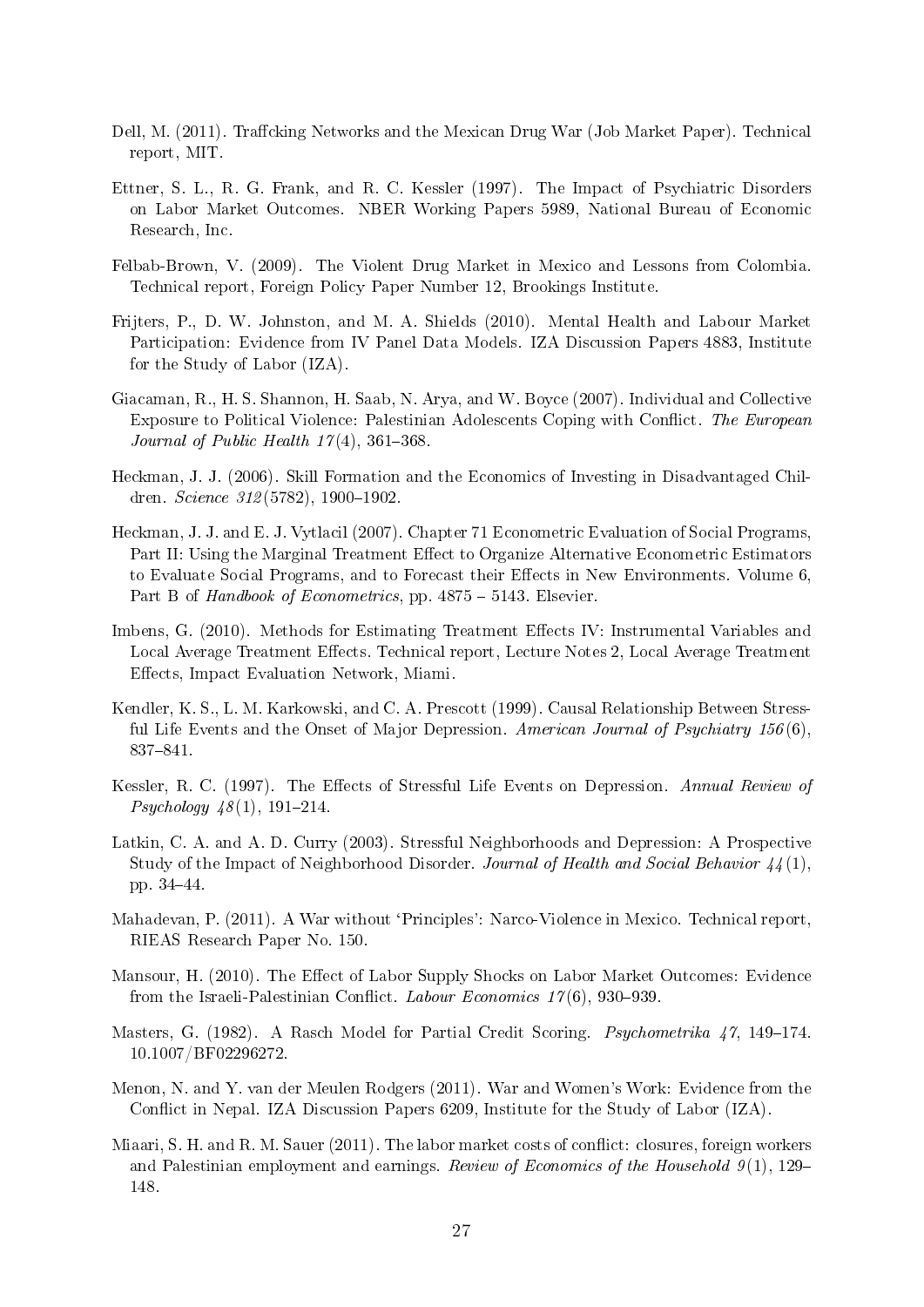- <span id="page-27-7"></span>Moulton, B. R.  $(1990)$ . An Illustration of a Pitfall in Estimating the Effects of Aggregate Variables on Micro Units. The Review of Economics and Statistics 72(2), pp. 334–338.
- <span id="page-27-6"></span>Murthy, R. S. and R. Lakshminarayana (2006). Mental Health Consequences of War: A Brief Review of Research Findings. World Psychiatry  $5(1)$ , 25-30.
- <span id="page-27-1"></span>Ojeda, V. D., R. G. Frank, T. G. McGuire, and T. P. Gilmer (2010). Mental Illness, Nativity, Gender and Labor Supply. Health Economics  $19(4)$ , 396-421.
- <span id="page-27-3"></span>Osorio, J. (2011). Dynamic and Structural Determinants of Drug Violence in Mexico. Technical report, University of Notre Dame.
- <span id="page-27-13"></span>Oswald, A. J. and N. Powdthavee (2007). Obesity, Unhappiness and the Challenge of Affluence: Theory and Evidence. The Economic Journal  $117(521)$ , 441-454.
- <span id="page-27-14"></span>Oswald, A. J. and S. Wu (2011, 04). Well-Being across America. The Review of Economics and  $Statistics 93(4), 1118-1134.$
- <span id="page-27-5"></span>Pacheco, F. C. (2009). Narcofearance: How has Narcoterrorism Settled in Mexico? Studies in Conflict & Terrorism  $32(2)$ , 1021-1048.
- <span id="page-27-0"></span>Petterson, S. and A. Albers (2001). Effects of Poverty and Maternal Depression on Early Child Development. Child Development 72, 1794-1813.
- <span id="page-27-16"></span>Piccinelli, M. and G. Wilkinson (2000). Gender Differences in Depression: Critical Review. The British Journal of Psychiatry  $177(6)$ , 486-492.
- <span id="page-27-10"></span>Radloff, L. S. (1977). The CES-D Scale. Applied Psychological Measurement  $1(3)$ ,  $385-401$ .
- <span id="page-27-12"></span>Roberts, R. E. (1980). Reliability of the CES-D scale in different ethnic contexts. Psychiatry *Research* 2(2),  $125 - 134$ .
- <span id="page-27-4"></span>Ríos, V. (2008). Evaluating the Economic Impact of Drug Traffic in Mexico. Technical report, presented at Graduate Students Political Economy Workshop, Institute for Quantitative Social Sciences, Harvard University.
- <span id="page-27-15"></span>Rosenfield, S. (1989). The Effects of Women's Employment: Personal Control and Sex Differences in Mental Health. Journal of Health and Social Behavior  $30(1)$ , 77-91.
- <span id="page-27-9"></span>Rubalcava, L. and G. Teruel (2006). Mexican Family Life Survey, Second Round. Technical report, Working Paper, Universidad Iberoamericana, www.ennvih-mxfls.org.
- <span id="page-27-11"></span>Ryan, C. and M. Sinning (2009). Skill Matches to Job Requirements. Technical report, Australian National University.
- <span id="page-27-17"></span>Sandanger, I., J. Nygård, T. Sørensen, and T. Moum (2004). Is Women's Mental Health More Susceptible than Men's to the Influence of Surrounding Stress? Social Psychiatry and Psy $chiatric$  Epidemiology 39, 177-184.
- <span id="page-27-2"></span>Shirk, D. A. (2010). Drug Violence in Mexico: Data and Analysis from 2001-2009. Trends in Organized Crime  $13, 167-174$ .
- <span id="page-27-8"></span>Stock, J. H. and M. Yogo (2005). Testing for Weak Instruments in Linear IV Regression. Identification and Inference for Econometric Models: Essays in Honor of Thomas Rothenberg.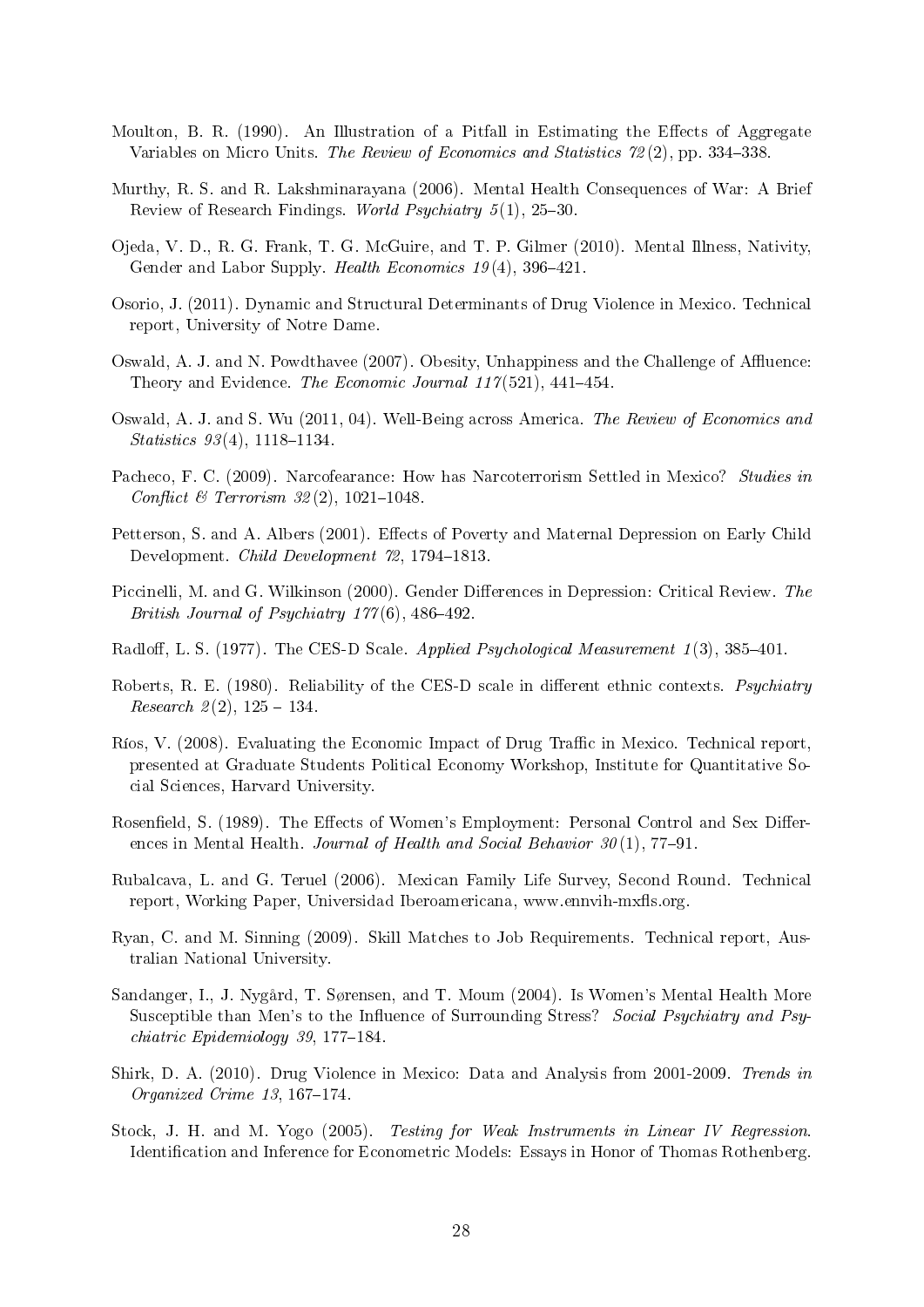- <span id="page-28-4"></span>The New York Times (2011). As Gangs Move In on Mexico's Schools, Teachers Say `Enough'. retrieved Sept 25th, 2011, from http://www.nytimes.com/2011/09/26/world/americas/mexican-teachers-push-back-againstgangs-extortion-attempts.html? $r=1$ .
- <span id="page-28-1"></span>Theodossiou, I. (1998). The Effects of Low-pay and Unemployment on Psychological Well-being: A Logistic Regression Approach. Journal of Health Economics  $17(1)$ , 85 - 104.
- <span id="page-28-3"></span>Weissman, M. M., D. Sholomskas, M. Pottenger, B. A. Prusoff, and B. Z. Locke (1977). Assessing Depressive Symptoms in five Psychiatric Popultation: A Validation Study. American Journal of Epidemiology  $106(3)$ ,  $203-214$ .
- <span id="page-28-2"></span>Zheng, X. and S. Rabe-Hesketh (2007). Estimating Parameters of Dichotomous and Ordinal Item Response Models with gllamm. Stata Journal  $7(3)$ , 313-333.

## Appendix

<span id="page-28-0"></span>

Figure A1: Intentional Homicide Rates 2002<sup>∗</sup>

<sup>∗</sup> per 100,000 inhabitants. Author's construction using data from ICESI.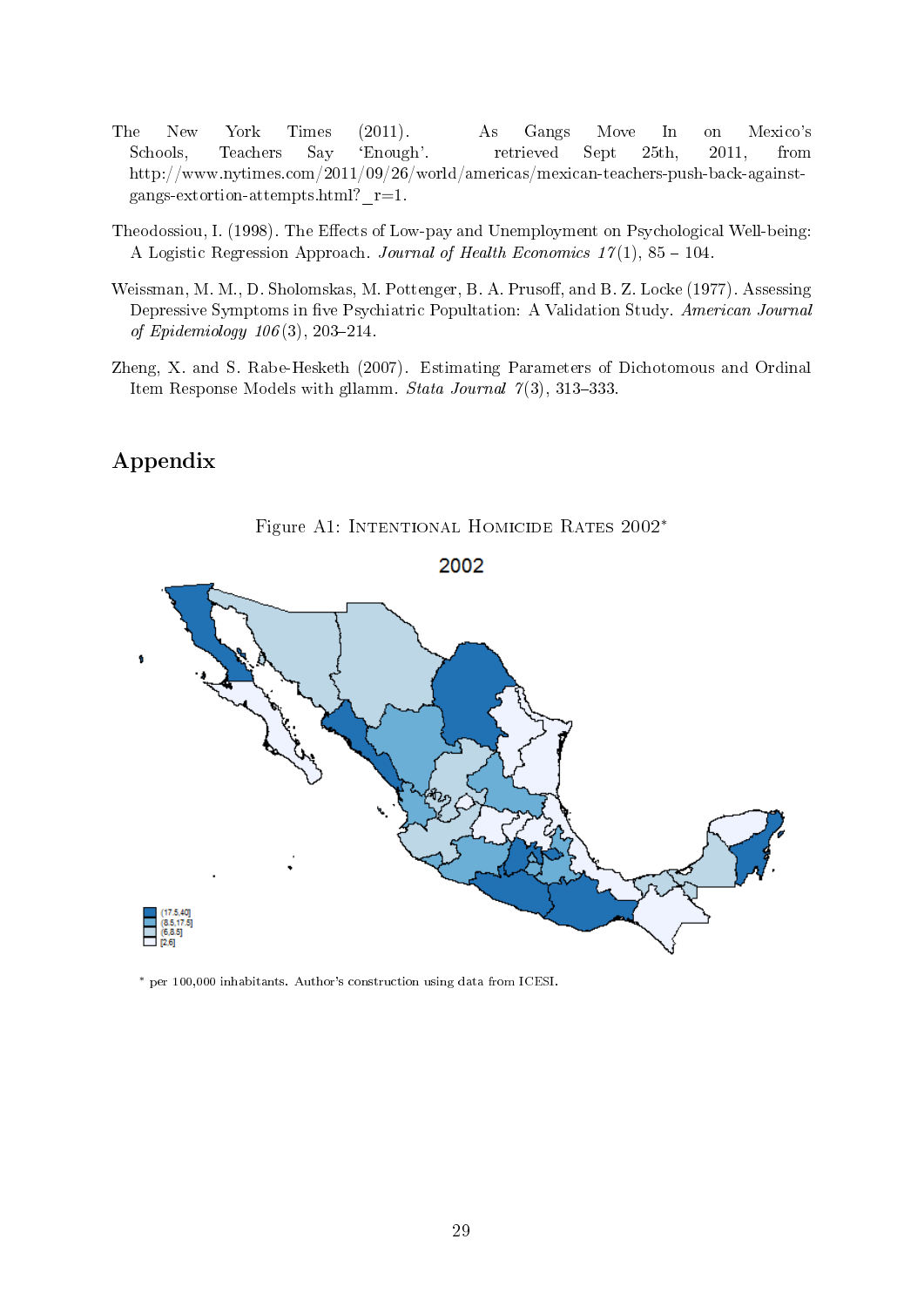<span id="page-29-0"></span>

Figure A2: Intentional Homicide Rates 2005<sup>∗</sup>

<sup>∗</sup> per 100,000 inhabitants. Author's construction using data from ICESI.

<span id="page-29-1"></span>

Figure A3: Municipalities in which Interviews Have Been Conducted

Author's construction based on MxFLS.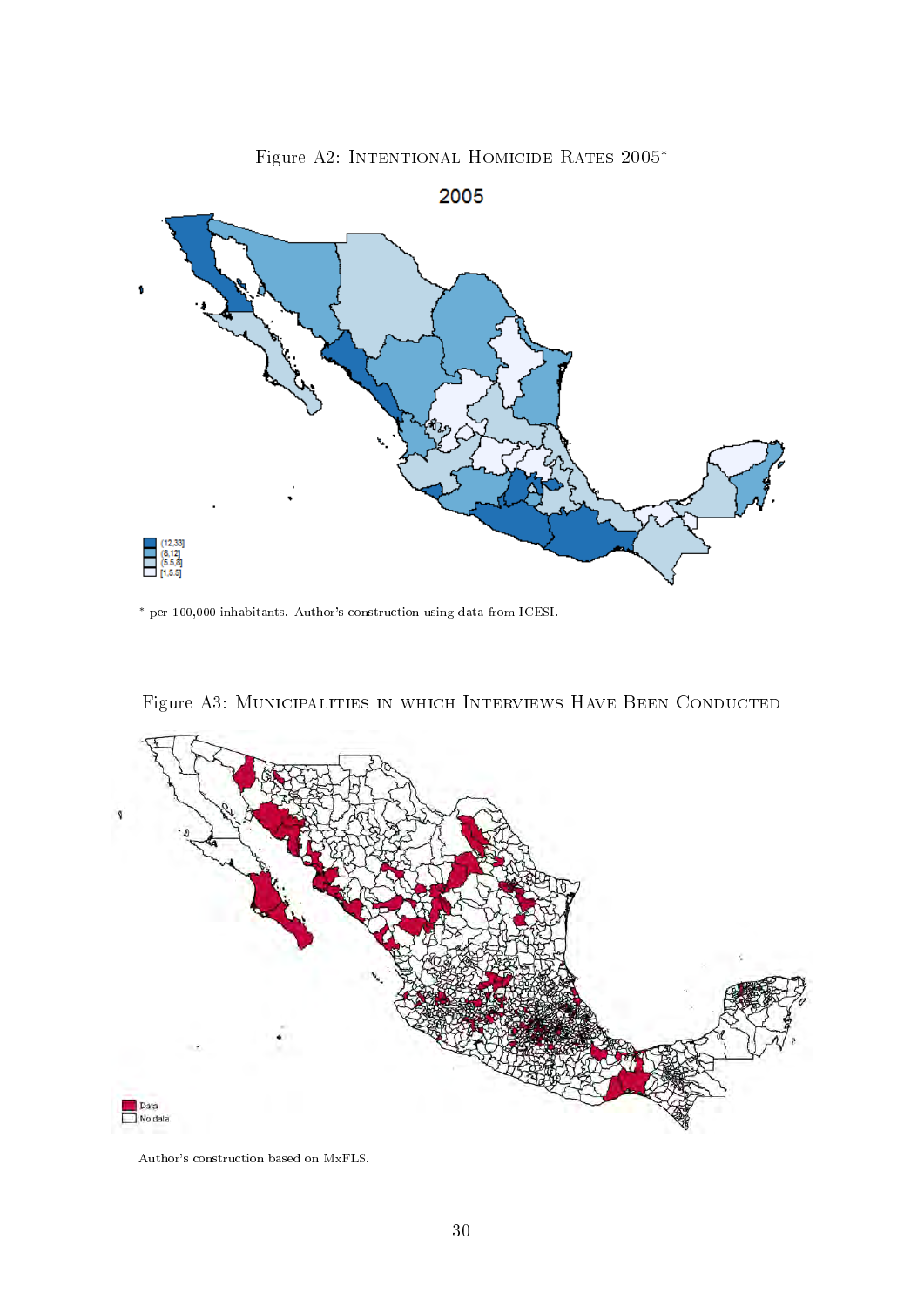<span id="page-30-0"></span>

|                               | Men      |              |                  | Women        |          |              |                |              |
|-------------------------------|----------|--------------|------------------|--------------|----------|--------------|----------------|--------------|
|                               | Mean     | Std.Dev.     | Min              | Max          | Mean     | Std.Dev.     | Min            | Max          |
|                               |          |              |                  |              |          |              |                |              |
| Dependent variables           |          |              |                  |              |          |              |                |              |
| Working                       | 0.92     | 0.27         | $\bf{0}$         | 1            | 0.36     | 0.48         | $\bf{0}$       | $\mathbf{1}$ |
| Weeks worked previous year    | 46.86    | 11.84        | $\boldsymbol{0}$ | $5\,2$       | 45.82    | 13.64        | $\overline{0}$ | 52           |
| Hours worked previous week    | 44.79    | 17.29        | $\bf{0}$         | 84           | 36.43    | 19.40        | $\bf{0}$       | 84           |
| <b>SDA</b> Scales             |          |              |                  |              |          |              |                |              |
| $SDA$ (pcm)                   | $\bf{0}$ | $\mathbf{1}$ | $-1.11$          | 4.54         | $\bf{0}$ | $\mathbf{1}$ | $-1.52$        | 3.68         |
| SDA (linear)                  | 24.14    | 5.78         | 20               | 80           | 27.39    | 7.61         | 20             | 80           |
| SDA (perc)                    | 36.31    | 30.35        | $\mathbf{1}$     | 100          | 52.42    | 32.04        | $\mathbf{1}$   | 100          |
| $SDA$ (pcf)                   | 0.00     | 1.00         | $-0.69$          | 9.83         | 0.00     | 1.00         | $-0.94$        | 7.01         |
| <i>Instruments</i>            |          |              |                  |              |          |              |                |              |
| Homicides/100,000 inhabitants | 10.97    | 8.13         | 1.20             | 40.28        | 11.12    | 8.54         | 1.20           | 40.28        |
| Armed groups neighbourhood    | 0.09     | 0.29         | $\overline{0}$   | $\mathbf{1}$ | 0.10     | 0.30         | $\bf{0}$       | $\mathbf{1}$ |
|                               |          |              |                  |              |          |              |                |              |
| Individual Characteristics    |          |              |                  |              |          |              |                |              |
| Age                           | 38.76    | 12.21        | 20               | 65           | 38.38    | 12.09        | $^{20}$        | 65           |
| Indigenous                    | 0.12     | 0.33         | $\bf{0}$         | $\mathbf{1}$ | 0.12     | 0.32         | $\bf{0}$       | $\mathbf{1}$ |
| High school                   | 0.08     | 0.28         | $\bf{0}$         | $\mathbf{1}$ | 0.08     | 0.27         | $\bf{0}$       | $\mathbf{1}$ |
| College                       | 0.10     | 0.30         | $\overline{0}$   | $\mathbf{1}$ | 0.06     | 0.24         | $\bf{0}$       | $\mathbf{1}$ |
| House owner                   | 0.81     | 0.40         | $\mathbf{0}$     | $\mathbf{1}$ | 0.80     | 0.40         | $\mathbf{0}$   | $\mathbf{1}$ |
| Savings                       | 0.24     | 0.42         | $\mathbf{0}$     | $\mathbf{1}$ | 0.23     | 0.42         | $\bf{0}$       | $\mathbf{1}$ |
| HH size                       | 9.69     | 4.56         | $\mathbf{1}$     | 37           | 9.73     | 4.50         | $\mathbf{1}$   | 37           |
| Children $< 2$ in HH          | 0.28     | 0.45         | $\bf{0}$         | $\mathbf{1}$ | 0.28     | 0.45         | $\bf{0}$       | $\mathbf{1}$ |
| Migrant                       | 0.28     | 0.45         | $\bf{0}$         | $\mathbf{1}$ | 0.32     | 0.47         | $\bf{0}$       | $\mathbf{1}$ |
| Death of HH member            | 0.08     | 0.28         | $\bf{0}$         | $\mathbf{1}$ | 0.08     | 0.28         | $\bf{0}$       | $\mathbf{1}$ |
| Victim                        | 0.13     | 0.34         | $\bf{0}$         | $\mathbf{1}$ | 0.07     | 0.26         | $\bf{0}$       | $\mathbf{1}$ |
| Rural                         | 0.40     | 0.49         | $\bf{0}$         | $\mathbf{1}$ | 0.40     | 0.49         | $\bf{0}$       | $\mathbf{1}$ |
| North-West                    | 0.22     | 0.42         | $\bf{0}$         | $\mathbf{1}$ | 0.21     | 0.40         | $\bf{0}$       | $\mathbf{1}$ |
| North-East                    | 0.20     | 0.40         | $\bf{0}$         | $\mathbf{1}$ | 0.20     | 0.40         | $\bf{0}$       | $\mathbf{1}$ |
| South                         | 0.20     | 0.40         | $\bf{0}$         | $\mathbf{1}$ | 0.20     | 0.40         | $\bf{0}$       | $\mathbf{1}$ |
| West                          | 0.20     | 0.40         | $\mathbf{0}$     | $\mathbf{1}$ | 0.20     | 0.40         | $\bf{0}$       | $\mathbf{1}$ |
| Central                       | 0.16     | 0.37         | $\mathbf{0}$     | $\mathbf{1}$ | 0.17     | 0.37         | $\overline{0}$ | $\mathbf{1}$ |
| Federal District              | 0.02     | 0.14         | $\mathbf{0}$     | $\mathbf{1}$ | 0.02     | 0.14         | $\overline{0}$ | $\mathbf{1}$ |
| Regional characteristics      |          |              |                  |              |          |              |                |              |
| Deprived neighbourhood        | 0.41     | 0.49         | $\bf{0}$         | $\mathbf{1}$ | 0.41     | 0.49         | $\bf{0}$       | $\mathbf{1}$ |
| Emigration rate               | 0.12     | 0.11         | $-0.13$          | 0.40         | 0.11     | 0.08         | $-0.09$        | 0.33         |
| UR, registred                 | 3.31     | 1.24         | 0.63             | 6.15         | 3.28     | 1.26         | 0.63           | 6.15         |
| UR, unregistered              | 14.50    | 5.77         | 6.25             | 27.13        | 14.50    | 5.67         | 6.25           | 27.13        |
| HDI health                    | 0.85     | 0.06         | 0.59             | 0.99         | 0.85     | 0.06         | 0.59           | 0.97         |
| HDI education                 | 0.82     | 0.06         | 0.50             | 0.90         | 0.82     | 0.06         | 0.50           | 0.90         |
| HDI income                    | 0.69     | 0.10         | 0.23             | 0.88         | 0.69     | 0.10         | 0.23           | 0.88         |
| Ν                             |          | 10227        |                  |              |          | 14733        |                |              |

## Table A1: DESCRIPTIVE STATISTICS

Note:  $UR =$  unemployment rate.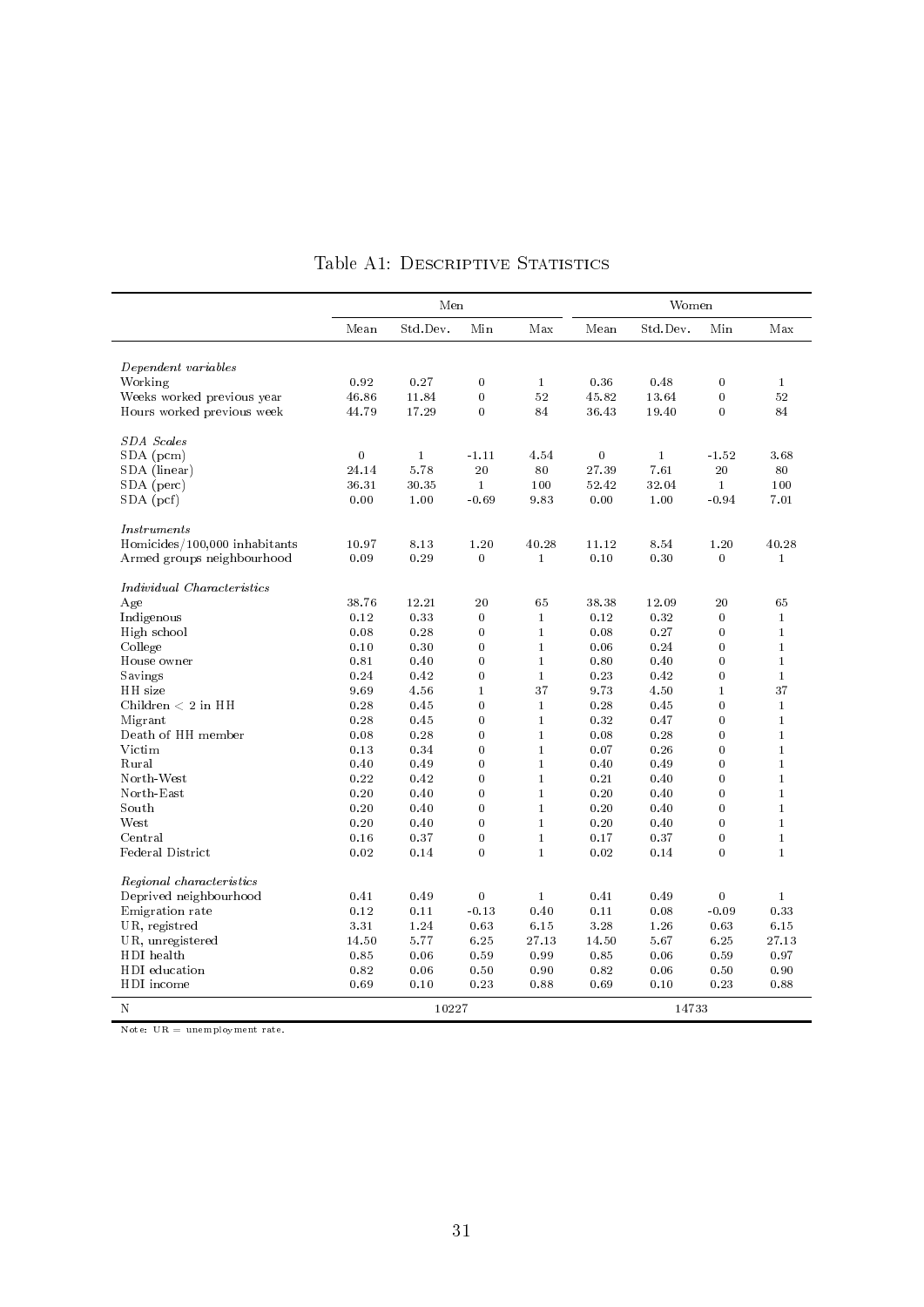<span id="page-31-0"></span>

|                               | Dependent variable: SDA (pcm) |             |             |  |  |  |
|-------------------------------|-------------------------------|-------------|-------------|--|--|--|
|                               | (1)                           | (2)         | (3)         |  |  |  |
| Homicides/100,000 inhabitants | $0.005***$                    | $\equiv$    | $0.005***$  |  |  |  |
|                               | (0.002)                       |             | (0.002)     |  |  |  |
| Armed groups neighbourhood    |                               | $0.117***$  | $0.116***$  |  |  |  |
|                               |                               | (0.039)     | (0.039)     |  |  |  |
| Age                           | $-0.012**$                    | $-0.013**$  | $-0.013**$  |  |  |  |
|                               | (0.006)                       | (0.006)     | (0.006)     |  |  |  |
| Age sqrd                      | $0.000***$                    | $0.000***$  | $0.000***$  |  |  |  |
|                               | (0.000)                       | (0.000)     | (0.000)     |  |  |  |
| Indigenous                    | $0.079**$                     | $0.068*$    | $0.079**$   |  |  |  |
|                               | (0.037)                       | (0.036)     | (0.037)     |  |  |  |
| High school                   | $-0.106***$                   | $-0.111***$ | $-0.109***$ |  |  |  |
|                               | (0.036)                       | (0.036)     | (0.036)     |  |  |  |
| College                       | $-0.175***$                   | $-0.178***$ | $-0.175***$ |  |  |  |
|                               | (0.034)                       | (0.034)     | (0.034)     |  |  |  |
| House owner                   | $-0.004$                      | 0.002       | $-0.004$    |  |  |  |
|                               | (0.028)                       | (0.028)     | (0.028)     |  |  |  |
| Savings                       | $-0.032$                      | $-0.039$    | $-0.035$    |  |  |  |
|                               | (0.026)                       | (0.026)     | (0.026)     |  |  |  |
| HH size                       | $-0.001$                      | $-0.001$    | $-0.001$    |  |  |  |
|                               | (0.003)                       | (0.003)     | (0.003)     |  |  |  |
| Rural                         | $-0.082***$                   | $-0.082***$ | $-0.079***$ |  |  |  |
|                               | (0.028)                       | (0.028)     | (0.028)     |  |  |  |
| Death of HH member            | $0.091**$                     | $0.093**$   | $0.090**$   |  |  |  |
|                               | (0.037)                       | (0.037)     | (0.037)     |  |  |  |
| Year 2005                     | $-0.049*$                     | $-0.055**$  | $-0.047*$   |  |  |  |
|                               | (0.027)                       | (0.027)     | (0.027)     |  |  |  |
| Victim                        | $0.186***$                    | $0.192***$  | $0.186***$  |  |  |  |
|                               | (0.031)                       | (0.031)     | (0.031)     |  |  |  |
| Children $< 2$ in HH          | $-0.050**$                    | $-0.049*$   | $-0.049**$  |  |  |  |
|                               | (0.025)                       | (0.025)     | (0.025)     |  |  |  |
| Migrant                       | 0.006                         | 0.004       | 0.005       |  |  |  |
|                               | (0.024)                       | (0.024)     | (0.024)     |  |  |  |
| Regional dummies              | Yes                           | Yes         | Yes         |  |  |  |
| Regional characteristics      | Yes                           | Yes         | Yes         |  |  |  |
| Constant                      | Yes                           | Yes         | Yes         |  |  |  |
| $\mathbf N$                   | 10227                         | 10227       | 10227       |  |  |  |
| $\mathbf{R}^2$                | 0.055                         | 0.055       | 0.056       |  |  |  |
| $\mathbf F$                   | $20\,$                        | $20\,$      | 20          |  |  |  |
| p                             | 0.000                         | 0.000       | 0.000       |  |  |  |
| Test of joint significance    |                               |             |             |  |  |  |
| $\chi^2(2)$                   |                               |             | 16.88       |  |  |  |
| $\boldsymbol{p}$              |                               |             | 0.000       |  |  |  |

Table A2: EFFECT OF VIOLENT CONFLICTS ON SDA - MEN

Note: Standard errors are two-way clustered on individuals and households. Standard errors in parentheses. <sup>∗</sup>, ∗∗ and ∗∗∗ denote signicance level of 10%, 5% and 1%, respectively.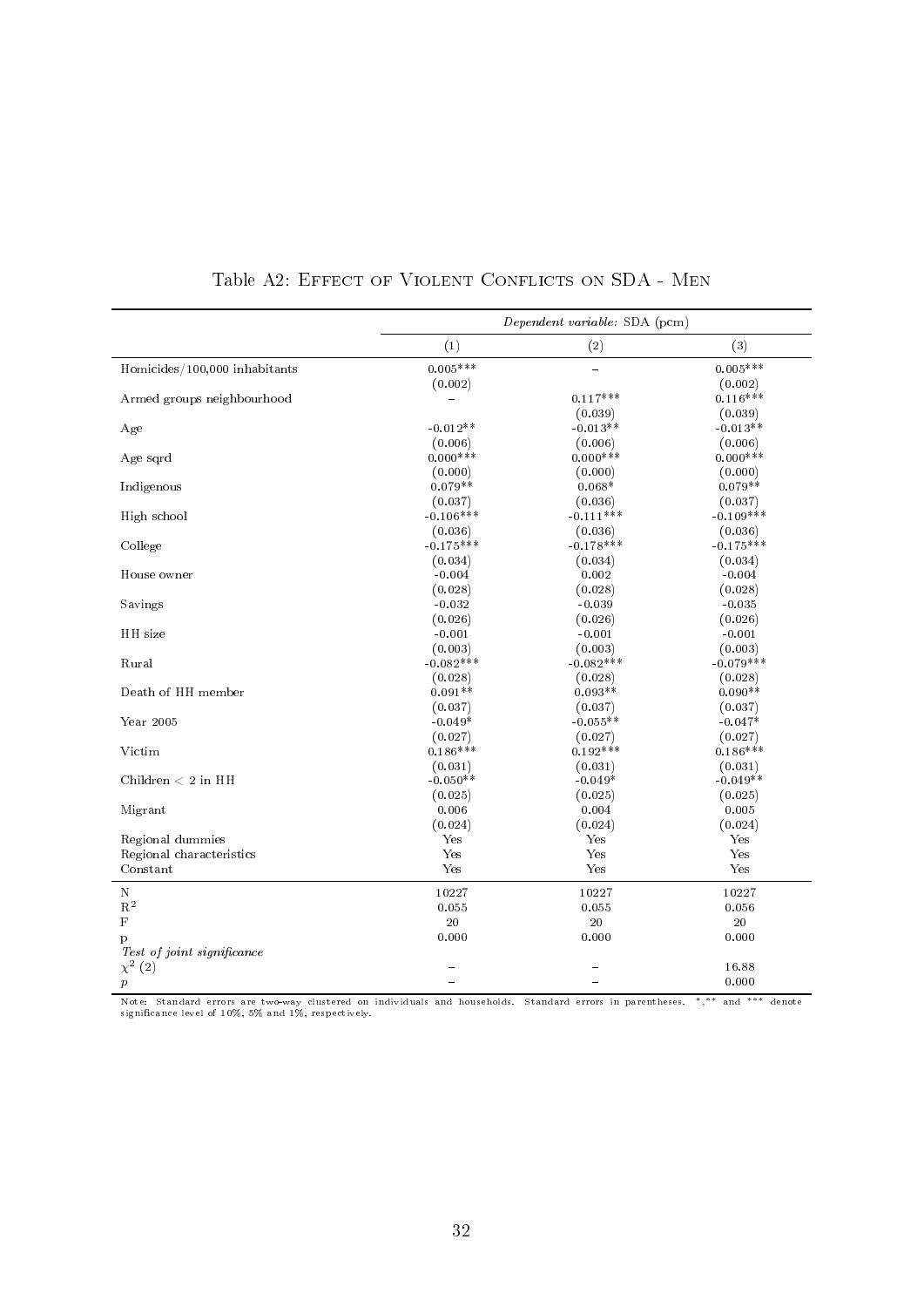<span id="page-32-0"></span>

|                               | Dependent variable: SDA (pcm) |             |             |  |  |
|-------------------------------|-------------------------------|-------------|-------------|--|--|
|                               | (1)                           | (2)         | (3)         |  |  |
| Homicides/100,000 inhabitants | $0.005***$                    | $\equiv$    | $0.005***$  |  |  |
|                               | (0.001)                       |             | (0.001)     |  |  |
| Armed groups neighbourhood    |                               | $0.094***$  | $0.091***$  |  |  |
|                               |                               | (0.032)     | (0.032)     |  |  |
| Age                           | 0.004                         | 0.003       | 0.004       |  |  |
|                               | (0.005)                       | (0.005)     | (0.005)     |  |  |
| Age sqrd                      | $0.000*$                      | $0.000*$    | $0.000*$    |  |  |
|                               | (0.000)                       | (0.000)     | (0.000)     |  |  |
| Indigenous                    | 0.041                         | 0.036       | 0.043       |  |  |
|                               | (0.031)                       | (0.032)     | (0.031)     |  |  |
| High school                   | $-0.177***$                   | $-0.175***$ | $-0.175***$ |  |  |
|                               | (0.031)                       | (0.031)     | (0.031)     |  |  |
| College                       | $-0.338***$                   | $-0.337***$ | $-0.339***$ |  |  |
|                               | (0.034)                       | (0.034)     | (0.034)     |  |  |
| House owner                   | $-0.087***$                   | $-0.081***$ | $-0.086***$ |  |  |
|                               | (0.024)                       | (0.024)     | (0.024)     |  |  |
| Savings                       | $-0.047**$                    | $-0.054**$  | $-0.050**$  |  |  |
|                               | (0.023)                       | (0.023)     | (0.023)     |  |  |
| HH size                       | $-0.001$                      | $-0.001$    | $-0.001$    |  |  |
|                               | (0.002)                       | (0.002)     | (0.002)     |  |  |
| Rural                         | $-0.079***$                   | $-0.079***$ | $-0.077***$ |  |  |
|                               | (0.024)                       | (0.024)     | (0.024)     |  |  |
| Death of HH member            | $0.114***$                    | $0.114***$  | $0.111***$  |  |  |
|                               | (0.031)                       | (0.031)     | (0.031)     |  |  |
| Year 2005                     | $-0.039*$                     | $-0.047**$  | $-0.039*$   |  |  |
|                               | (0.023)                       | (0.023)     | (0.023)     |  |  |
| Victim                        | $0.181***$                    | $0.188***$  | $0.180***$  |  |  |
|                               | (0.033)                       | (0.033)     | (0.033)     |  |  |
| Children $< 2$ in HH          | $-0.035$                      | $-0.033$    | $-0.034$    |  |  |
|                               | (0.022)                       | (0.022)     | (0.022)     |  |  |
| Migrant                       | $0.062***$                    | $0.061***$  | $0.062***$  |  |  |
|                               | (0.019)                       | (0.019)     | (0.019)     |  |  |
| Regional dummies              | Yes                           | Yes         | Yes         |  |  |
| Regional characteristics      | Yes                           | Yes         | Yes         |  |  |
| Constant                      | Yes                           | Yes         | Yes         |  |  |
| $\mathbf N$                   | 14733                         | 14733       | 14733       |  |  |
| $\mathbf{R}^2$                | 0.062                         | 0.061       | 0.063       |  |  |
| $\mathbf F$                   | $3\sqrt{3}$                   | 33          | 32          |  |  |
| p                             | 0.000                         | 0.000       | 0.000       |  |  |
| Test of joint significance    |                               |             |             |  |  |
| $\chi^2(2)$                   |                               |             | 23.63       |  |  |
| $\boldsymbol{p}$              |                               |             | 0.000       |  |  |

Table A3: EFFECT OF VIOLENT CONFLICTS ON SDA - WOMEN

Note: Standard errors are two-way clustered on individuals and households. Standard errors in parentheses. <sup>∗</sup>, ∗∗ and ∗∗∗ denote signicance level of 10%, 5% and 1%, respectively.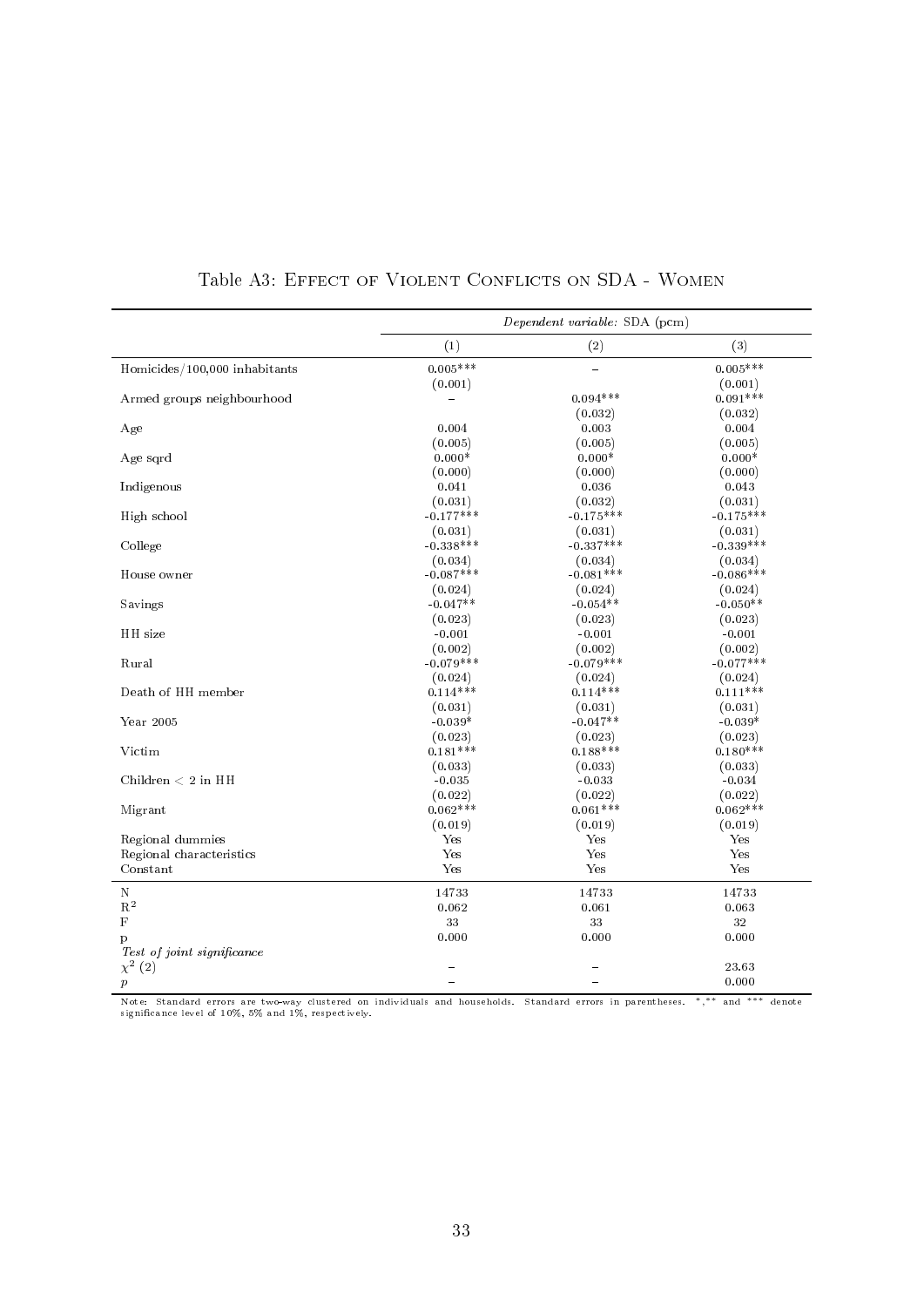<span id="page-33-0"></span>

|                                                                 | Probit                 | IV-Probit           |                         |                       |  |  |
|-----------------------------------------------------------------|------------------------|---------------------|-------------------------|-----------------------|--|--|
|                                                                 | L,                     | IV $(1)$            | IV $(2)$                | IV $(1+2)$            |  |  |
| $SDA$ (pcm)                                                     | $-0.010***$            | $-0.311***$         | $-0.173$                | $-0.260***$           |  |  |
|                                                                 | (0.003)                | (0.066)             | (0.108)                 | (0.068)               |  |  |
| Age                                                             | $0.012***$             | $0.009**$           | $0.012***$              | $0.011***$            |  |  |
| Age sqrd                                                        | (0.001)<br>$-0.000***$ | (0.004)<br>$-0.000$ | (0.002)<br>$-0.000$ *** | (0.003)<br>$-0.000**$ |  |  |
|                                                                 | (0.000)                | (0.000)             | (0.000)                 | (0.000)               |  |  |
| Indigenous                                                      | 0.009                  | $0.030**$           | 0.021                   | $0.028**$             |  |  |
|                                                                 | (0.008)                | (0.013)             | (0.013)                 | (0.013)               |  |  |
| High school                                                     | $-0.008$               | $-0.042***$         | $-0.028$                | $-0.038**$            |  |  |
|                                                                 | (0.010)                | (0.016)             | (0.019)                 | (0.016)               |  |  |
| College                                                         | $-0.003$               | $-0.059***$         | $-0.034$                | $-0.051**$            |  |  |
|                                                                 | (0.010)                | (0.019)             | (0.025)                 | (0.020)               |  |  |
| House owner                                                     | $-0.015**$             | $-0.016$            | $-0.019**$              | $-0.018*$             |  |  |
|                                                                 | (0.007)                | (0.011)             | (0.009)                 | (0.011)               |  |  |
| Savings                                                         | 0.009<br>(0.006)       | $-0.001$<br>(0.011) | 0.006<br>(0.009)        | 0.002<br>(0.010)      |  |  |
| HH size                                                         | $-0.000$               | $-0.001$            | $-0.001$                | $-0.001$              |  |  |
|                                                                 | (0.001)                | (0.001)             | (0.001)                 | (0.001)               |  |  |
| Children $< 2$ in HH                                            | $0.018***$             | 0.006               | $0.015*$                | 0.011                 |  |  |
|                                                                 | (0.006)                | (0.012)             | (0.009)                 | (0.011)               |  |  |
| Migrant                                                         | 0.007                  | 0.010               | 0.010                   | 0.010                 |  |  |
|                                                                 | (0.006)                | (0.010)             | (0.008)                 | (0.009)               |  |  |
| Death of HH member                                              | $-0.020**$             | 0.009               | $-0.007$                | 0.002                 |  |  |
|                                                                 | (0.010)                | (0.017)             | (0.015)                 | (0.016)               |  |  |
| Victim                                                          | 0.005                  | $0.059***$          | 0.034                   | $0.050***$            |  |  |
|                                                                 | (0.008)                | (0.017)             | (0.022)                 | (0.016)               |  |  |
| Rural                                                           | $-0.003$               | $-0.029**$          | $-0.018$                | $-0.024**$            |  |  |
|                                                                 | (0.007)                | (0.012)             | (0.013)                 | (0.012)               |  |  |
| Deprived neighbourhood                                          | 0.001                  | $0.040***$          | 0.022                   | $0.033***$            |  |  |
|                                                                 | (0.005)                | (0.012)             | (0.016)                 | (0.012)               |  |  |
| Central                                                         | $0.037**$<br>(0.015)   | 0.024<br>(0.036)    | 0.038                   | 0.033                 |  |  |
| Emigration rate                                                 | $0.048*$               | $0.096**$           | (0.026)<br>$0.083*$     | (0.032)<br>$0.094**$  |  |  |
|                                                                 | (0.028)                | (0.044)             | (0.042)                 | (0.043)               |  |  |
| Unemployment rate, registred                                    | 0.002                  | $-0.004$            | $-0.001$                | $-0.003$              |  |  |
|                                                                 | (0.003)                | (0.005)             | (0.004)                 | (0.005)               |  |  |
| Unemployment rate, unregistered                                 | 0.000                  | $-0.001*$           | $-0.001$                | $-0.001$              |  |  |
|                                                                 | (0.000)                | (0.001)             | (0.001)                 | (0.001)               |  |  |
| HDI health                                                      | 0.047                  | 0.107               | 0.093                   | 0.102                 |  |  |
|                                                                 | (0.090)                | (0.143)             | (0.126)                 | (0.137)               |  |  |
| HDI education                                                   | $-0.071$               | $-0.224$            | $-0.171$                | $-0.204$              |  |  |
|                                                                 | (0.090)                | (0.144)             | (0.138)                 | (0.141)               |  |  |
| HDI income                                                      | $0.157**$              | 0.015               | 0.110                   | 0.060                 |  |  |
|                                                                 | (0.062)                | (0.115)             | (0.096)                 | (0.105)               |  |  |
| Year $2005$                                                     | $-0.021***$<br>(0.006) | $-0.038***$         | $-0.034***$             | $-0.038***$           |  |  |
| Regional dummies                                                | Yes                    | (0.010)<br>Yes      | (0.011)<br>Yes          | (0.010)<br>Yes        |  |  |
| Ν                                                               | 10227                  | 10227               | 10227                   | 10227                 |  |  |
| $\chi^2$                                                        | 194                    | 2664                | 578                     | 1411                  |  |  |
| $\mathbf{p}$                                                    | 0.000                  | 0.000               | 0.000                   | 0.000                 |  |  |
| $N = 4$<br>$\alpha$ . $\alpha$<br>$\overline{1}$ $\overline{1}$ |                        |                     |                         |                       |  |  |

## Table A4: EFFECT OF SDA ON PARTICIPATION  $-$  MEN

Note: The coefficients are marginal effects. Standard errors are clustered on individuals. Standard errors in parentheses. \*,\*\* and \*\*\*<br>denote significance level of 10%, 5% and 1% respectively. IV (1) = murder rates on sta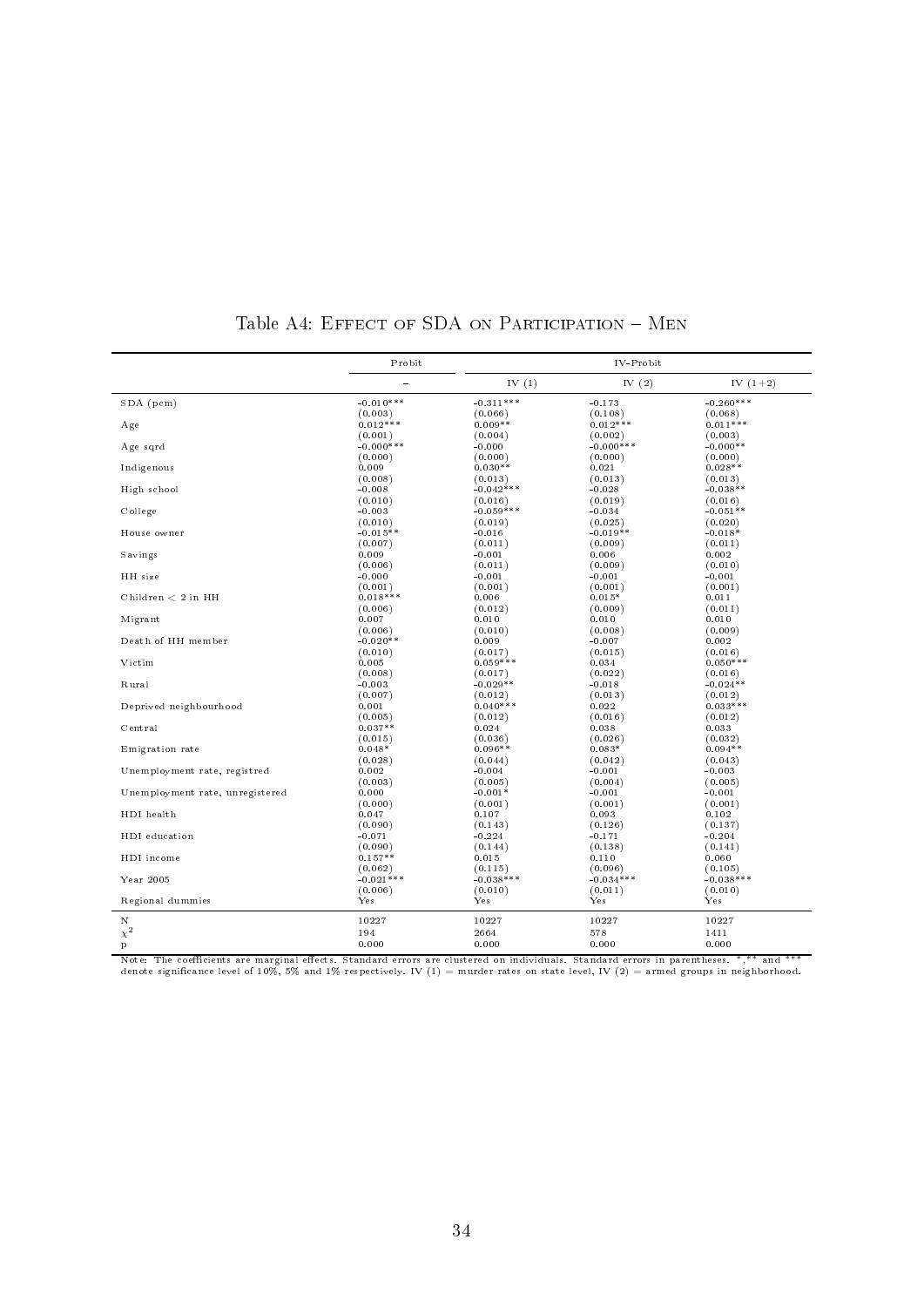<span id="page-34-0"></span>

|                                 | OLS                    | IV                     |                        |                        |  |
|---------------------------------|------------------------|------------------------|------------------------|------------------------|--|
|                                 |                        | IV $(1)$               | IV $(2)$               | IV $(1+2)$             |  |
| SDA (pcm)                       | $-0.820***$            | $-16.240**$            | $-9.579*$              | $-12.676***$           |  |
|                                 | (0.136)<br>$0.555***$  | (7.364)<br>$0.398***$  | (5.282)<br>$0.466***$  | (4.341)<br>$0.432***$  |  |
| Age                             | (0.077)                | (0.133)                | (0.105)                | (0.108)                |  |
| Age sqrd                        | $-0.006***$            | $-0.002$               | $-0.004**$             | $-0.003*$              |  |
|                                 | (0.001)                | (0.002)                | (0.002)                | (0.002)                |  |
| Indigenous                      | 0.014                  | 0.869                  | 0.500                  | 0.645                  |  |
|                                 | (0.428)                | (0.792)                | (0.577)                | (0.624)                |  |
| High school                     | 0.624                  | $-0.972$               | $-0.282$               | $-0.605$               |  |
| College                         | (0.419)<br>$0.915**$   | (1.022)<br>$-1.395$    | (0.757)<br>$-0.397$    | (0.742)<br>$-0.877$    |  |
|                                 | (0.355)                | (1.239)                | (0.912)                | (0.821)                |  |
| House owner                     | $-0.659**$             | $-0.601$               | $-0.626$               | $-0.613$               |  |
|                                 | (0.309)                | (0.511)                | (0.386)                | (0.440)                |  |
| Savings                         | $0.506*$               | $-0.039$               | 0.196                  | 0.076                  |  |
|                                 | (0.285)                | (0.531)                | (0.405)                | (0.431)                |  |
| HH size                         | $-0.000$               | $-0.009$               | $-0.005$               | $-0.006$               |  |
|                                 | (0.034)                | (0.053)                | (0.041)                | (0.046)                |  |
| Children $< 2$ in HH            | 0.002<br>(0.306)       | $-0.791$               | $-0.449$<br>(0.454)    | $-0.612$               |  |
| Migrant                         | $-0.194$               | (0.597)<br>$-0.115$    | $-0.149$               | (0.461)<br>$-0.135$    |  |
|                                 | (0.278)                | (0.442)                | (0.338)                | (0.382)                |  |
| Death of HH member              | $-1.544***$            | $-0.302$               | $-0.839$               | $-0.612$               |  |
|                                 | (0.514)                | (0.965)                | (0.717)                | (0.745)                |  |
| Victim                          | $-1.273***$            | 1.387                  | 0.238                  | 0.774                  |  |
|                                 | (0.390)                | (1.404)                | (1.027)                | (0.915)                |  |
| Rural                           | $-1.733***$            | $-2.908***$            | $-2.400***$            | $-2.646***$            |  |
|                                 | (0.335)                | (0.745)<br>1.715*      | (0.569)<br>0.949       | (0.551)<br>1.306**     |  |
| Deprived neighbourhood          | $-0.057$<br>(0.263)    | (0.949)                | (0.688)                | (0.622)                |  |
| Central                         | $-1.084$               | $-2.155$               | $-1.692$               | $-1.922$               |  |
|                                 | (0.757)                | (1.504)                | (1.066)                | (1.221)                |  |
| Emigration rate                 | $-0.149$               | 2.772                  | 1.510                  | 2.108                  |  |
|                                 | (1.479)                | (2.602)                | (2.005)                | (2.101)                |  |
| Unemployment rate, registred    | $0.389***$             | 0.117                  | 0.234                  | 0.188                  |  |
|                                 | (0.146)                | (0.265)                | (0.195)                | (0.211)                |  |
| Unemployment rate, unregistered | $-0.082***$<br>(0.025) | $-0.149***$<br>(0.050) | $-0.120***$<br>(0.038) | $-0.134***$<br>(0.039) |  |
| HDI health                      | $-5.843$               | $-2.503$               | $-3.946$               | $-2.892$               |  |
|                                 | (5.115)                | (7.603)                | (6.127)                | (6.676)                |  |
| HDI education                   | $-9.999**$             | $-18.372**$            | $-14.755**$            | $-16.893**$            |  |
|                                 | (4.840)                | (7.967)                | (6.559)                | (6.718)                |  |
| HDI income                      | 16.610***              | 10.129*                | 12.928***              | $11.524***$            |  |
|                                 | (3.185)                | (5.434)                | (4.272)                | (4.403)                |  |
| Year 2005                       | $-0.201$<br>(0.359)    | $-1.010$               | $-0.661$               | $-0.835$               |  |
| Constant                        | 38.986***              | (0.649)<br>47.509***   | (0.509)<br>43.827***   | (0.521)<br>45.713***   |  |
|                                 | (3.623)                | (6.777)                | (5.309)                | (5.411)                |  |
| Regional dummies                | Yes                    | Yes                    | Yes                    | Yes                    |  |
| Ν                               | 9444                   | 9444                   | 9444                   | 9444                   |  |
| $\mathbf{R}^2$ centered         | 0.042                  | $-1.298$               | $-0.390$               | $-0.750$               |  |
| $R2$ uncentered                 | 0.943                  | 0.862                  | 0.917                  | 0.895                  |  |
| $_{\rm F}$                      | 13                     | 5                      | 8                      | 7 <sup>1</sup>         |  |
| p                               | 0.000                  | 0.000                  | 0.000                  | 0.000                  |  |
| A-P First stage $\chi^2$        | $\equiv$               | 7.300                  | 7.827                  | 7.225                  |  |
| Shea's $r^2$                    |                        | 0.001                  | 0.001                  | 0.002                  |  |
| Hansen's J<br>$H's J-p$         | 0.000<br>$\equiv$      | 0.000<br>$\equiv$      | 0.000<br>$\equiv$      | 0.570<br>0.450         |  |
|                                 |                        |                        |                        |                        |  |

Table A5: EFFECT OF MENTAL HEALTH ON WEEKS WORKED - MEN

Note: Standard errors are bootstrapped with 400 replications. Standard errors in parentheses. \*,\*\* and \*\*\* denote significance level of<br>10%, 5% and 1%, respectively. IV (1) = homicide rates on state level, IV (2) = armed g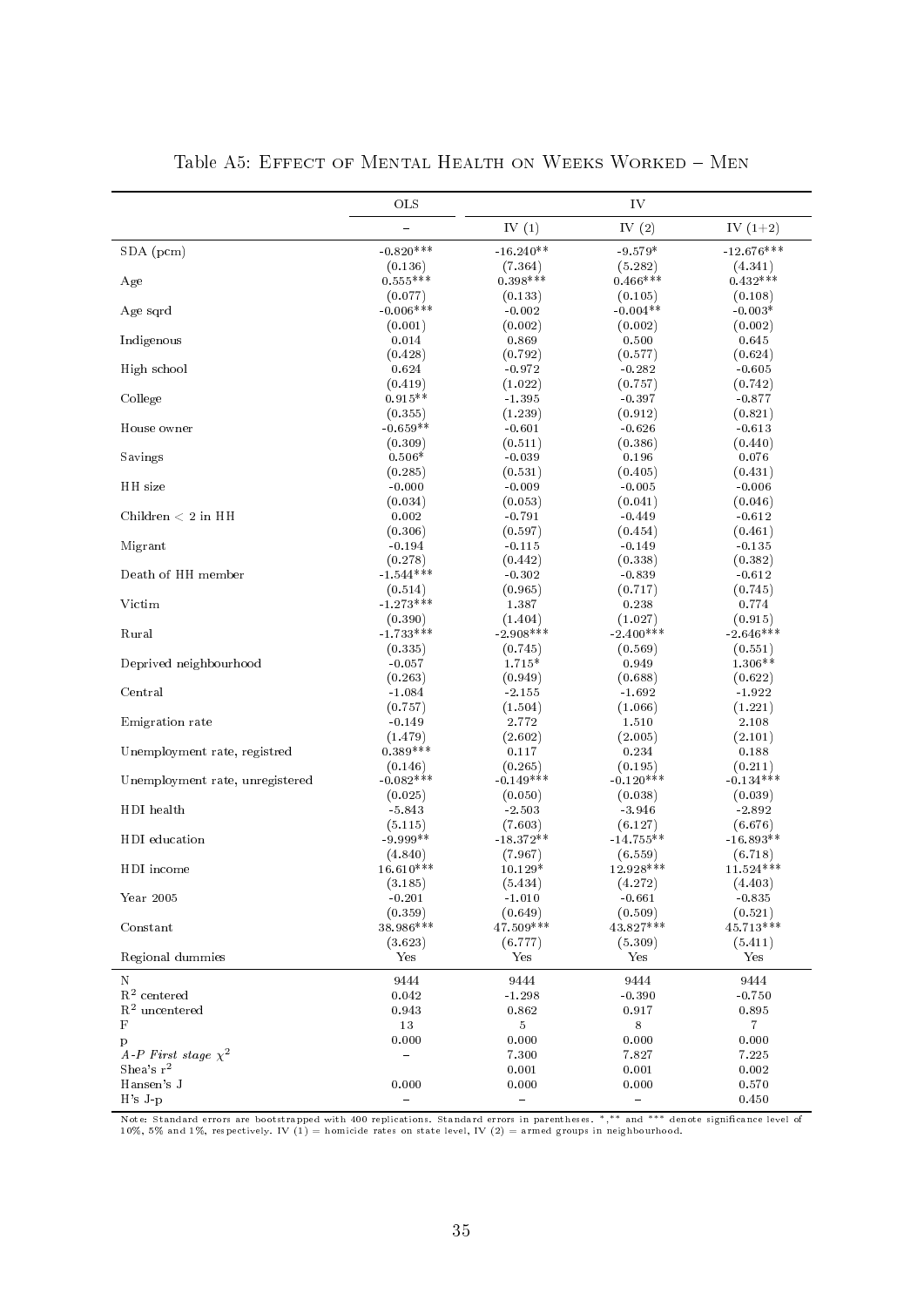| Table A6: EFFECT OF SDA ON PARTICIPATION - WOMEN |
|--------------------------------------------------|
|--------------------------------------------------|

<span id="page-35-0"></span>

|           | Probit                   |                      | IV-Probit        |                                    |
|-----------|--------------------------|----------------------|------------------|------------------------------------|
|           | $\overline{\phantom{a}}$ | IV $(1)$             | IV $(2)$         | IV $(1+2)$                         |
| SDA (pcm) | 0.004<br>(0.004)         | $0.193**$<br>(0.095) | 0.160<br>(0.139) | $0.181***$ <sup>A</sup><br>(0.081) |
| N         |                          | 14733                |                  |                                    |

Note: Each coefficient is obtained from a different regression. The numbers are marginal effects. Standard errors are clustered on the<br>individual level. Standard errors in parentheses. \*,\*\* and \*\*\* denote significance leve is pursued. The test statistic is the Amemiya-Lee-Newey minimum  $\chi^2$ -statistic (obtained from the two-step rather than the MLE method) and <sup>A</sup> indicates that  $p > 0.1$ , i.e. instruments are valid.

| Table A7: EFFECT OF SDA ON WEEKS WORKED - WOMEN |  |  |  |  |
|-------------------------------------------------|--|--|--|--|
|-------------------------------------------------|--|--|--|--|

<span id="page-35-1"></span>

| Linear Regression        |                          |           |          |            |
|--------------------------|--------------------------|-----------|----------|------------|
|                          | <b>OLS</b>               |           | IV       |            |
|                          | $\overline{\phantom{0}}$ | IV $(1)$  | IV $(2)$ | IV $(1+2)$ |
| $SDA$ (pcm)              | $-0.564***$              | 11.503    | $-1.770$ | 3.802      |
|                          | (0.199)                  | (13.733)  | (8.566)  | (7.108)    |
| A-P First stage $\chi^2$ | $\overline{\phantom{0}}$ | 1.744     | 2.316    | 1.942      |
| N                        |                          |           | 5262     |            |
| Tobit Regression         |                          |           |          |            |
|                          | Tobit                    |           | IV-Tobit |            |
|                          | $\overline{\phantom{0}}$ | IV $(1)$  | IV $(2)$ | IV $(1+2)$ |
| $SDA$ (pcm)              | 0.060                    | $9.210**$ | 5.632    | 7.847**    |
|                          | (0.163)                  | (4.149)   | (5.128)  | (3.235)    |
| N                        |                          |           | 14780    |            |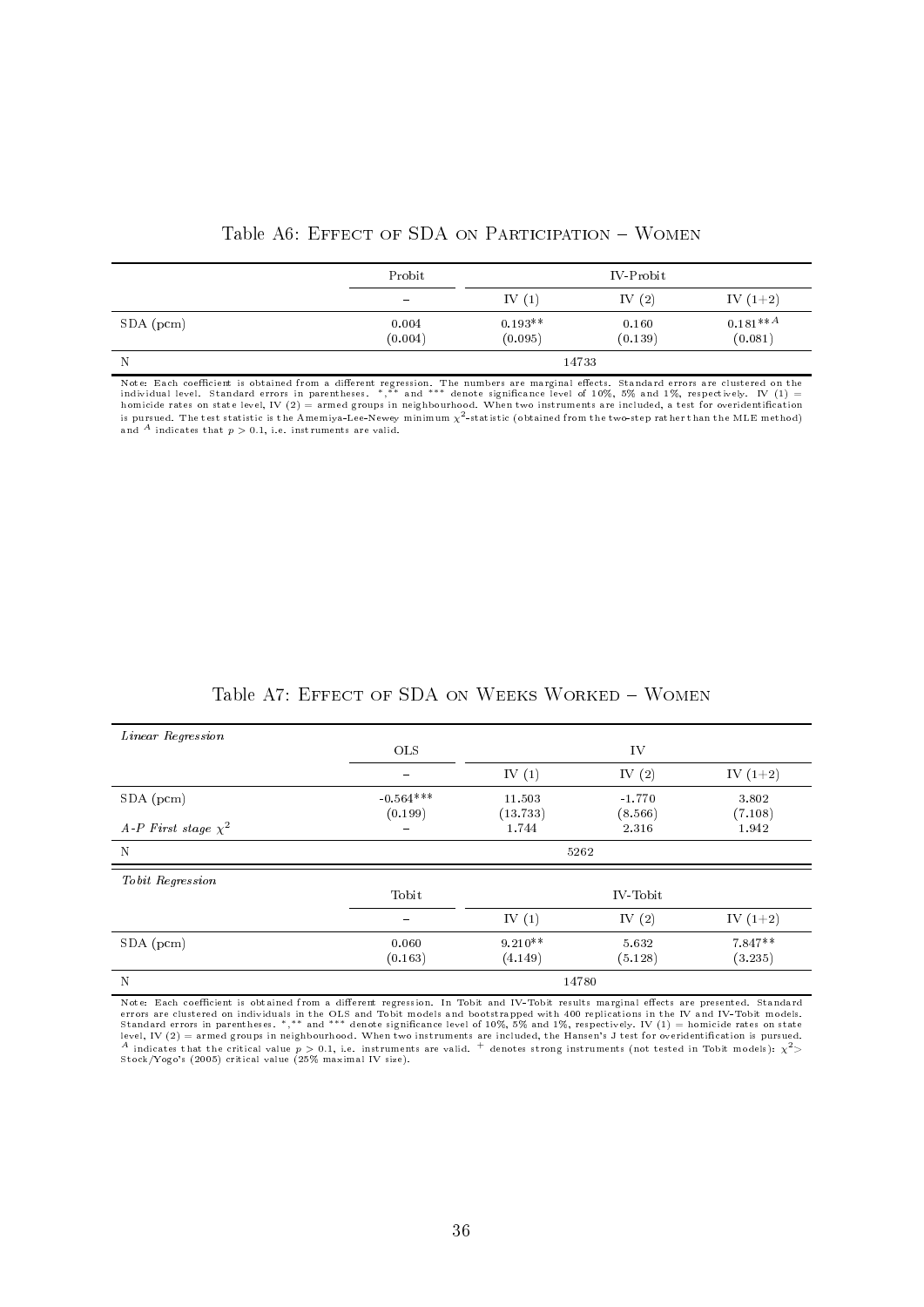|                                 | OLS                    |                        | ${\rm IV}$             |                        |
|---------------------------------|------------------------|------------------------|------------------------|------------------------|
|                                 | $\equiv$               | IV $(1)$               | IV $(2)$               | IV $(1+2)$             |
| SDA (pcm)                       | $-0.645***$            | $-23.539**$            | $-5.278$               | $-14.625**$            |
| Age                             | (0.188)<br>$0.454***$  | (11.672)<br>0.221      | (7.509)<br>$0.407***$  | (6.616)<br>$0.303**$   |
| Age sqrd                        | (0.099)<br>$-0.006***$ | (0.195)<br>$-0.001$    | (0.129)<br>$-0.005**$  | (0.141)<br>$-0.003$    |
|                                 | (0.001)                | (0.003)                | (0.002)                | (0.002)                |
| Indigenous                      | $-0.977*$<br>(0.587)   | 0.235<br>(1.141)       | $-0.732$<br>(0.720)    | $-0.246$<br>(0.820)    |
| High school                     | $-0.945$               | $-3.113**$             | $-1.384$               | $-2.290**$             |
| College                         | (0.610)<br>$-3.394***$ | (1.490)<br>$-6.735***$ | (0.949)<br>$-4.070***$ | (1.000)<br>$-5.460***$ |
| House owner                     | (0.620)<br>$-1.260***$ | (1.949)<br>$-1.301*$   | (1.278)<br>$-1.268***$ | (1.233)<br>$-1.284**$  |
| Savings                         | (0.450)<br>$0.958**$   | (0.752)<br>0.004       | (0.465)<br>0.765       | (0.581)<br>0.390       |
|                                 | (0.431)                | (0.870)                | (0.545)                | (0.622)                |
| HH size                         | $-0.079*$              | $-0.105$               | $-0.084*$              | $-0.095$               |
| Children $< 2$ in HH            | (0.044)<br>0.029       | (0.077)<br>$-1.163$    | (0.047)<br>$-0.212$    | (0.059)<br>$-0.681$    |
|                                 | (0.406)                | (0.924)                | (0.569)                | (0.630)                |
| Migrant                         | $-0.211$               | $-0.236$               | $-0.216$               | $-0.235$               |
|                                 | (0.403)                | (0.657)                | (0.418)                | (0.514)                |
| Deprived neighbourhood          | $-0.258$               | 2.442                  | 0.289                  | 1.385                  |
|                                 | (0.365)                | (1.510)                | (0.951)                | (0.908)                |
| Death of HH member              | 0.132<br>(0.632)       | 1.988<br>(1.405)       | 0.508<br>(0.882)       | 1.248<br>(0.959)       |
| Victim                          | 0.671                  | $4.657**$              | 1.478                  | $3.118**$              |
|                                 | (0.524)                | (2.201)                | (1.429)                | (1.333)                |
| Rural                           | $-1.999***$            | $-3.542***$            | $-2.311***$            | $-2.889***$            |
|                                 | (0.457)                | (1.106)                | (0.676)                | (0.740)                |
| Central                         | $-0.576$               | $-2.049$<br>(2.644)    | $-0.874$<br>(1.705)    | $-1.579$<br>(2.051)    |
| Emigration rate                 | (1.544)<br>0.168       | 3.894                  | 0.922                  | 2.295                  |
|                                 | (1.908)                | (3.735)                | (2.281)                | (2.691)                |
| HDI health                      | $-7.173$               | $-0.137$               | $-5.749$               | $-2.090$               |
|                                 | (6.364)                | (10.737)               | (6.988)                | (8.207)                |
| HDI education                   | 23.321***              | 9.904                  | 20.606***              | 14.691*                |
|                                 | (6.324)                | (12.051)               | (7.919)                | (8.892)                |
| HDI income                      | 1.874<br>(4.075)       | $-8.136$<br>(8.269)    | $-0.151$<br>(5.367)    | $-4.372$<br>(5.907)    |
| Unemployment rate, registred    | 0.245                  | $-0.207$               | 0.154                  | $-0.034$               |
|                                 | (0.193)                | (0.402)                | (0.252)                | (0.286)                |
| Unemployment rate, unregistered | $-0.005$               | $-0.115$               | $-0.027$               | $-0.071$               |
|                                 | (0.033)                | (0.078)                | (0.049)                | (0.053)                |
| Year 2005                       | $-0.405$               | $-1.694*$              | $-0.666$               | $-1.228*$              |
| Constant                        | (0.440)<br>28.386***   | (0.950)<br>$40.882***$ | (0.621)<br>30.914***   | (0.661)<br>36.057***   |
| Regional dummies                | (5.005)<br>Yes         | (10.217)<br>Yes        | (6.563)<br>Yes         | (7.291)<br>Yes         |
|                                 |                        |                        |                        |                        |
| Ν<br>$R^2$ centered             | 9288<br>0.033          | 9288<br>$-1.624$       | 9288<br>$-0.034$       | 9288<br>$-0.584$       |
| $R^2$ uncentered                | 0.899                  | 0.725                  | 0.891                  | 0.834                  |
| F                               | 10                     | $\overline{4}$         | 9                      | $\,6\,$                |
| p                               | 0.000                  | 0.000                  | 0.000                  | 0.000                  |
| A-P First stage $\chi^2$        | $\equiv$               | 6.265                  | 5.822                  | 5.753                  |
| Shea's $r^2$                    |                        | 0.001                  | 0.001                  | 0.002                  |
| Hansen's J<br>$H's J-p$         | 0.000                  | 0.000<br>$\equiv$      | 0.000                  | 2.006<br>0.157         |
|                                 |                        |                        |                        |                        |

|  |  |  |  | Table A8: EFFECT OF SDA ON HOURS WORKED - MEN |  |  |
|--|--|--|--|-----------------------------------------------|--|--|
|--|--|--|--|-----------------------------------------------|--|--|

Note: Standard errors are two-way clustered on individual and household level in the OLS, and IV models. Standard errors in parentheses.<br>\*,\*\* and \*\*\* denote significance level of 10%, 5% and 1%, respectively. IV (1) = homi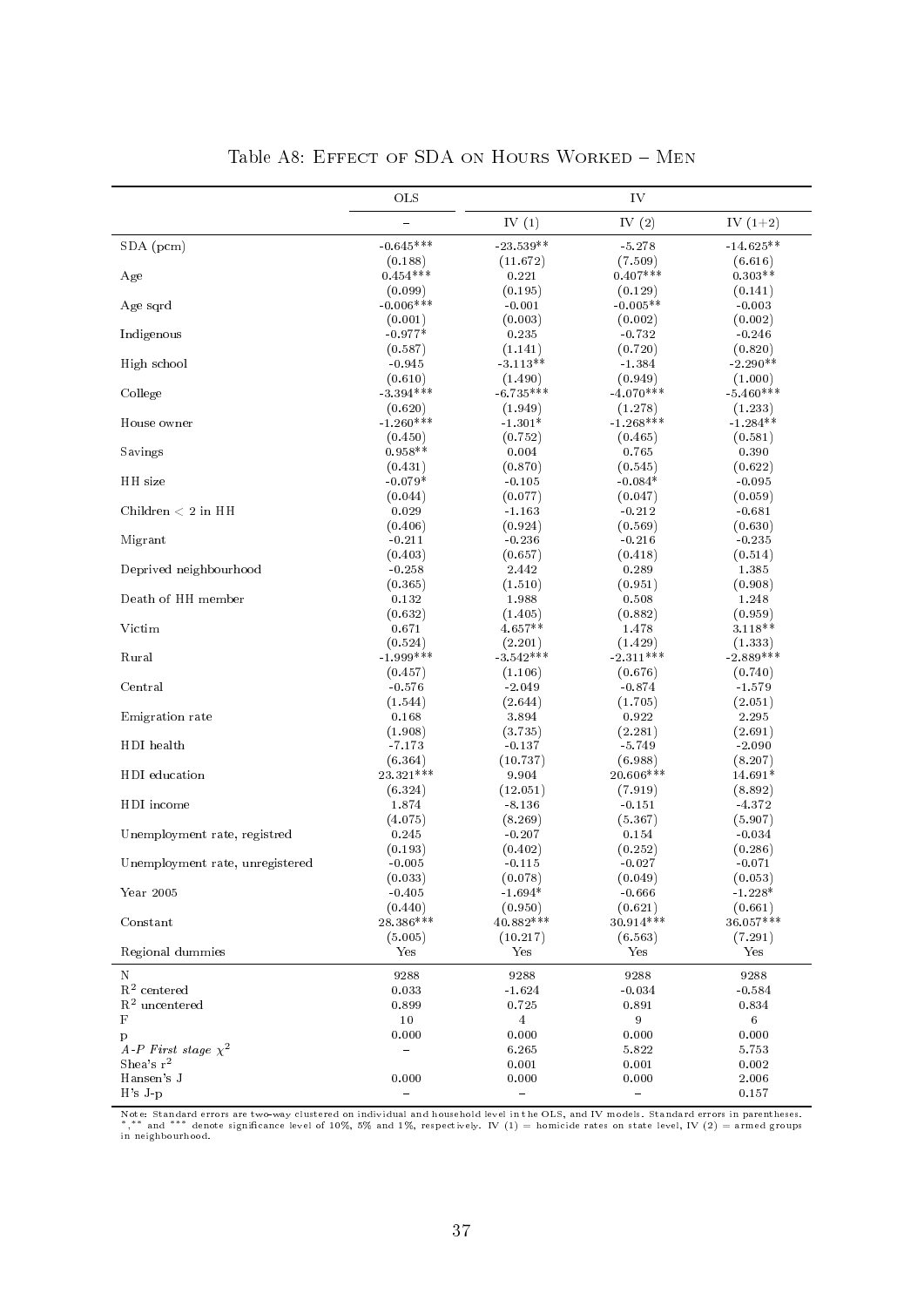| Linear Regression        |                          |                   |                   |                   |
|--------------------------|--------------------------|-------------------|-------------------|-------------------|
|                          | <b>OLS</b>               |                   | IV                |                   |
|                          | $\overline{\phantom{0}}$ | IV $(1)$          | IV $(2)$          | IV $(1+2)$        |
| $SDA$ (pcm)              | $-0.845***$              | $-24.387$         | $-10.517$         | $-16.516$         |
| A-P First stage $\chi^2$ | (0.276)<br>$\equiv$      | (22.627)<br>1.771 | (13.766)<br>2.157 | (12.407)<br>1.898 |
| N                        |                          |                   | 5169              |                   |
| Tobit Regression         |                          |                   |                   |                   |
|                          | Tobit                    |                   | IV-Tobit          |                   |
|                          |                          | IV $(1)$          | IV $(2)$          | IV $(1+2)$        |
| $SDA$ (pcm)              | $-0.022$<br>(0.143)      | 4.170<br>(3.576)  | 4.018<br>(4.382)  | 4.098<br>(2.789)  |
| N                        |                          |                   | 14733             |                   |

Table A9: EFFECT OF SDA ON HOURS WORKED - WOMEN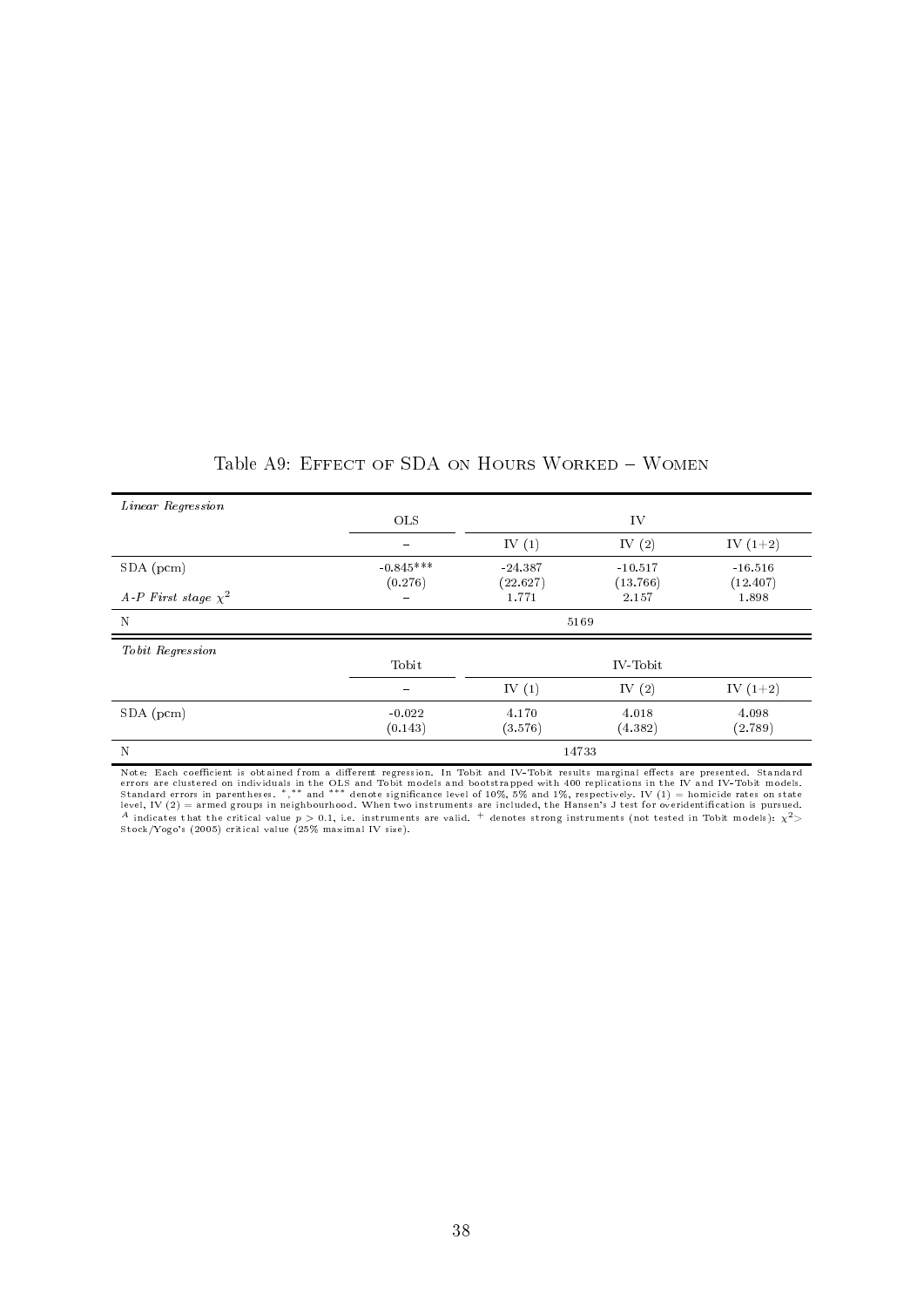

<span id="page-38-0"></span>Figure A4: UNEMPLOYMENT RATES AND HOMICIDE RATES OVER TIME BY STATE Figure A4: Unemployment Rates and Homicide Rates over Time by State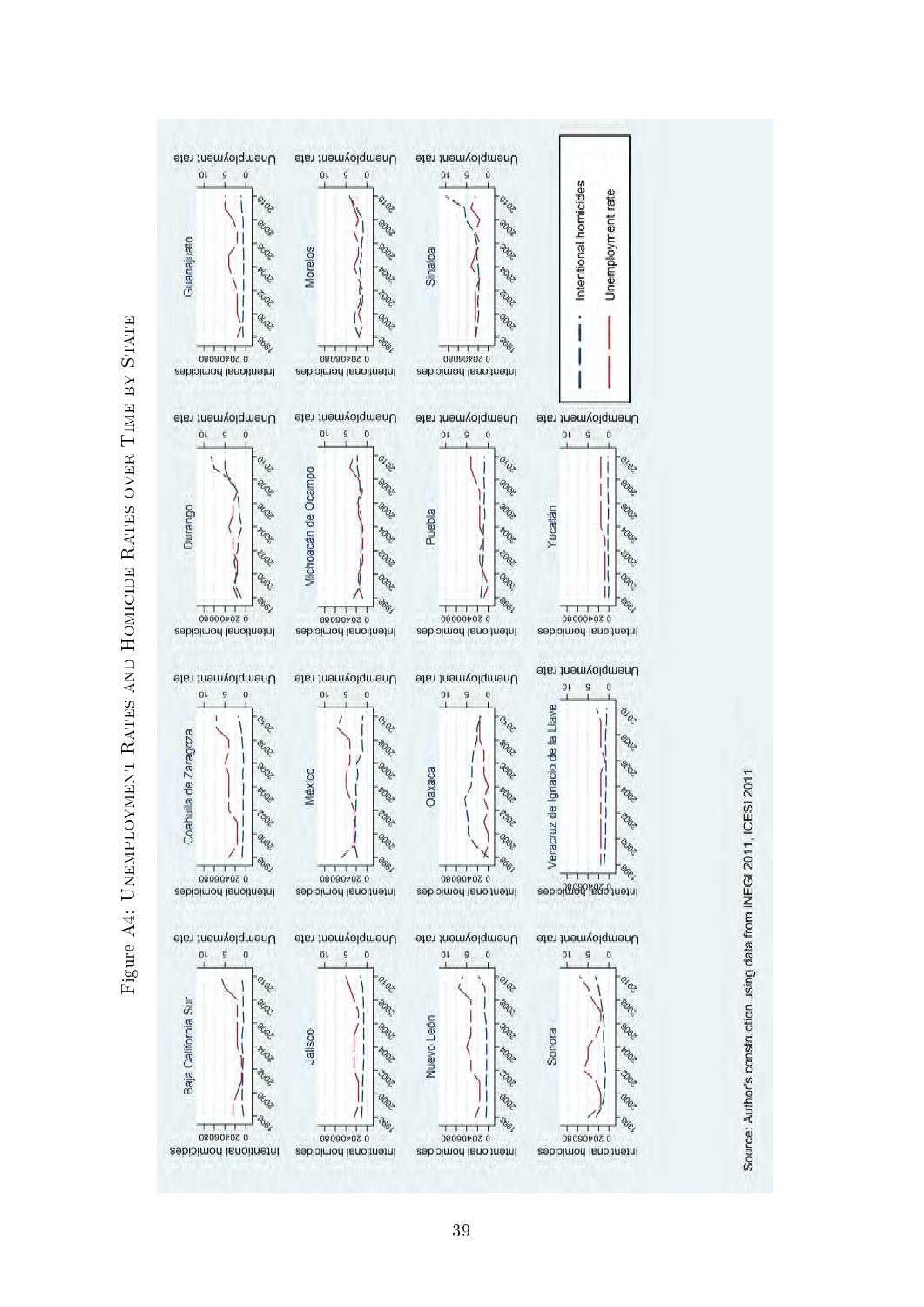# Appendix  $B$  – not intended for publication

Robustness checks

## Table B 1: ROBUSTNESS CHECKS: EFFECT OF VIOLENT CONFLICTS ON SDA - MEN

|                               |              | Dependent variable: SDA |             |
|-------------------------------|--------------|-------------------------|-------------|
|                               | SDA (linear) | SDA (perc)              | $SDA$ (pcf) |
| Homicides/100,000 inhabitants | $0.030***$   | $0.126**$               | $0.005***$  |
|                               | (0.009)      | (0.054)                 | (0.002)     |
| Armed groups neighbourhood    | $0.639***$   | $3.829***$              | $0.110***$  |
|                               | (0.224)      | (1.315)                 | (0.039)     |
| Age                           | $-0.082**$   | $-0.564***$             | $-0.013**$  |
|                               | (0.033)      | (0.193)                 | (0.006)     |
| Age sqrd                      | $0.002***$   | $0.011***$              | $0.000***$  |
|                               | (0.000)      | (0.002)                 | (0.000)     |
| Indigenous                    | $0.419**$    | $2.446**$               | $0.073**$   |
|                               | (0.210)      | (1.227)                 | (0.036)     |
| High school                   | $-0.618***$  | $-3.298***$             | $-0.107***$ |
|                               | (0.194)      | (1.268)                 | (0.034)     |
| College                       | $-0.840***$  | $-5.815***$             | $-0.146***$ |
|                               | (0.186)      | (1.191)                 | (0.032)     |
| House owner                   | $-0.019$     | $-0.184$                | $-0.005$    |
|                               | (0.156)      | (0.960)                 | (0.027)     |
| Savings                       | $-0.307**$   | $-1.070$                | $-0.051**$  |
|                               | (0.147)      | (0.880)                 | (0.026)     |
| HH size                       | $-0.001$     | $-0.069$                | $-0.000$    |
|                               | (0.015)      | (0.095)                 | (0.003)     |
| Rural                         | $-0.299*$    | $-2.225**$              | $-0.051*$   |
|                               | (0.158)      | (0.952)                 | (0.027)     |
| Death of HH member            | $0.541**$    | $4.194***$              | $0.097***$  |
|                               | (0.211)      | (1.295)                 | (0.037)     |
| Year 2005                     | $-0.434***$  | $-7.235***$             | $-0.075***$ |
|                               | (0.158)      | (0.934)                 | (0.027)     |
| Victim                        | $1.076***$   | 8.831***                | $0.182***$  |
|                               | (0.184)      | (1.023)                 | (0.032)     |
| Children $< 2$ in HH          | $-0.233*$    | $-1.561*$               | $-0.041*$   |
|                               | (0.138)      | (0.856)                 | (0.024)     |
| Migrant                       | 0.017        | $-0.057$                | 0.005       |
|                               | (0.138)      | (0.803)                 | (0.024)     |
| Regional dummies              | Yes          | Yes                     | Yes         |
| Regional characteristics      | Yes          | Yes                     | Yes         |
| Constant                      | Yes          | Yes                     | Yes         |
| N                             | 10227        | 10227                   | 10227       |
| $\mathbf{R}^2$                | 0.048        | 0.067                   | 0.044       |
| $\mathbf F$                   | 16           | 25                      | 15          |
| p                             | 0.000        | 0.000                   | 0.000       |
| Test of joint significance    |              |                         |             |
| $\chi^{2}$ (2)                | 17.71        | 13.52                   | 16.94       |
| $\boldsymbol{p}$              | 0.000        | 0.001                   | 0.000       |

Note: Standard errors are two-way clustered on on individuals and households. Standard errors in parentheses. \*,\*\* and \*\*\* denote<br>significance level of 10%, 5% and 1%, respectively.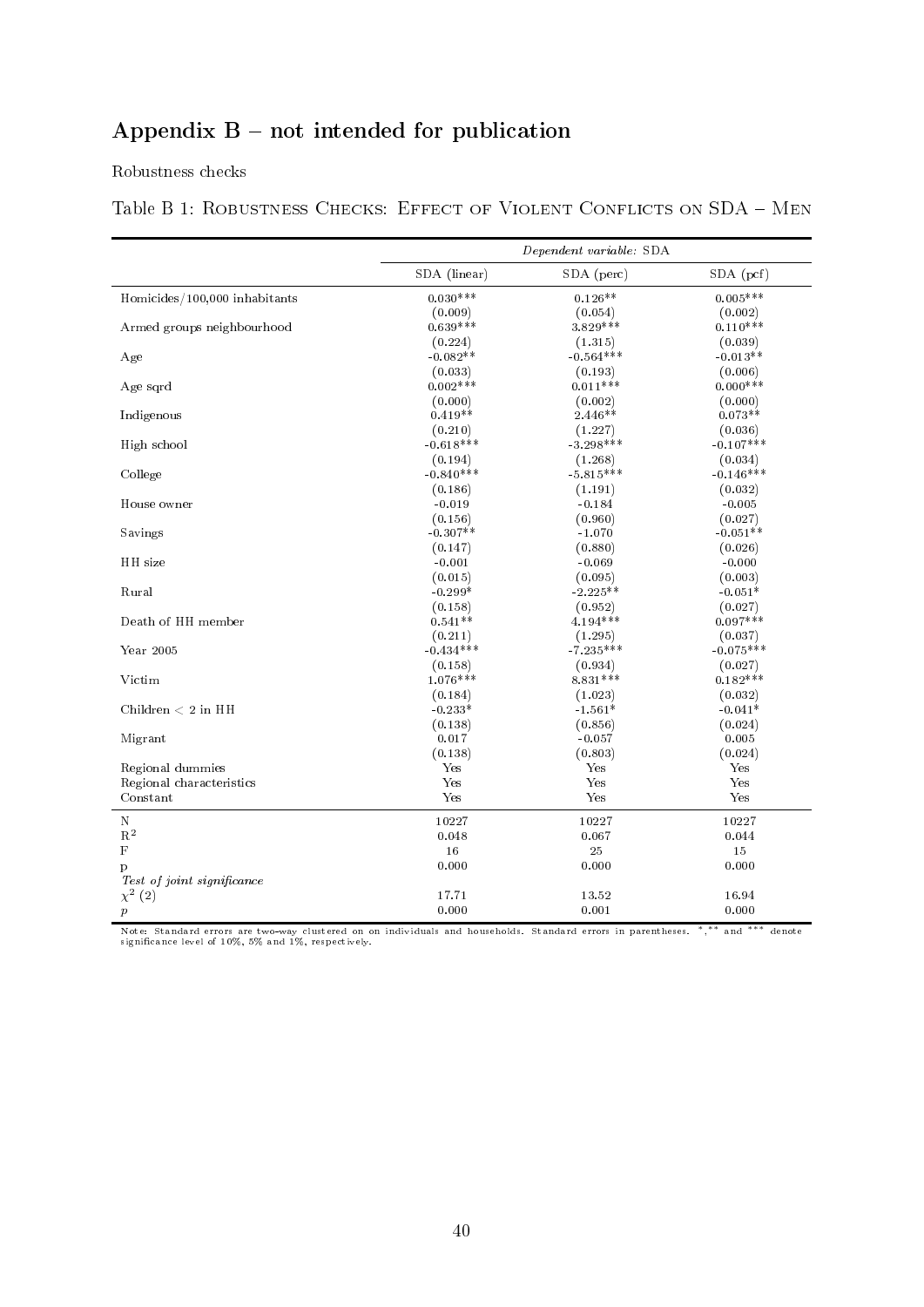Figure B1: DISTRIBUTIONS OF SYMPTOMS OF DEPRESSION / ANXIETY (SDA) **SCALE** 



Source: Authors' calculations based on MxFLS.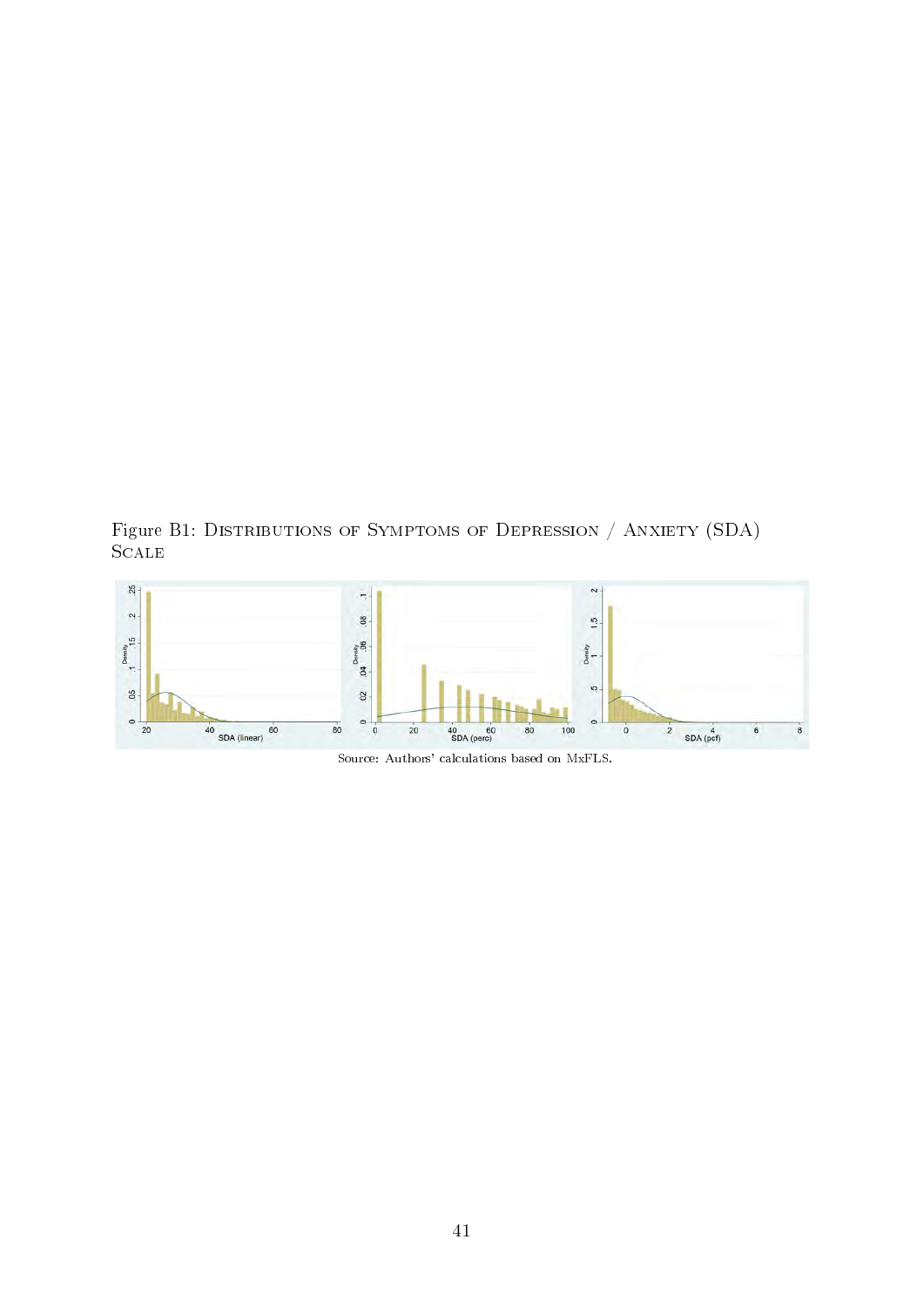|                               |                        | Dependent variable: SDA |                        |
|-------------------------------|------------------------|-------------------------|------------------------|
|                               | SDA (linear)           | SDA (perc)              | SDA (pcf)              |
| Homicides/100,000 inhabitants | $0.036***$             | $0.140***$              | $0.005***$             |
|                               | (0.010)                | (0.041)                 | (0.001)                |
| Armed groups neighbourhood    | $0.820***$             | $3.059***$              | $0.108***$             |
|                               | (0.261)                | (1.011)                 | (0.034)                |
| Age                           | $-0.001$               | $-0.032$                | $-0.000$               |
|                               | (0.037)                | (0.149)                 | (0.005)                |
| Age sqrd                      | $0.001**$              | $0.005**$               | $0.000**$              |
|                               | (0.000)                | (0.002)                 | (0.000)                |
| Indigenous                    | 0.379                  | 1.599*                  | 0.051                  |
|                               | (0.236)                | (0.959)                 | (0.031)                |
| High school                   | $1.397***$             | $-5.491***$             | $-0.184***$            |
|                               | (0.216)                | (0.964)                 | (0.028)                |
| College                       | $-2.385***$            | $-10.298***$            | $-0.310***$            |
|                               | (0.229)                | (1.078)                 | (0.030)                |
| House owner                   | $-0.550***$            | $-2.427***$             | $-0.070***$            |
|                               | (0.182)                | (0.741)                 | (0.024)                |
| Savings                       | $-0.425**$             | $-1.782**$              | $-0.057**$             |
|                               | (0.172)                | (0.704)                 | (0.023)                |
| HH size                       | 0.010                  | $-0.008$                | 0.002                  |
|                               | (0.017)<br>$-0.498***$ | (0.072)                 | (0.002)<br>$-0.064***$ |
| Rural                         |                        | $-1.760**$              |                        |
|                               | (0.182)<br>$0.863***$  | (0.736)<br>$3.555***$   | (0.024)<br>$0.112***$  |
| Death of HH member            | (0.255)                | (0.962)                 | (0.034)                |
| Year 2005                     | $-1.482***$            | $-8.531***$             | $-0.190***$            |
|                               | (0.171)                | (0.706)                 | (0.023)                |
| Victim                        | $1.920***$             | $8.419***$              | $0.251***$             |
|                               | (0.260)                | (0.995)                 | (0.034)                |
| Children $< 2$ in HH          | $-0.285*$              | $-1.098$                | $-0.039*$              |
|                               | (0.164)                | (0.691)                 | (0.022)                |
| Migrant                       | $0.353**$              | $1.951***$              | $0.043**$              |
|                               | (0.146)                | (0.590)                 | (0.019)                |
| Regional dummies              | Yes                    | Yes                     | Yes                    |
| Regional characteristics      | Yes                    | Yes                     | Yes                    |
| Constant                      | Yes                    | Yes                     | Yes                    |
| $\mathbf N$                   | 14733                  | 14733                   | 14733                  |
| $\mathbf{R}^2$                | 0.068                  | 0.080                   | 0.065                  |
| $\mathbf F$                   | 35                     | 44                      | 33                     |
| p                             | 0.000                  | 0.000                   | 0.000                  |
| Test of joint significance    |                        |                         |                        |
| $\chi^{2}$ (2)                | 23.48                  | 21.61                   | 23.64                  |
| $\boldsymbol{p}$              | 0.000                  | 0.000                   | 0.000                  |

Table B 2: ROBUSTNESS CHECKS: EFFECT OF VIOLENT CONFLICTS ON SDA -Women

Note: Standard errors are two-way clustered on on individuals and households. Standard errors in parentheses. \*,\*\* and \*\*\* denote<br>significance level of 10%, 5% and 1%, respectively.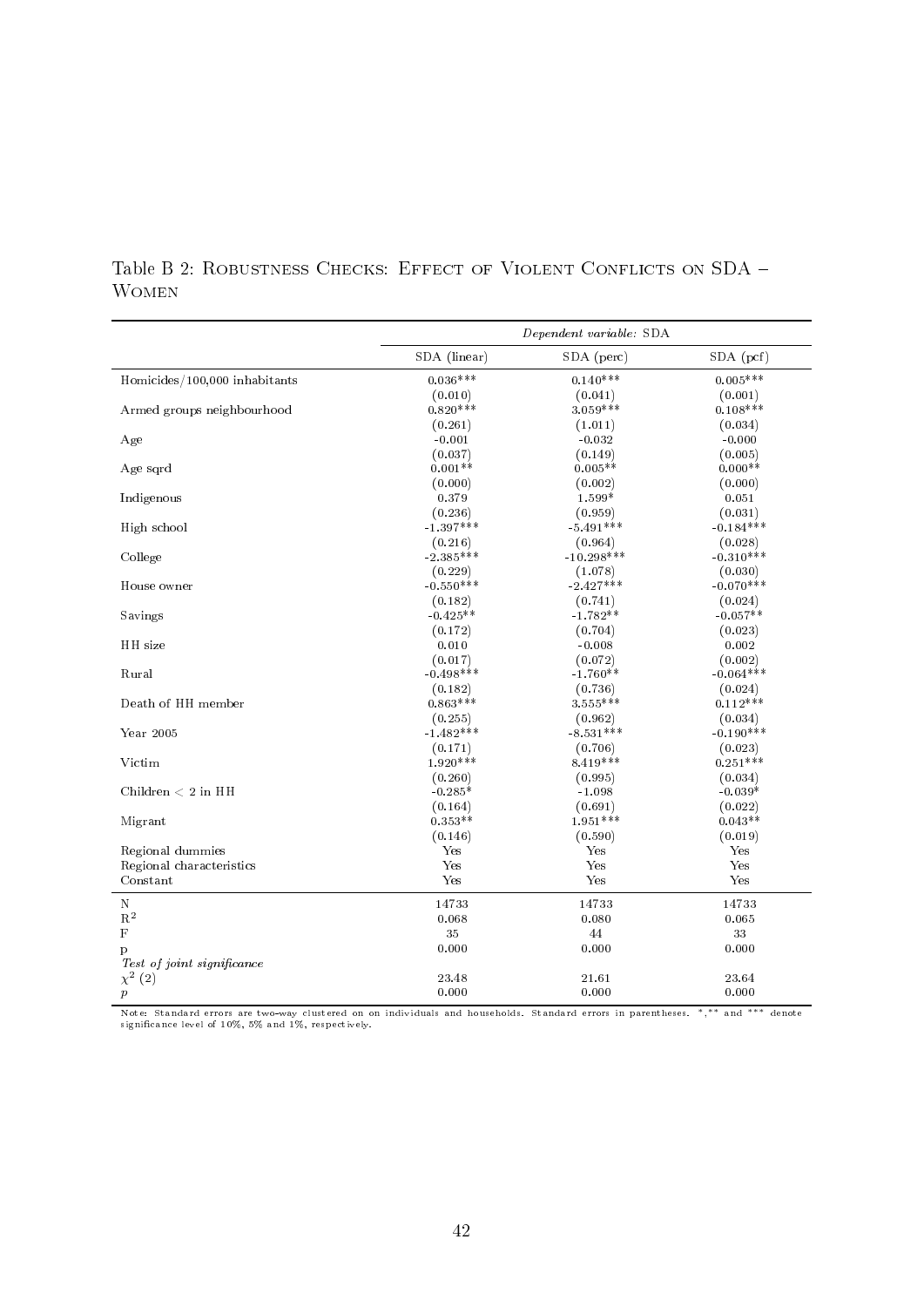|              | Probit                   |             | IV-Probit |                          |  |
|--------------|--------------------------|-------------|-----------|--------------------------|--|
|              | $\overline{\phantom{0}}$ | IV $(1)$    | IV $(2)$  | IV $(1+2)$               |  |
| SDA (linear) | $-0.002***$              | $-0.051***$ | $-0.031$  | $-0.044***A$             |  |
|              | (0.000)                  | (0.012)     | (0.019)   | (0.012)                  |  |
| SDA (perc)   | $-0.000$ ***             | $-0.010***$ | $-0.005$  | $-0.008***A$             |  |
|              | (0.000)                  | (0.002)     | (0.003)   | (0.002)                  |  |
| $SDA$ (pcf)  | $-0.013***$              | $-0.297***$ | $-0.182$  | $-0.257***$ <sup>A</sup> |  |
|              | (0.002)                  | (0.070)     | (0.112)   | (0.067)                  |  |
| N            |                          | 10227       |           |                          |  |

Note: SDA: Symptoms of depression/anxiety. Each coefficient is obtained from a different regression. The numbers are marginal effects.<br>Standard errors are clustered on the individual level. Standard errors in parentheses. included, a test for overidentification is pursued. The test statistic is the Amemiya-Lee-Newey minimum  $\chi^2$ -statistic (obtained from the two-step rather than the MLE method) and  $^A$  indicates that  $p > 0.1$ , i.e. instruments are valid.

|              | Probit                       |           | IV-Probit |            |
|--------------|------------------------------|-----------|-----------|------------|
|              | $\qquad \qquad \blacksquare$ | IV $(1)$  | IV $(2)$  | IV $(1+2)$ |
| SDA (linear) | $-0.000$                     | $0.027**$ | 0.018     | $0.023**A$ |
|              | (0.001)                      | (0.013)   | (0.016)   | (0.011)    |
| SDA (perc)   | 0.000                        | $0.007**$ | 0.005     | $0.006**A$ |
|              | (0.000)                      | (0.003)   | (0.004)   | (0.003)    |
| $SDA$ (pcf)  | $-0.001$                     | $0.201**$ | 0.138     | $0.173**A$ |
|              | (0.004)                      | (0.098)   | (0.124)   | (0.081)    |
| N            |                              |           | 14733     |            |

Note: Each coefficient is obtained from a different regression. The numbers are marginal effects. Standard errors are clustered on the<br>individual level. Standard errors in parentheses. \*,\*\* and \*\*\* denote significance leve is pursued. The test statistic is the Amemiya-Lee-Newey minimum  $\chi^2$ -statistic (obtained from the two-step rather than the MLE method) and <sup>A</sup> indicates that  $p > 0.1$ , i.e. instruments are valid.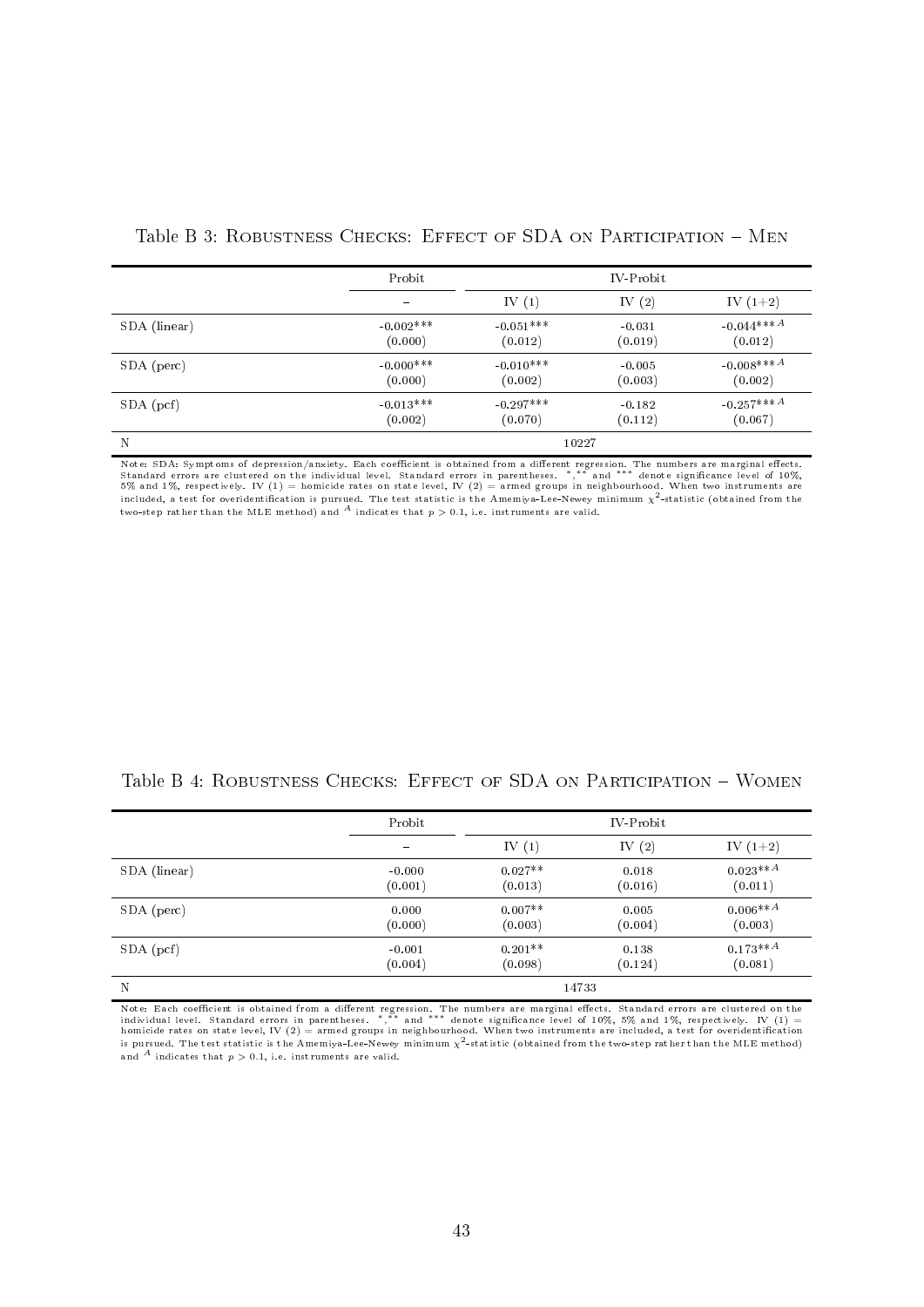| Linear Regression        |                            |                         |                         |                             |
|--------------------------|----------------------------|-------------------------|-------------------------|-----------------------------|
|                          | OLS                        |                         | IV                      |                             |
|                          | $\overline{\phantom{0}}$   | IV $(1)$                | IV $(2)$                | IV $(1+2)$                  |
| SDA (linear)             | $-0.108***$                | $-2.500**$              | $-1.501*$               | $-1.973***$ <sup>A</sup>    |
| A-P First stage $\chi^2$ | (0.022)                    | (1.126)<br>$9.376 +$    | (0.834)<br>$9.074+$     | (0.678)<br>$8.700 +$        |
| SDA (perc)               | $-0.029***$                | $-0.578*$               | $-0.247*$               | $-0.349***A$                |
| A-P First stage $\chi^2$ | (0.004)                    | (0.315)<br>$6.698 +$    | (0.132)<br>$9.600+$     | (0.127)<br>$7.769+$         |
| SDA (pcf)                | $\,\mathchar`-0.605^{***}$ | $-15.028**$             | $-8.714*$               | $\text{-}11.583***$         |
| A-P First stage $\chi^2$ | (0.128)                    | (6.970)<br>$8.534+$     | (4.855)<br>$8.922 +$    | (4.047)<br>$8.232 +$        |
| N                        |                            | 9489                    |                         |                             |
| Tobit Regression         |                            |                         |                         |                             |
|                          | Tobit                      |                         | IV-Tobit                |                             |
|                          |                            | IV $(1)$                | IV $(2)$                | IV $(1+2)$                  |
| SDA (linear)             | $-0.231***$<br>(0.035)     | $-4.065***$<br>(0.783)  | $-2.762***$<br>(0.910)  | $-3.470***$<br>(0.606)      |
| SDA (perc)               | $-0.039***$<br>(0.005)     | $-0.972***$<br>(0.187)  | $-0.463***$<br>(0.152)  | $-0.650^{***}\,$<br>(0.121) |
| $SDA$ (pcf)              | $-1.312***$<br>(0.204)     | $-24.264***$<br>(4.672) | $-16.022***$<br>(5.277) | $-20.383***$<br>(3.575)     |
| N                        |                            | 10227                   |                         |                             |

### Table B 5: ROBUSTNESS CHECKS: EFFECT OF SDA ON WEEKS WORKED - MEN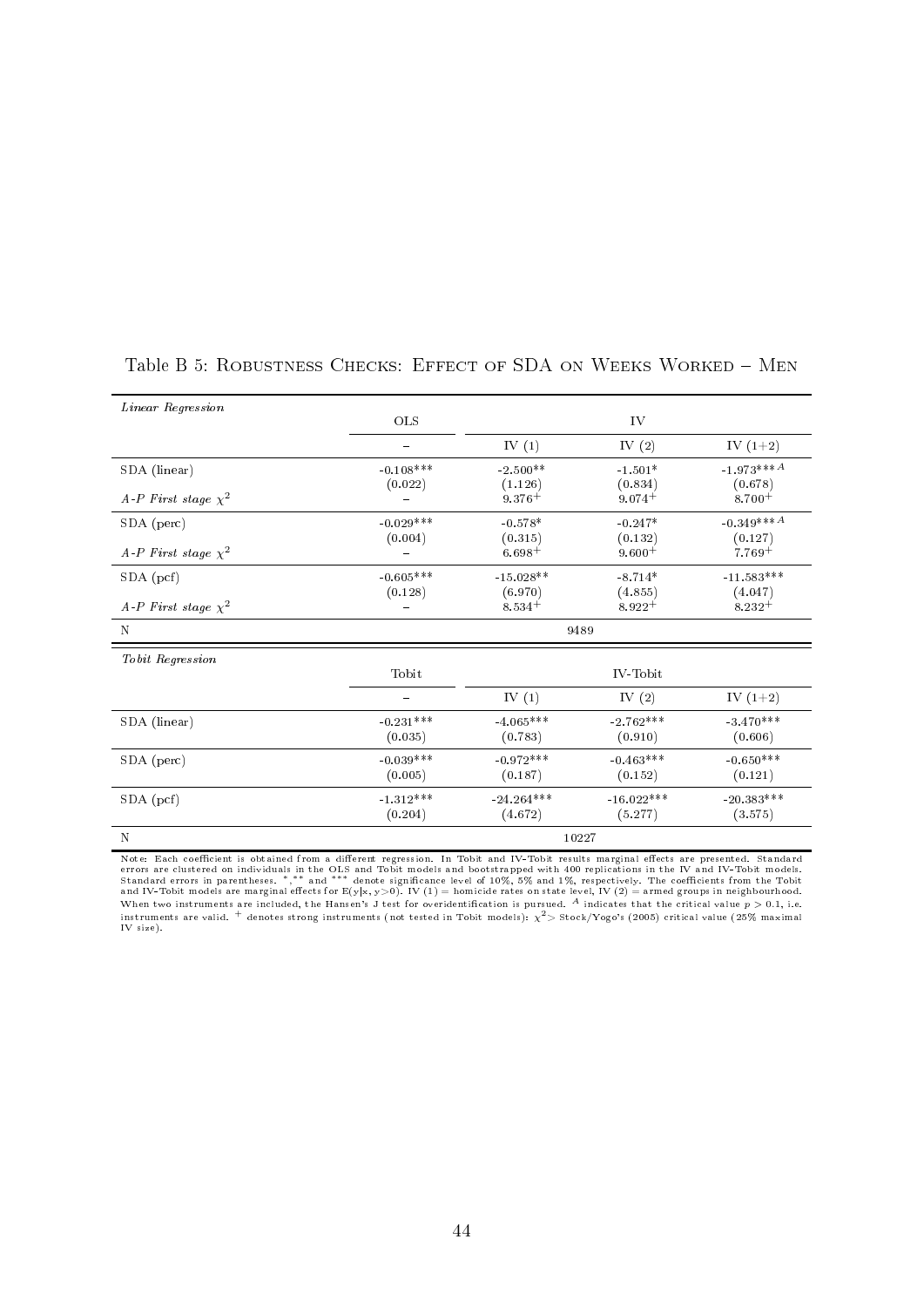| Linear Regression        |             |           |          |            |  |
|--------------------------|-------------|-----------|----------|------------|--|
|                          | OLS         | IV        |          |            |  |
|                          |             | IV $(1)$  | IV $(2)$ | IV $(1+2)$ |  |
| SDA (linear)             | $-0.097***$ | 1.510     | $-0.205$ | 0.409      |  |
|                          | (0.028)     | (1.778)   | (0.992)  | (0.857)    |  |
| A-P First stage $\chi^2$ |             | 1.852     | 2.915    | 2.367      |  |
| SDA (perc)               | $-0.026***$ | 0.374     | $-0.041$ | 0.068      |  |
|                          | (0.006)     | (0.449)   | (0.200)  | (0.181)    |  |
| A-P First stage $\chi^2$ |             | 1.733     | 4.189    | 2.823      |  |
| $SDA$ (pcf)              | $-0.726***$ | 11.123    | $-1.617$ | 3382       |  |
|                          | (0.214)     | (12.917)  | (7.812)  | (6.622)    |  |
| A-P First stage $\chi^2$ |             | 1.981     | 2.720    | 2342       |  |
| N                        | 5262        |           |          |            |  |
| Tobit Regression         |             |           |          |            |  |
|                          | Tobit       |           | IV-Tobit |            |  |
|                          |             | IV $(1)$  | IV $(2)$ | IV $(1+2)$ |  |
| SDA (linear)             | $-0.018$    | 1.308**   | 0.632    | $0.973**$  |  |
|                          | (0.022)     | (0.589)   | (0.575)  | (0.412)    |  |
| SDA (perc)               | 0.002       | $0.337**$ | 0.169    | $0.257**$  |  |
|                          | (0.005)     | (0.152)   | (0.154)  | (0.108)    |  |
| $SDA$ (pcf)              | $-0.150$    | $9.854**$ | 4.787    | $7.357**$  |  |
|                          | (0.165)     | (4.439)   | (4.359)  | (3.116)    |  |
| $\mathbf N$              | 14780       |           |          |            |  |

### Table B 6: ROBUSTNESS CHECKS: EFFECT OF SDA ON WEEKS WORKED - WOMEN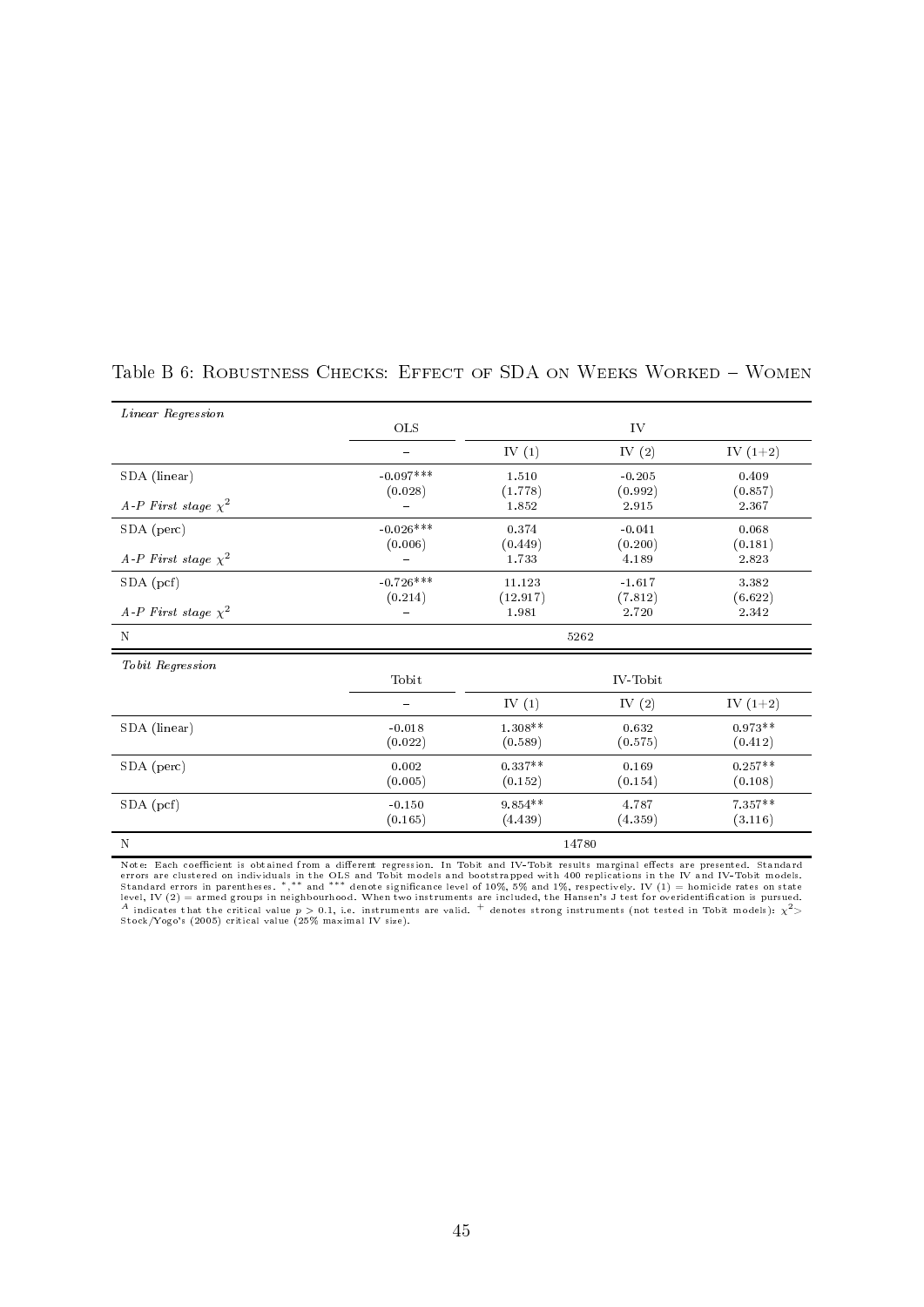| Linear Regression        |             |                      |                      |                          |  |
|--------------------------|-------------|----------------------|----------------------|--------------------------|--|
|                          | OLS         | IV                   |                      |                          |  |
|                          |             | IV $(1)$             | IV $(2)$             | IV $(1+2)$               |  |
| SDA (linear)             | $-0.092***$ | $-3.517**$           | $-0.744$             | $-2.094***$ <sup>A</sup> |  |
| A-P First stage $\chi^2$ | (0.031)     | (1.670)<br>$7.117+$  | (1.053)<br>$7.478+$  | (0.922)<br>$6.816+$      |  |
| SDA (perc)               | $-0.019***$ | $-0.779*$            | $-0.130$             | $-0.367**$               |  |
| A-P First stage $\chi^2$ | (0.005)     | (0.442)<br>$4.237+$  | (0.184)<br>$7.016+$  | (0.180)<br>$5.337+$      |  |
| $SDA$ (pcf)              | $-0.518***$ | $-21.108**$          | $-4.328$             | $-12.233**A$             |  |
| A-P First stage $\chi^2$ | (0.179)     | (10.300)<br>$7.943+$ | (6.137)<br>$7.991 +$ | (5.482)<br>$7.457+$      |  |
| $\mathbf N$              | 9288        |                      |                      |                          |  |
| Tobit Regression         |             |                      |                      |                          |  |
|                          | Tobit       |                      | IV-Tobit             |                          |  |
|                          |             | IV $(1)$             | IV $(2)$             | IV $(1+2)$               |  |
| SDA (linear)             | $-0.247***$ | $-5.129***$          | $-1.714*$            | $-3.568***$              |  |
|                          | (0.038)     | (0.961)              | (1.010)              | (0.690)                  |  |
| SDA (perc)               | $-0.033***$ | $-1.227***$          | $-0.287*$            | $-0.631***$              |  |
|                          | (0.006)     | (0.230)              | (0.169)              | (0.135)                  |  |
| $SDA$ (pcf)              | $-1.417***$ | $-30.617***$         | $-9.941*$            | $-20.870***$             |  |
|                          | (0.221)     | (5.738)              | (5.861)              | (4.065)                  |  |
| $\mathbf N$              | 10227       |                      |                      |                          |  |

### Table B 7: ROBUSTNESS CHECKS: EFFECT OF SDA ON HOURS WORKED - MEN